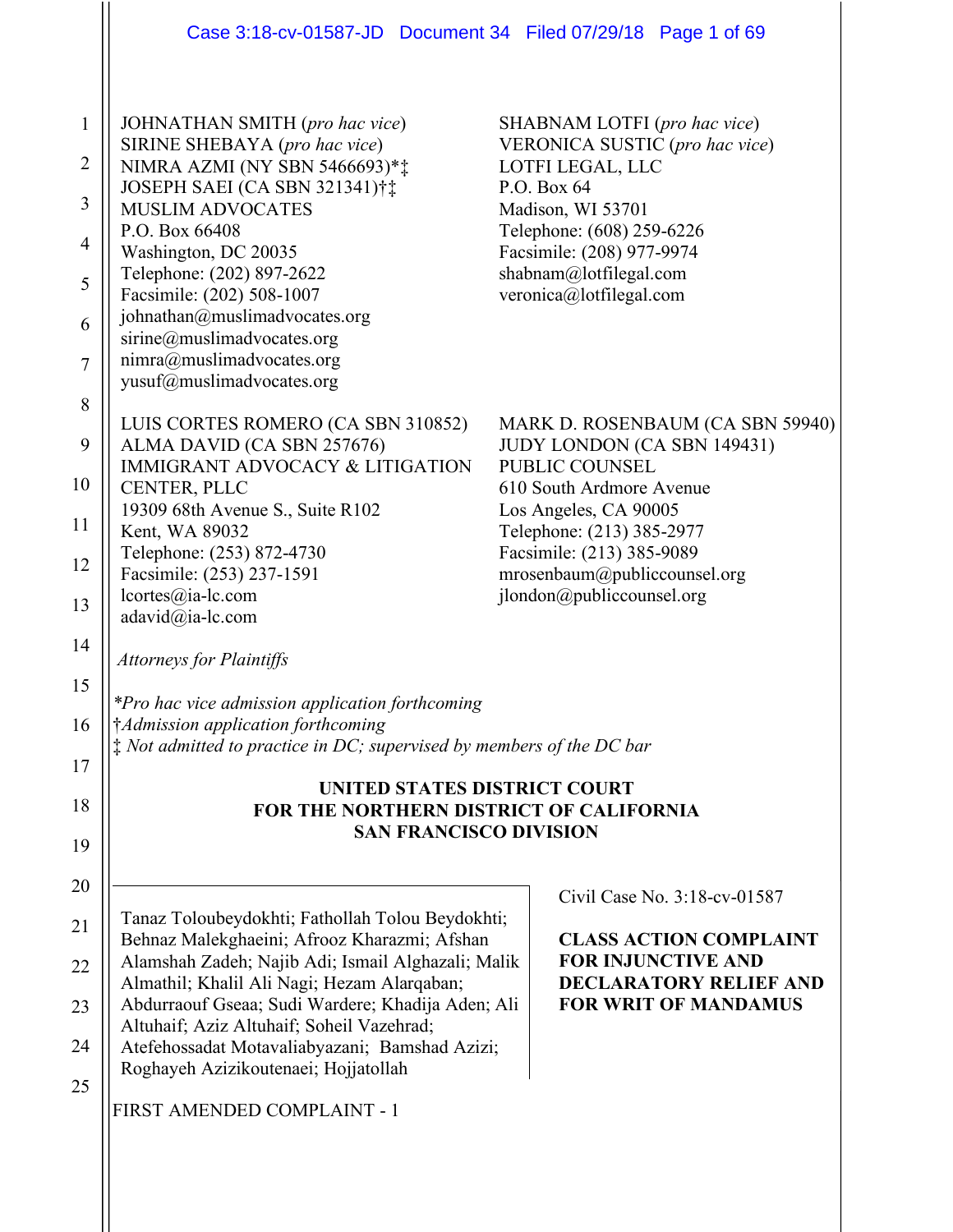| 1              | Azizikoutenaei; Clyde Jean Tedrick II; Mitra                                                                                                                                                                                       |
|----------------|------------------------------------------------------------------------------------------------------------------------------------------------------------------------------------------------------------------------------------|
| $\overline{2}$ | Farnoodian-Tedrick; Farajollah Farnoudian; Farangis<br>Emami; Maral Charkhtab Tabrizi; Zahra                                                                                                                                       |
| 3              | Rouzbehani; Bahram Charkhtab Tabrizi; Maryam                                                                                                                                                                                       |
|                | Mozafari; Mohammad Mehdi Mozaffary; Behnam<br>Babalou; Hoda Mehrabi Mohammad Abadi; Mahdi                                                                                                                                          |
| $\overline{4}$ | Afshar Arjmand; Ehsan Heidaryan; Najmeh                                                                                                                                                                                            |
| 5              | Maharlouei; Nastaran Hajiheydari; Mohamad<br>Hamami,                                                                                                                                                                               |
| 6              | Plaintiffs,                                                                                                                                                                                                                        |
| 7              |                                                                                                                                                                                                                                    |
| 8              | -against-                                                                                                                                                                                                                          |
| 9              | KIRSTJEN NIELSEN, in her official<br>capacity as Secretary of Homeland Security; U.S.                                                                                                                                              |
| 10             | DEPARTMENT OF HOMELAND SECURITY;<br>MICHAEL R. POMPEO, in his official capacity as<br>Secretary of State; U.S. DEPARTMENT OF                                                                                                       |
| 11             | STATE; KEVIN K. MCALEENAN, in his official                                                                                                                                                                                         |
| 12             | capacity as Commissioner of U.S. Customs and<br>Border Protection; U.S. CUSTOMS AND BORDER                                                                                                                                         |
| 13             | PROTECTION; L. FRANCIS CISSNA, in his<br>official capacity as Director of U.S. Citizenship and                                                                                                                                     |
| 14             | Immigration Services; U.S. CITIZENSHIP AND<br><b>IMMIGRATION SERVICES,</b>                                                                                                                                                         |
| 15             | Defendants.                                                                                                                                                                                                                        |
| 16             |                                                                                                                                                                                                                                    |
| 17             |                                                                                                                                                                                                                                    |
| 18             | <b>INTRODUCTION</b>                                                                                                                                                                                                                |
| 19             |                                                                                                                                                                                                                                    |
| 20             | Presidential Proclamation 9645 issued on September 24, 2017 ("the Proclamation")<br>1.                                                                                                                                             |
|                | prohibits the entry of all immigrants and certain categories of non-immigrants for nationals of Iran,                                                                                                                              |
| 21             | Libya, Somalia, Syria, and Yemen. <sup>1</sup> The Proclamation provides for case-by-case waivers from the                                                                                                                         |
| 22             |                                                                                                                                                                                                                                    |
| 23             |                                                                                                                                                                                                                                    |
| 24             | Under the terms of the Proclamation, all Syrian nationals are banned; all Libyan and Yemeni nationals seeking<br>immigrant or non-immigrant B1/B2 visas are banned; all Iranian nationals except non-immigrants seeking F, M, or J |
| 25             | visas are banned; and all Somali nationals seeking immigrant visas are banned.                                                                                                                                                     |

FIRST AMENDED COMPLAINT - 2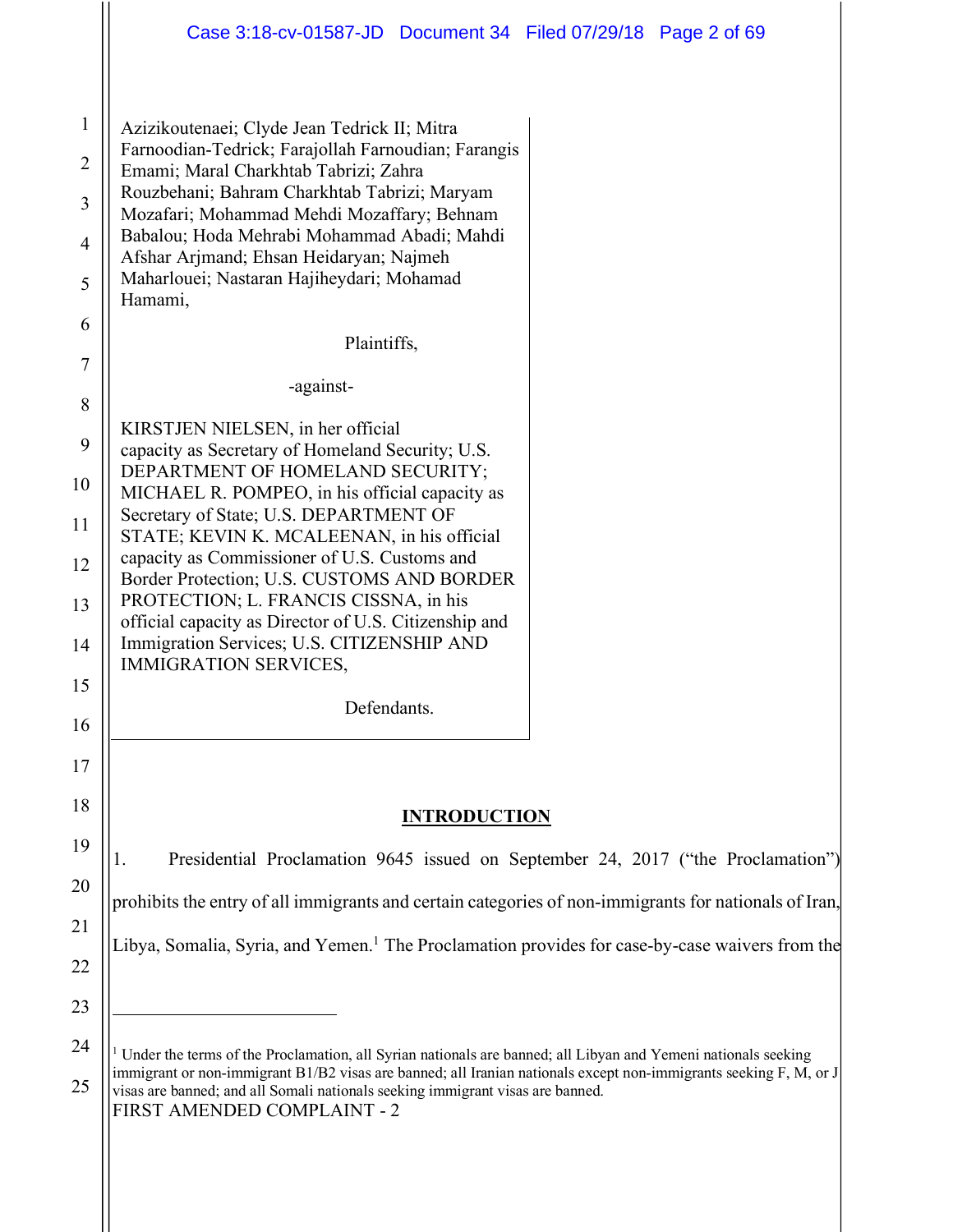#### Case 3:18-cv-01587-JD Document 34 Filed 07/29/18 Page 3 of 69

ban for individuals who can "demonstrate" that denial of entry "would cause undue hardship, ... would not pose a threat to national security, . . . and would be in the national interest." Ex. A, Presidential Proclamation No. 9645, 82 Fed. Reg. 45161 (Sept. 27, 2017), § 3(c). The Proclamation provides several examples of circumstances in which waivers may be appropriate, and further requires the Secretary of State and the Secretary of Homeland Security to adopt guidance establishing when waivers may be appropriate for foreign nationals who would otherwise be banned.

2. To date, however, no such guidance has been issued or publicly promulgated. The agencies do not appear to have established—and certainly have not provided any meaningful information to the public—about waiver application procedures, how waiver eligibility determinations are made, or whether any recourse exists for persons who are not considered for a waiver in the first instance.

3. Immediately after the Proclamation first went fully into effect in December 2017, thousands of individuals, including many plaintiffs in this action, reported receiving blanket, boilerplate denials of both visas and waivers, most before ever having had an opportunity to apply or to "demonstrate" that they meet the eligibility criteria described in the Proclamation. *Id.*  Individuals denied include those who had previously been informed by American consular officials that their visas had been approved. Others were informed that their eligibility for a waiver is being considered, but have been waiting for many months without a decision in their cases. Both public reports and the latest government statistics illustrate that the number of waiver grants has been "a minuscule percentage" of those eligible for visas. *Trump v. Hawaii,* 585 U.S. \_\_\_(2018) (Breyer, J., dissenting). By all indications, the waiver process has been "a fraud." Ex. B, Decl. of

1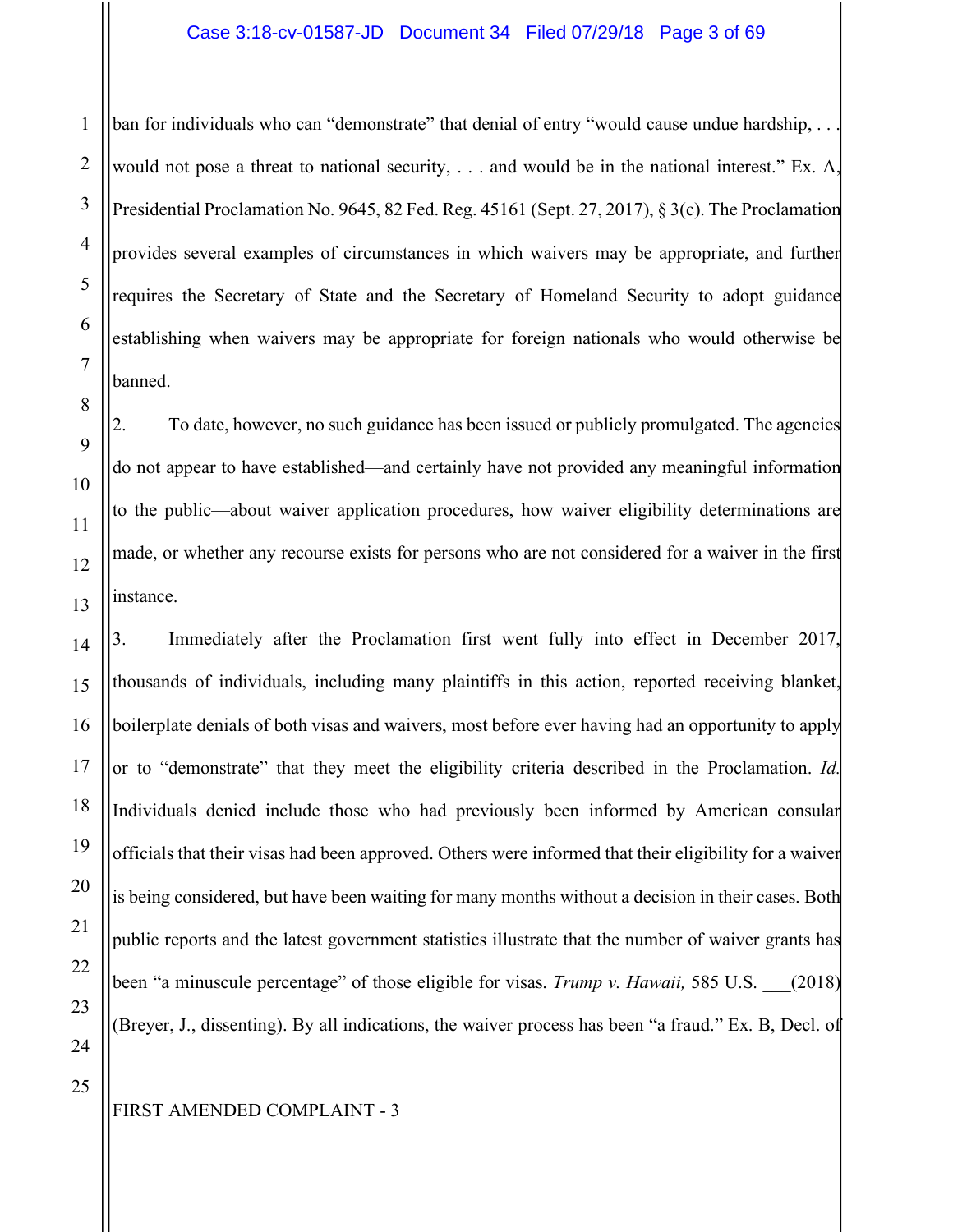1 2 Christopher Richardson, Esq., *Alharbi v. Miller*, No. 1:18-cv-02435 (E.D.N.Y. filed April 25, 2018), ECF No. 24-2.

4. Plaintiffs and putative class members are U.S. citizens, lawful permanent residents, and Iranian, Libyan, Somali, Syrian, and Yemeni foreign nationals whose visa applications have been denied or stalled by the government's failure to provide fair and meaningful access to case-bycase waivers. Many have approved visa petitions for their family members; others have family members who have applied for immigrant or non-immigrant visas and been summarily denied or indefinitely stalled; and others have applied for business-related or extraordinary ability visas to the United States. All seek entry to the United States to be reunited with their families or because of significant business or professional relationships in the United States.

5. Based upon all available data and information, Defendants have adopted a policy or practice of not instituting an orderly waiver process through which individuals may "demonstrate," as stated in the Proclamation, their eligibility for a case-by-case waiver. Ex. A,  $\S$  3(c).

6. Defendants have further adopted a policy or practice of not providing information about the waiver process and have thereby hindered Plaintiffs' and their family members' ability to make a showing that they meet the relevant criteria.

7. Defendants have also adopted a policy or practice of denying or stalling virtually all visa issuance and waiver grants under the Proclamation, and have not given consular officials the discretion to grant any waivers.

8. As set forth below, the government's failure to provide a meaningful, orderly, and accessible process through which individuals covered by the ban can demonstrate their eligibility for a waiver violates the Administrative Procedure Act ("APA"), the Immigration and Nationality

3

4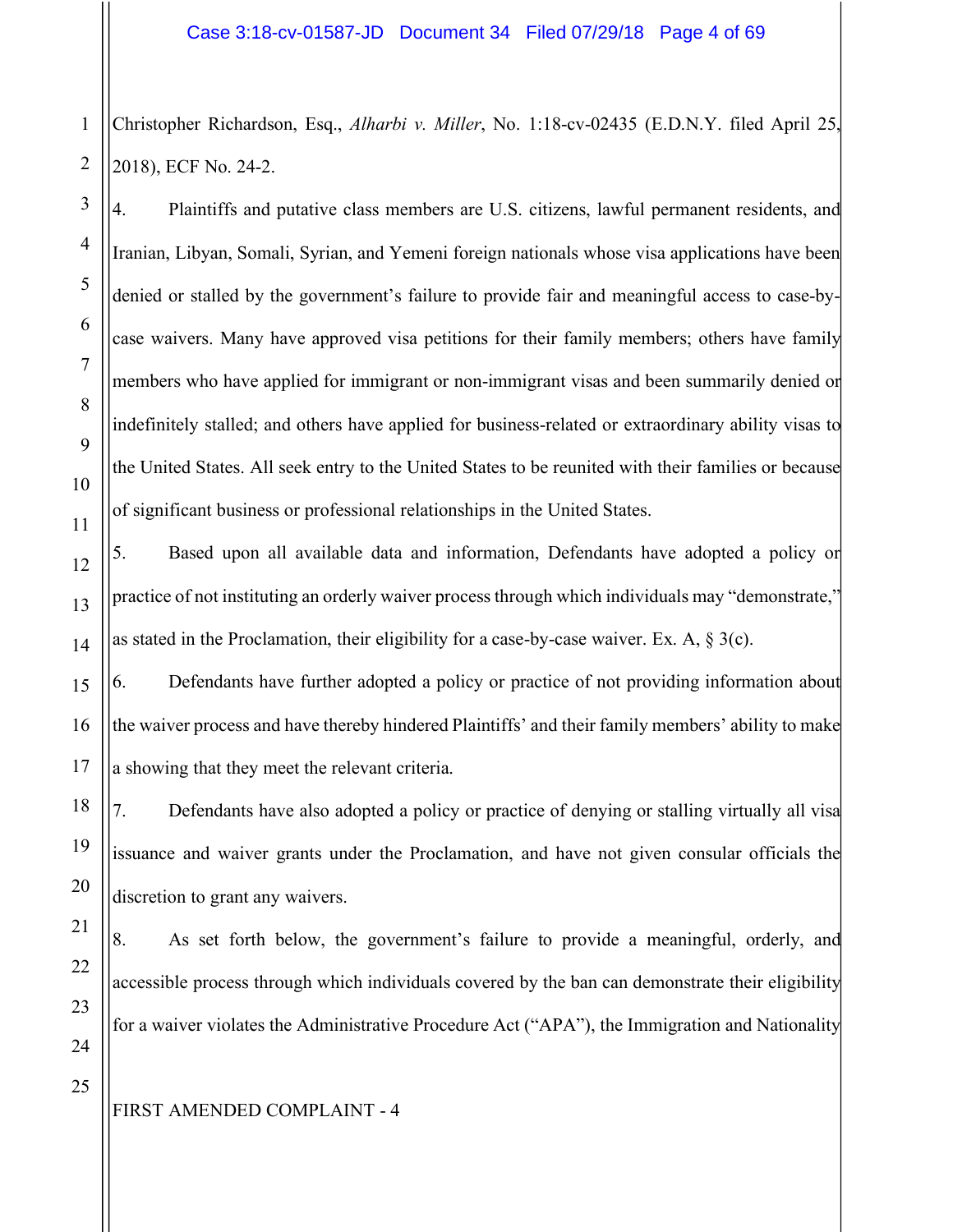1 Act ("INA"), and Plaintiffs' right to due process under the Fifth Amendment to the U.S. Constitution.

9. Accordingly, Plaintiffs request that this Court order Defendants to immediately cease their unlawful policies and/or practices of refusing to receive or consider requests for waivers under the Proclamation for visa applicants; retract visa denials issued before an orderly process is put in place; provide clear guidance that defines key words and sets well-defined standards for consular officers and applicants to use; provide an orderly process by which applicants may demonstrate their eligibility for a waiver; and give full consideration for case-by-case waivers to all visa applicants as set forth in the Proclamation.

#### **CLASS DEFINITION**

10. Plaintiffs bring this case as a class action under Federal Rules of Civil Procedure 23(a) and (b), on behalf of the following two subclasses: (i) the "Family Member Class" and (ii) the "Visa Applicant Class."

11. The **Family Member Class** is comprised of United States citizens and lawful permanent residents with approved family-based visa petitions or whose family members have applied for visa categories covered by the ban, and whose family members have been or will be refused pursuant to the Proclamation without an opportunity to apply for and be meaningfully considered for a waiver or are awaiting adjudication of a waiver.

12. The **Visa Applicant Class** is comprised of Iranian, Libyan, Somali, Syrian, and Yemeni nationals who have applied for immigrant or nonimmigrant visas that have been or will be refused pursuant to the Proclamation without the opportunity to apply for and be meaningfully considered for a waiver or who are awaiting adjudication of a waiver.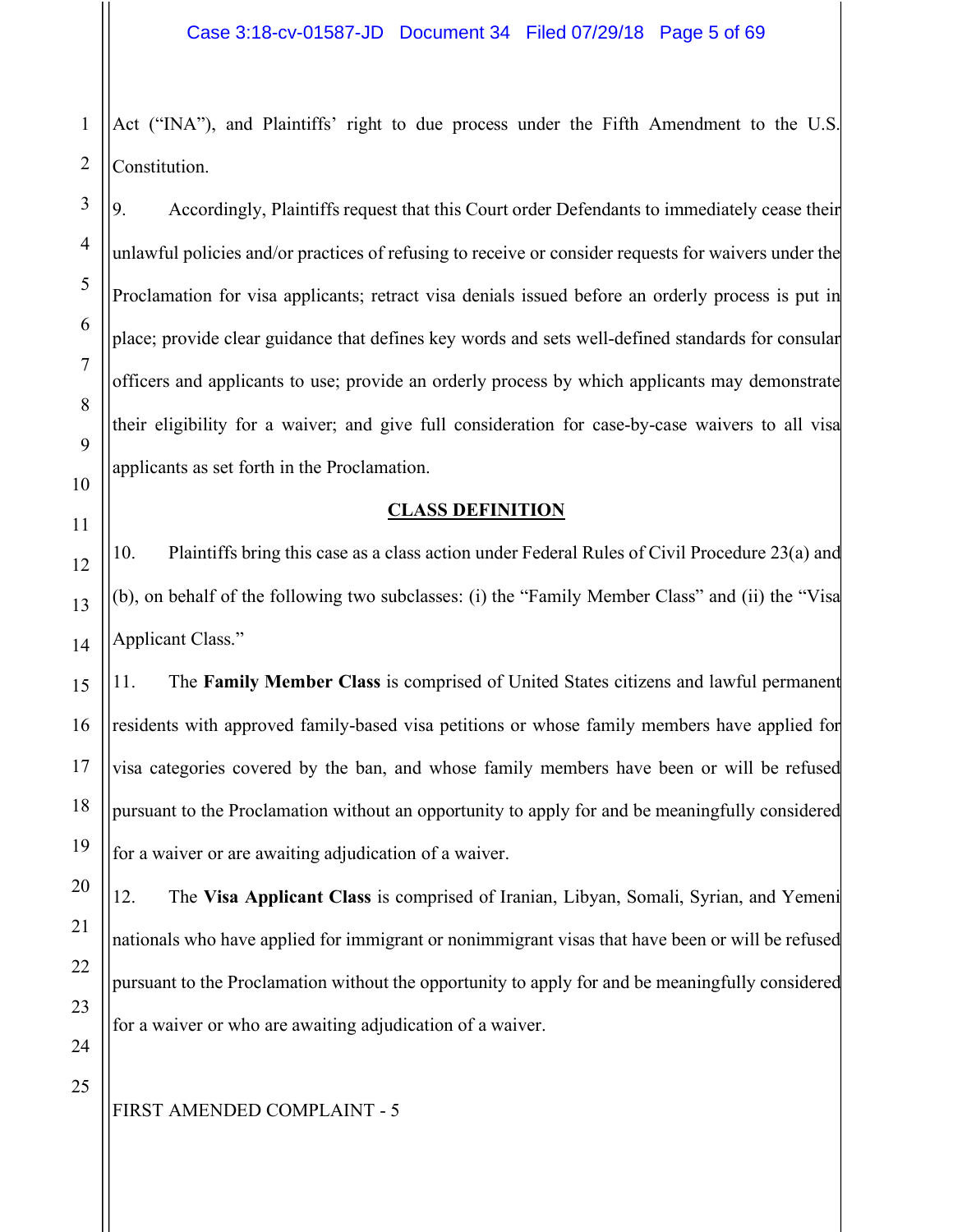25

#### **JURISDICTION, VENUE, AND INTRADISTRICT ASSIGNMENT**

13. Jurisdiction is proper under 28 U.S.C. § 1331 (federal question), 28 U.S.C. § 1361 (Mandamus and Venue Act of 1962), 5 U.S.C. § 702 (APA), and 28 U.S.C. § 220 (Declaratory Judgment Act). The United States has waived its sovereign immunity pursuant to 5 U.S.C. § 702. This Court may grant declaratory and injunctive relief pursuant to 5 U.S.C. § 702, 28 U.S.C. § 1651, and 28 U.S.C. § 2201–2202.

14. Venue is proper in the Northern District of California under 28 U.S.C. § 1391(e) because Defendants are officers or employees of the United States acting in their official capacities and agencies of the United States; many Plaintiffs reside in this judicial district; and no real property is involved in this action. Plaintiffs have exhausted all administrative remedies.

15. Intradistrict assignment is proper in the San Francisco Division because a substantial part of the events or omissions that give rise to the claim occurred in San Francisco and Napa Counties. Civil L. R. 3-2(c), (d).

#### **PARTIES**

#### **I. Plaintiffs**

16. Plaintiff Afrooz Kharazmi is a U.S. citizen residing in Loveland, Ohio. She seeks to be reunited with her sister, for whom she has an approved family-based visa petition.

17. Plaintiff Afshan Alamshah Zadeh is an Iranian national residing in Iran. Ms. Alamshah Zadeh has a pending immigrant visa based on Ms. Kharazmi's approved family-based immigrant visa petition.

18. Plaintiff Tanaz Toloubeydokhti is a U.S. citizen residing in San Diego, California. She seeks to be reunited with her parents, for whom she has an approved family-based immigrant visa petition.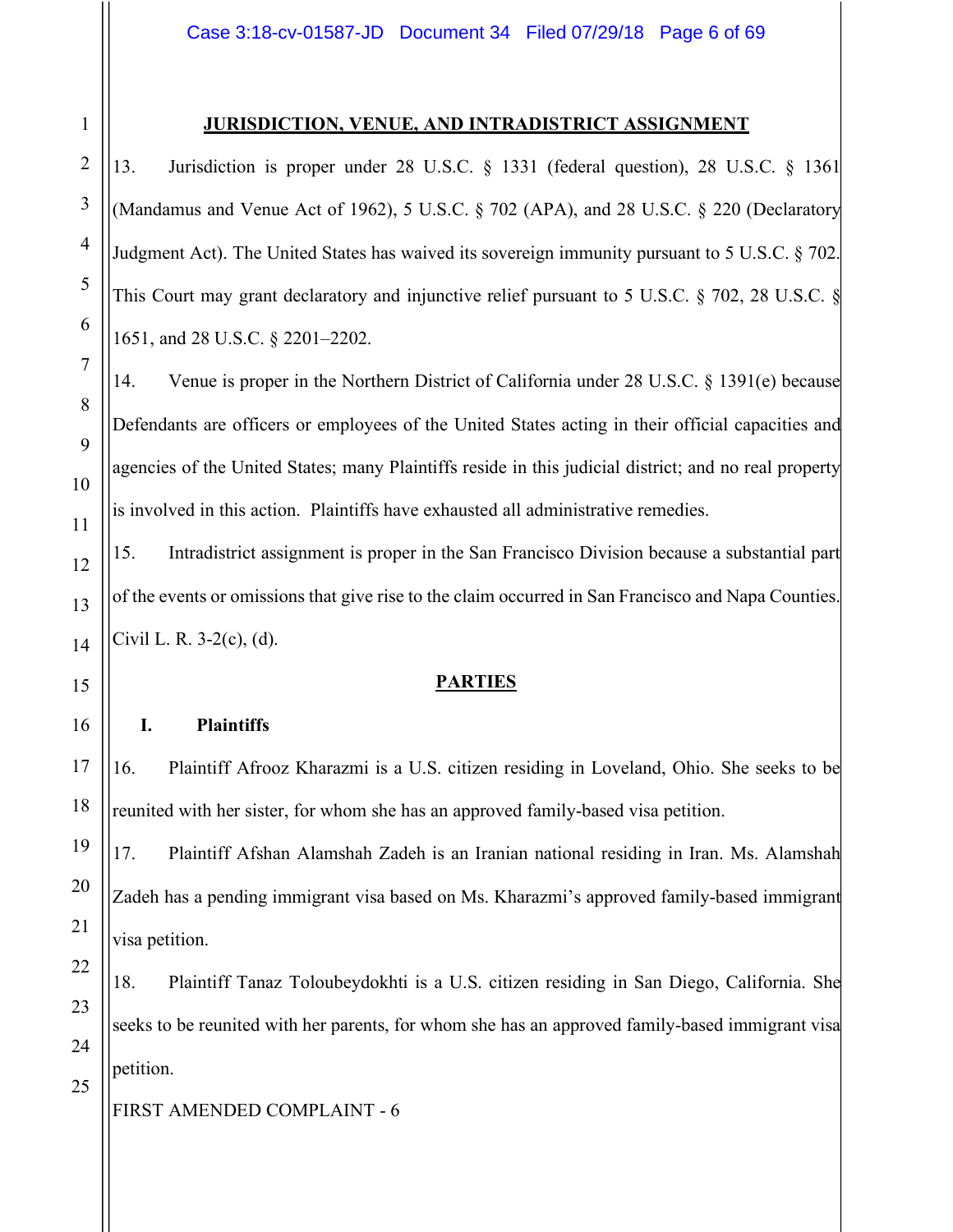19. Plaintiffs Fathollah Tolou Beydokhti and Behnaz Malekghaeini are Iranian nationals residing in Iran. Mr. Tolou Beydokhti and Ms. Malekghaeini have pending immigrant visas based on Ms. Toloubeydokhti's approved family-based immigrant visa petitions.

20. Plaintiff Dr. Najib Adi is a U.S. citizen residing in Bristow, Virginia. He seeks to be reunited with his Syrian mother, for whom he has an approved family-based visa petition. He has been awaiting adjudication of her eligibility for a waiver for more than seven months.

21. Plaintiff Ismail Alghazali is a U.S. citizen currently residing in Djibouti. He had an approved family-based petition for his Yemeni wife, but her visa application was denied at the interview in Djibouti in December 2017 and she was not considered for a waiver. He is in Djibouti with his wife and five-month-old son, whom he wishes to bring home with him to the United States.

22. Plaintiff Malik Almathil is a U.S. citizen residing in New York City. He had an approved family-based petition for his Yemeni wife, but her visa application was denied at the interview in Djibouti in December 2017 and she was not considered for a waiver. He seeks to be reunited with his wife.

23. Plaintiff Khalil Ali Nagi is a U.S. citizen residing in Schenectady, New York with his fouryear-old U.S. citizen daughter. He has an approved family-based petition for his Yemeni wife, who had her interview in Djibouti in October 2017. She was told at her interview that her visa would be approved, but in March 2018, her visa was denied and she was informed that she would not be considered for a waiver. He seeks to be reunited with his wife.

24. Plaintiff Hezam Alarqaban is a lawful permanent resident of the United States residing in Oakland, California. He seeks to be reunited with his Yemeni wife and eleven children, for whom

1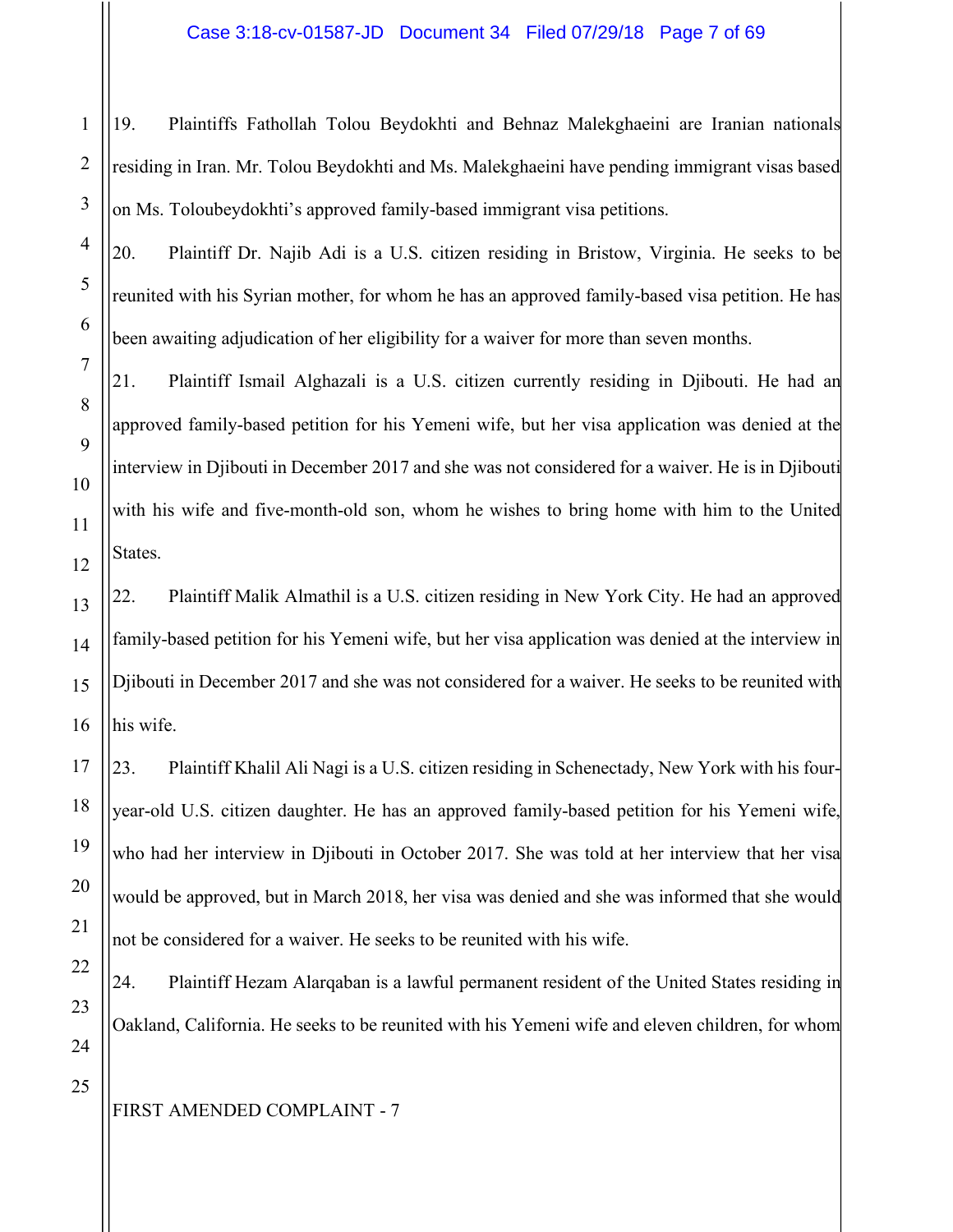1 he has approved family-based visa petitions and who had been issued visas that were later revoked. He is awaiting adjudication of his family's eligibility for a waiver.

25. Plaintiff Abdurraouf Gseaa is a U.S. citizen residing in Houston, Texas. He seeks to be reunited with his pregnant Libyan wife, for whom he has an approved family-based visa petition. He is awaiting adjudication of her eligibility for a waiver.

26. Plaintiff Sudi Wardere is a U.S. citizen residing in Kirkland, Washington. She seeks to be reunited with her Somali husband, for whom she has an approved family-based visa petition, so that they can live together and so that he can meet their son. She is awaiting adjudication of his eligibility for a waiver.

27. Plaintiff Khadija Aden is a lawful permanent resident of the United States residing in Seattle, Washington. She seeks to be reunited with her son, who is currently living in a refugee camp in Kenya and for whom she has an approved family-based petition.

28. Plaintiff Ali Altuhaif is a U.S. citizen residing in Dearborn, Michigan. His Yemeni son won an immigrant visa through the diversity visa lottery but was told at his interview in Djibouti in July 2018 that his visa type is categorically ineligible for a waiver. He seeks to be reunited with his son.

29. Plaintiff Aziz Altuhaif is a Yemeni national residing in Djibouti. He won the diversity visa lottery but was told at his interview in Djibouti in July 2018 that his visa type is categorically ineligible for a waiver. He seeks to be reunited with his family in the United States.

30. Plaintiff Soheil Vazehrad is a U.S. citizen residing in Napa, California. He seeks to be reunited with his fiancée, for whom he has an approved K1 fiancé visa petition.

# FIRST AMENDED COMPLAINT - 8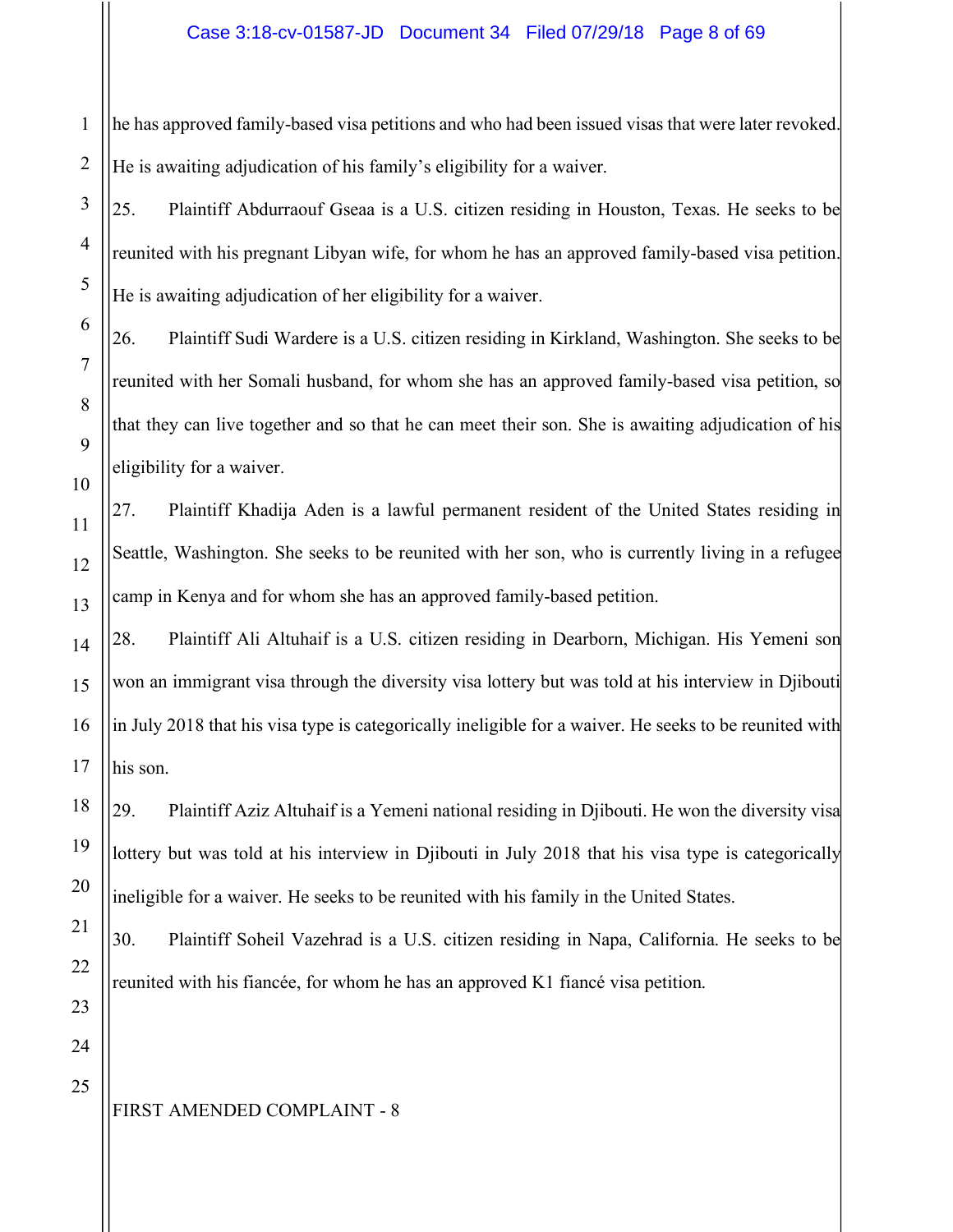1 2 3 31. Plaintiff Atefehossadat Motavaliabyazani is an Iranian national residing in Iran. Ms. Motavaliabyazani has a pending nonimmigrant visa based on Mr. Vazehrad's approved K1 fiancé visa petition.

32. Plaintiff Bamshad Azizi is a lawful permanent resident of the United States residing in San Jose, California. He has assisted his parents in applying for B1/B2 visitor visas so that they may come visit him in the United States.

33. Plaintiffs Roghayeh Azizikoutenaei and Hojjatollah Azizikoutenaei are Iranian nationals residing in Iran. Mr. and Mrs. Azizikoutenaei have applied for B1/B2 visitor visas to visit their son Mr. Azizi in the United States.

34. Plaintiff Clyde Jean Tedrick II is a U.S. citizen residing in Rockville, Maryland. He is married to an Iranian national and has assisted his parents-in-law in applying for B1/B2 visitor visas so that they may come visit his family in the United States.

35. Plaintiff Mitra Farnoodian-Tedrick is a lawful permanent resident of the United States residing in Rockville, Maryland. She is married to Mr. Tedrick. She has assisted her parents in applying for B1/B2 visitor visas so that they may come visit her family in the United States.

36. Plaintiffs Farajollah Farnoudian and Farangis Emami are Iranian nationals residing in Iran. They have applied for B1/B2 visitor visas so that they may visit their daughter Ms. Farnoodian-Tedrick, their son-in-law Mr. Tedrick, and their family in the United States.

37. Plaintiff Maral Charkhtab Tabrizi is a lawful permanent resident of the United States residing in Tempe, Arizona. She is married to a U.S. citizen and has recently given birth to her first child. She has assisted her Iranian parents in applying for B1/B2 visitor visas so that they may come visit her and meet their grandchild in the United States.

4

5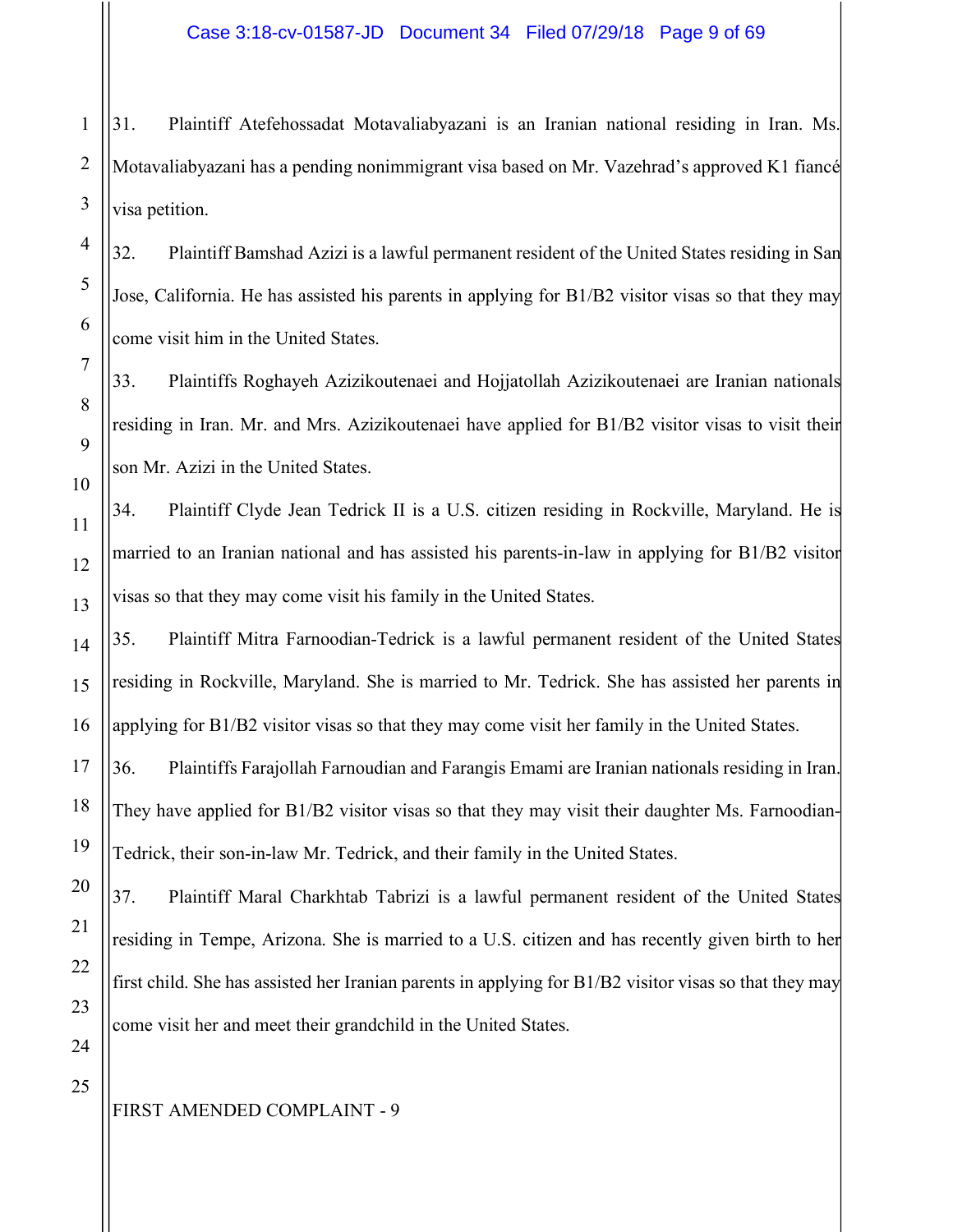38. Plaintiffs Zahra Rouzbehani and Bahram Charkhtab Tabrizi are Iranian nationals residing in Iran. Ms. Rouzbehani and Mr. Charkhtab Tabrizi have applied for B1/B2 visitor visas so that they may come visit their daughter Ms. Tabrizi and meet their grandchild in the United States.

39. Plaintiff Maryam Mozafari is a lawful permanent resident of the United States residing in San Francisco, California. She has assisted her Iranian father in applying for a B1/B2 visitor visa so that he may come visit her in the United States.

40. Plaintiff Mohammad Mehdi Mozaffary is an Iranian national residing in Iran. Mr. Mozaffary has applied for a B1/B2 visa so that he may visit his daughter Ms. Mozafari in the United States.

41. Plaintiff Mr. Behnam Babalou is an Iranian national residing in Iran who invested \$500,000.00 in CMB Infrastructure Investment Group XIV, L.P. ("CMB"), located in San Bernardino, California. Mr. Behnam Babalou has an approved immigrant visa petition based on his investments and significant business ties in CMB.

42. Plaintiff Hoda Mehrabi Mohammad Abadi is an Iranian national residing in Iran who invested \$500,000.00 in Kimpton Hotels & Restaurants ("Kimpton Hotels") in Milwaukee, Wisconsin. She has an approved immigrant visa petition based on her \$500,000.00 investment in Kimpton Hotels.

43. Plaintiff Dr. Mahdi Afshar Arjmand is an Iranian national, currently residing in Iran, who has an approved immigrant visa petition based on his extensive record of achievements as a noncitizen with extraordinary ability.

44. Plaintiff Dr. Ehsan Heidaryan is an Iranian national, currently residing in Brazil, who has an approved immigrant visa petition based on his extensive record of achievements as a noncitizen with extraordinary ability.

FIRST AMENDED COMPLAINT - 10

1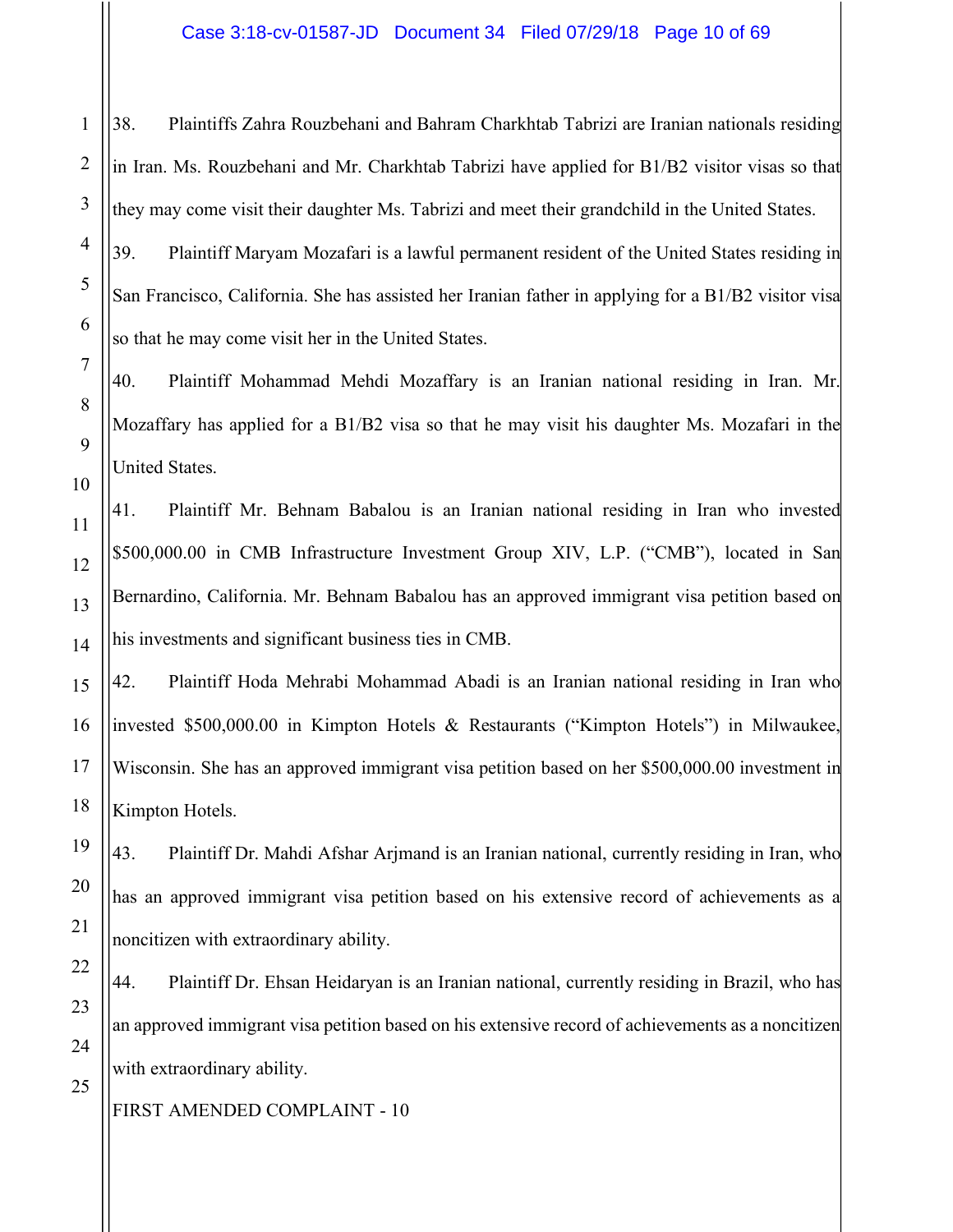45. Plaintiff Najmeh Maharlouei is an Iranian national currently residing in Shiraz, Iran, who has an approved immigrant visa petition based on her extensive record of achievements and the fact that her work is in the national interest of the United States.

46. Plaintiff Nastaran Hajiheydari is an Iranian national, currently residing in Iran, who has an approved immigrant visa petition based on her extensive record of achievements and the fact that her work is in the national interest of the United States.

47. Plaintiff Mohamad Hamami is a Syrian national and a world-class violinist, currently residing in Dubai, who has an approved immigrant visa petition based on his extensive record of achievements as a noncitizen with extraordinary ability.

**II. Defendants**

48. Defendant Kirstjen Nielsen is the Secretary of Homeland Security and is sued in her official capacity. Secretary Nielsen is responsible for the Department of Homeland Security ("DHS")'s administration of the Immigration and Nationality Act ("INA") and its implementation and enforcement of the Proclamation.

49. Defendant DHS is an executive department of the United States government, headquartered in Washington, DC. DHS is assigned several responsibilities regarding implementation and enforcement of the Proclamation.

50. Defendant Michael R. Pompeo is the Secretary of State and is sued in his official capacity. Secretary Pompeo oversees the Department of State ("State Department")'s activities with respect to the INA and its implementation and enforcement of the Proclamation.

51. Defendant State Department is an executive department of the United States, headquartered in Washington, DC. The State Department has primary responsibility for issuing visas and for

1

2

3

4

5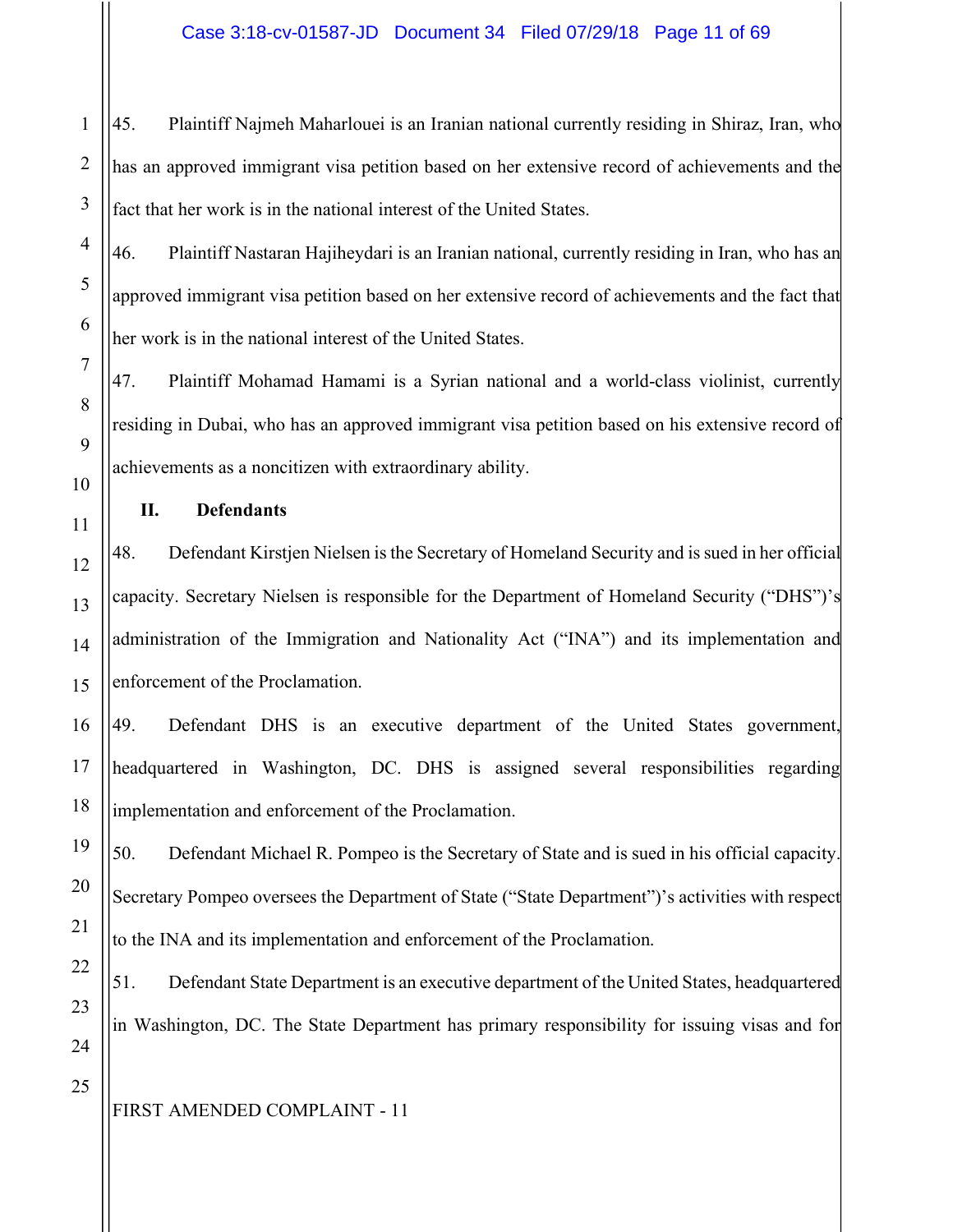#### Case 3:18-cv-01587-JD Document 34 Filed 07/29/18 Page 12 of 69

1 implementing the Proclamation. The State Department is assigned several responsibilities regarding implementation and enforcement of the Proclamation.

52. Defendant Kevin K. McAleenan is the Acting Commissioner of U.S. Customs and Border Protection ("CBP") and is sued in his official capacity. Acting Commissioner McAleenan is responsible for CBP's implementation of the INA and its implementation and enforcement of the Proclamation.

53. Defendant CBP is an administrative agency within DHS, headquartered in Washington, DC. CBP is assigned several responsibilities regarding implementation and enforcement of the Proclamation.

54. Defendant L. Francis Cissna is the Director of U.S. Citizenship and Immigration Services ("USICIS") and is sued in his official capacity. Acting Director Cissna is responsible for USCIS's implementation of the INA and its enforcement of the Proclamation.

55. Defendant USCIS is an administrative agency within DHS, headquartered in Washington, DC. USCIS oversees lawful immigration to the United States, including the approval of visa petitions. USCIS is assigned several responsibilities regarding implementation and enforcement of the Proclamation.

#### **STATEMENT OF FACTS**

#### **I. The Proclamation**

FIRST AMENDED COMPLAINT - 12 56. On September 24, 2017, President Trump issued Presidential Proclamation 9645 ("the Proclamation"), entitled "Enhancing Vetting Capabilities and Processes for Detecting Attempted Entry into the United States by Terrorists or Other Public-Safety Threats." Ex. A. The Proclamation is the third version of a travel ban enacted by President Trump in fulfilment of promises he made on the campaign trail to institute a "total and complete shutdown" on Muslims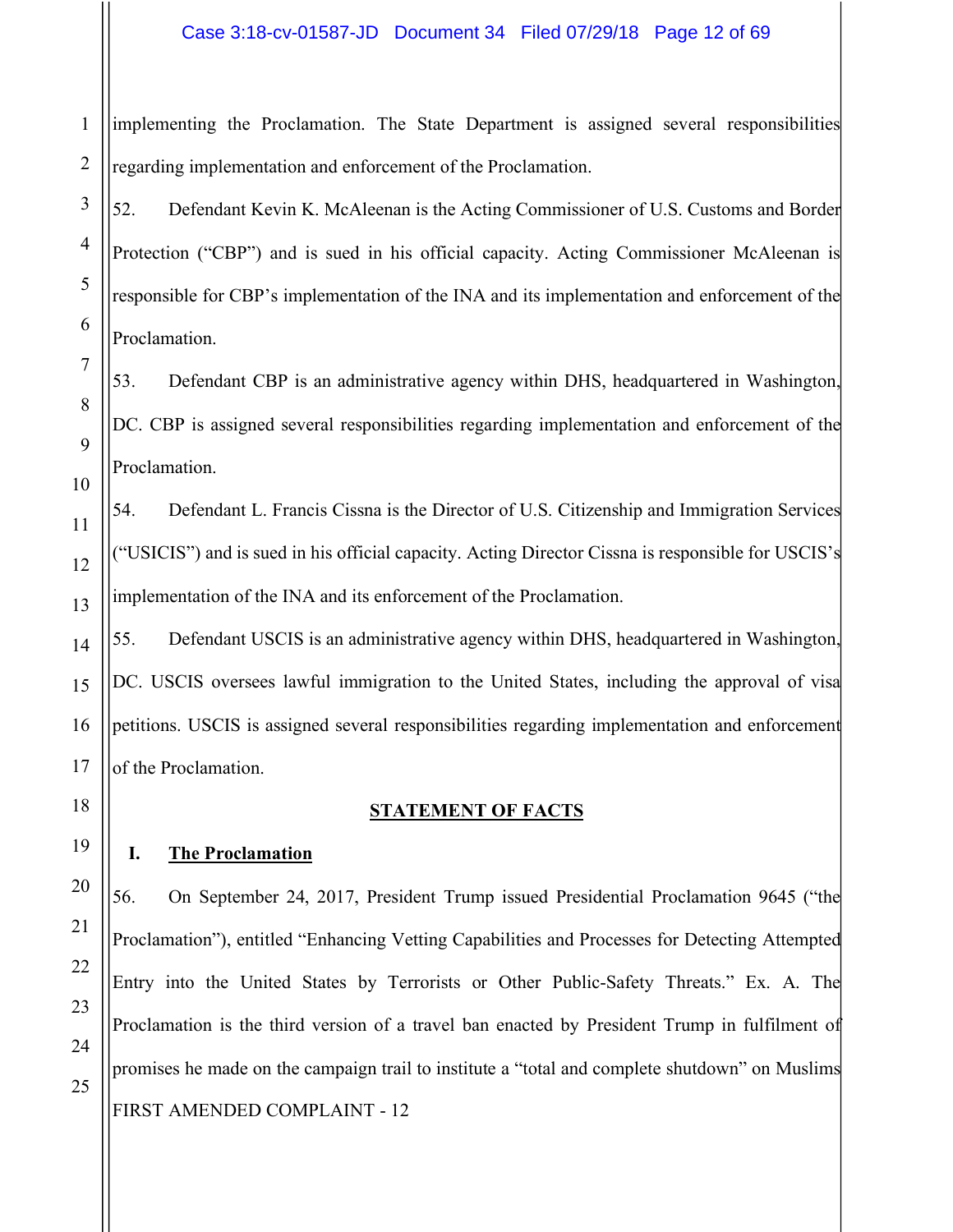#### Case 3:18-cv-01587-JD Document 34 Filed 07/29/18 Page 13 of 69

entering the United States. Jenna Johnson, *Trump Calls for 'Total and Complete Shutdown of Muslims Entering the United States*,' Wash. Post (Dec. 7, 2015), https://www.washingtonpost.com/news/post-politics/wp/2015/12/07/donald-trump-calls-fortotal-and-complete-shutdown-of-muslims-entering-the-united-states/?utm\_term=.6cf6b32b aba2. *See also* Todd Green, *By any other name: Why the 'travel ban' really is a Muslim ban*, Religion News Service (July 3, 2018), https://religionnews.com/2018/07/03/by-any-other-namewhy-the-travel-ban-really-is-a-muslim-ban/.

57. The Proclamation puts in place an indefinite travel ban on most nationals of five<sup>2</sup> predominantly Muslim countries, including all immigrants and various categories of nonimmigrants from each of the enumerated countries.<sup>3</sup> Alongside these entry restrictions, the Proclamation provides for a waiver that may be granted on a case-by-case basis to individuals who meet three specific criteria. <sup>4</sup> Ex. A, § 3(c); *infra* Section II.

58. The Proclamation was challenged in court, and before its effective date, two district courts issued nationwide injunctions prohibiting implementation of the ban against individuals with "bona fide relationships" to persons or entities in the United States. *See Int'l Refugee Assistance Project v. Trump,* 265 F.Supp.3d 570 (D. Md. 2017); *Hawaii v. Trump,* 265 F.Supp.3d 1140 (D.

 $\overline{a}$ 

https://www.state.gov/r/pa/prs/ps/2018/04/280364.htm. The Proclamation also prevents entry of certain Venezuelan government officials and their family members and of all North Korean nationals. *See* Ex. A, § 2(d), (f).

<sup>2</sup> The Proclamation originally included six Muslim-majority countries: Chad, Iran, Libya, Somalia, Syria, and Yemen. Ex. A,  $\S 2(a)$ . In April 2018, the administration removed Chad from the list of targeted countries. Press Release, Dep't of State, Presidential Proclamation Lifts Travel Restrictions for Chad (April 10, 2018),

 $3$  Under the terms of the Proclamation, all Syrian nationals are banned; all Libyan and Yemeni nationals seeking immigrant or non-immigrant B1/B2 visas are banned; all Iranian nationals except non-immigrants seeking F, M, or J visas are banned; and all Somali nationals seeking immigrant visas are banned.

<sup>25</sup> <sup>4</sup> The Second Executive Order created a waiver process, Exec. Order No. 13780, 82 Fed. Reg. 13209, § 3(c) (Mar. 6, 2017), which the Proclamation extended.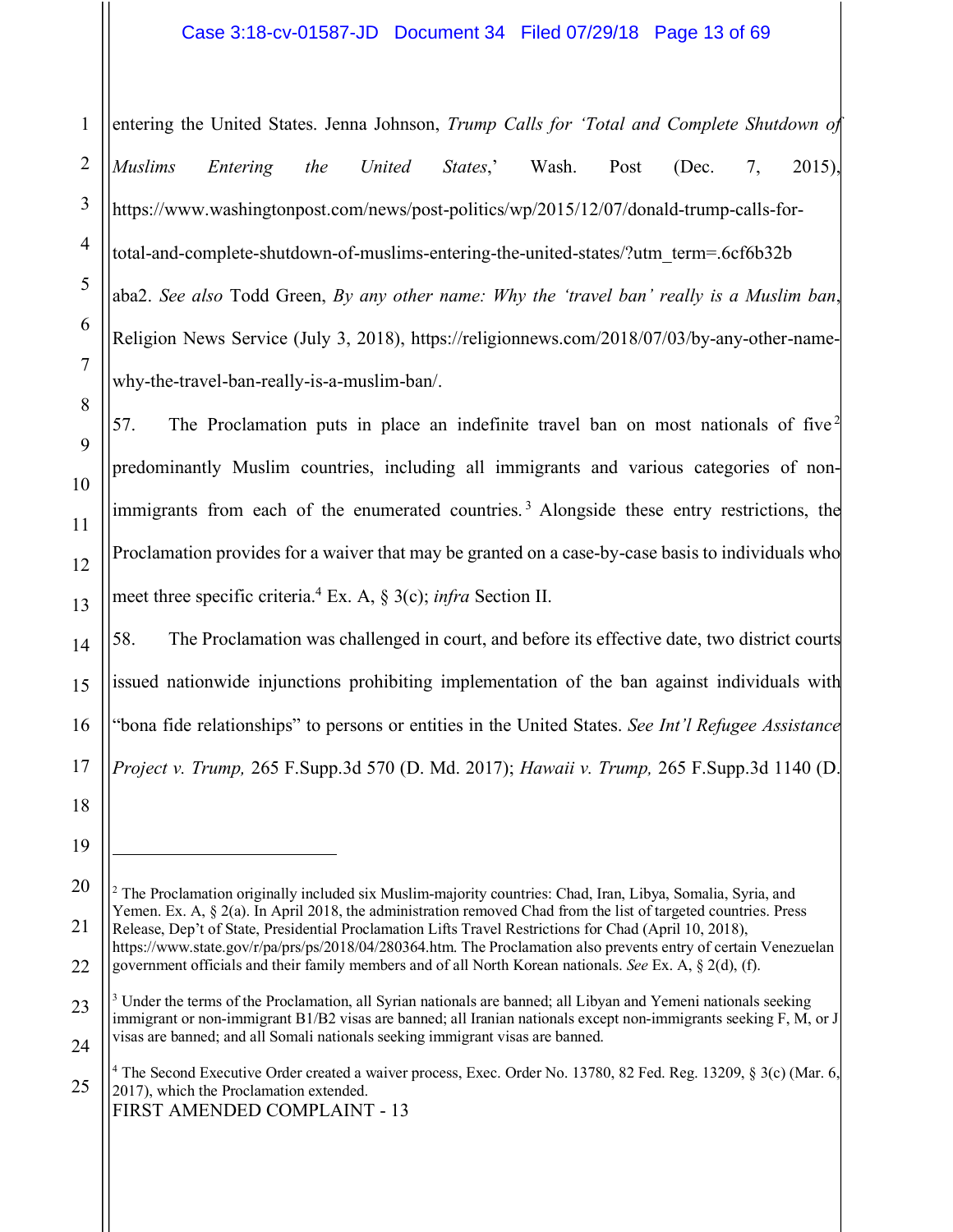1

Haw. 2017). On December 4, 2017, the Supreme Court granted Defendants' application for a stay of the preliminary injunctions entered by the district courts, allowing full implementation of the travel ban to proceed. *See Trump v. Int'l Refugee Assistance Project,* 138 S. Ct. 542 (2017). The Supreme Court subsequently upheld the Proclamation on the merits. *Trump v. Hawaii*, 585 U.S. \_\_\_, 138 S. Ct. 2392 (2018). 59. Since December 4, 2017, the Proclamation has been in full effect, and the only means by which covered individuals from the banned countries may enter the United States is through grant of a case-by-case waiver. **II. Case-by-Case Waivers under the Proclamation**  60. Section 3 of the Proclamation contains a subsection entitled "Waivers," which states: Notwithstanding the suspensions of and limitations on entry set forth in section 2 of this proclamation, a consular officer, or the Commissioner, United States Customs and Border Protection (CBP), or the Commissioner's designee, as appropriate, may, in their discretion, grant waivers on a case-by-case basis to permit the entry of foreign nationals for whom entry is otherwise suspended or limited if such foreign nationals demonstrate that waivers would be appropriate and consistent with subsections (i) through (iv) of this subsection [laying out waiver standards]. Ex. A, § 3(c). 61. The Proclamation explains that a waiver may be granted if, in a consular officer's or CBP's discretion, a foreign national has demonstrated that: (1) denial of entry "would cause the foreign national undue hardship"; (2) his or her "entry would not pose a threat to the national security or public safety of the United States"; and (3) his or her "entry would be in the national interest." *Id.*  $§ 3(c)(i).$ 62. The Proclamation then specifies that while "case-by-case waivers may not be granted categorically," they "may be appropriate, subject to the limitations, conditions, and requirements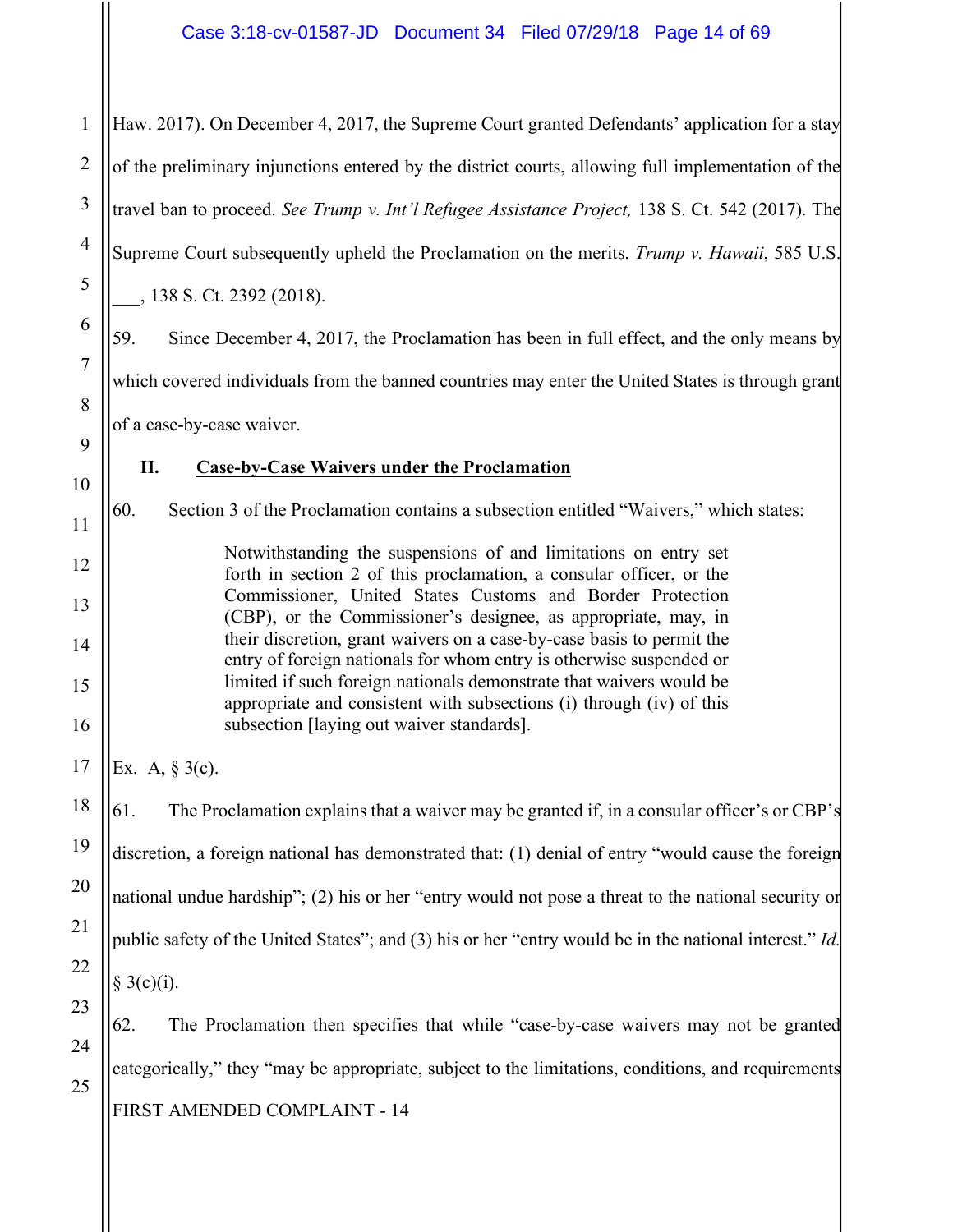# Case 3:18-cv-01587-JD Document 34 Filed 07/29/18 Page 15 of 69

| $\mathbf{1}$   | set forth" in subsection (c), "in individual circumstances " <i>Id.</i> § 3(c)(iv). It proceeds to give a                                     |
|----------------|-----------------------------------------------------------------------------------------------------------------------------------------------|
| $\overline{2}$ | number of examples of circumstances under which issuance of a waiver may be appropriate,                                                      |
| $\mathfrak{Z}$ | including:                                                                                                                                    |
| $\overline{4}$ | (A) the foreign national has previously been admitted to the United                                                                           |
| 5              | States for a continuous period of work, study, or other long-term<br>activity, is outside the United States on the applicable effective date  |
| 6              | of this proclamation, seeks to reenter the United States to resume<br>that activity, and the denial of reentry would impair that activity;    |
| $\overline{7}$ | (B) the foreign national has previously established significant                                                                               |
| 8              | contacts with the United States but is outside the United States on<br>the applicable effective date  of this proclamation for work, study,   |
| 9              | or other lawful activity;                                                                                                                     |
| 10             | (C) the foreign national seeks to enter the United States for<br>significant business or professional obligations and the denial of           |
| 11             | entry would impair those obligations;                                                                                                         |
| 12             | (D) the foreign national seeks to enter the United States to visit or<br>reside with a close family member (e.g., a spouse, child, or parent) |
| 13             | who is a United States citizen, lawful permanent resident, or alien<br>lawfully admitted on a valid nonimmigrant visa, and the denial of      |
| 14             | entry would cause the foreign national undue hardship;                                                                                        |
| 15             | (E) the foreign national is an infant, a young child or adoptee, an                                                                           |
| 16             | individual needing urgent medical care, or someone whose entry is<br>otherwise justified by the special circumstances of the case             |
| 17<br>18       | Id.                                                                                                                                           |
| 19             | 63.<br>The Proclamation also instructs that, "[t]he Secretary of State and the Secretary of                                                   |
| 20             | Homeland Security shall coordinate to adopt guidance addressing the circumstances in which                                                    |
| 21             | waivers may be appropriate for foreign nationals seeking entry as immigrants or nonimmigrants."                                               |
| 22             | <i>Id.</i> § 3(c). It further directs the Secretaries to:                                                                                     |
| 23             | [A]ddress the standards, policies and procedures for:                                                                                         |
| 24             |                                                                                                                                               |
| 25             |                                                                                                                                               |
|                | FIRST AMENDED COMPLAINT - 15                                                                                                                  |
|                |                                                                                                                                               |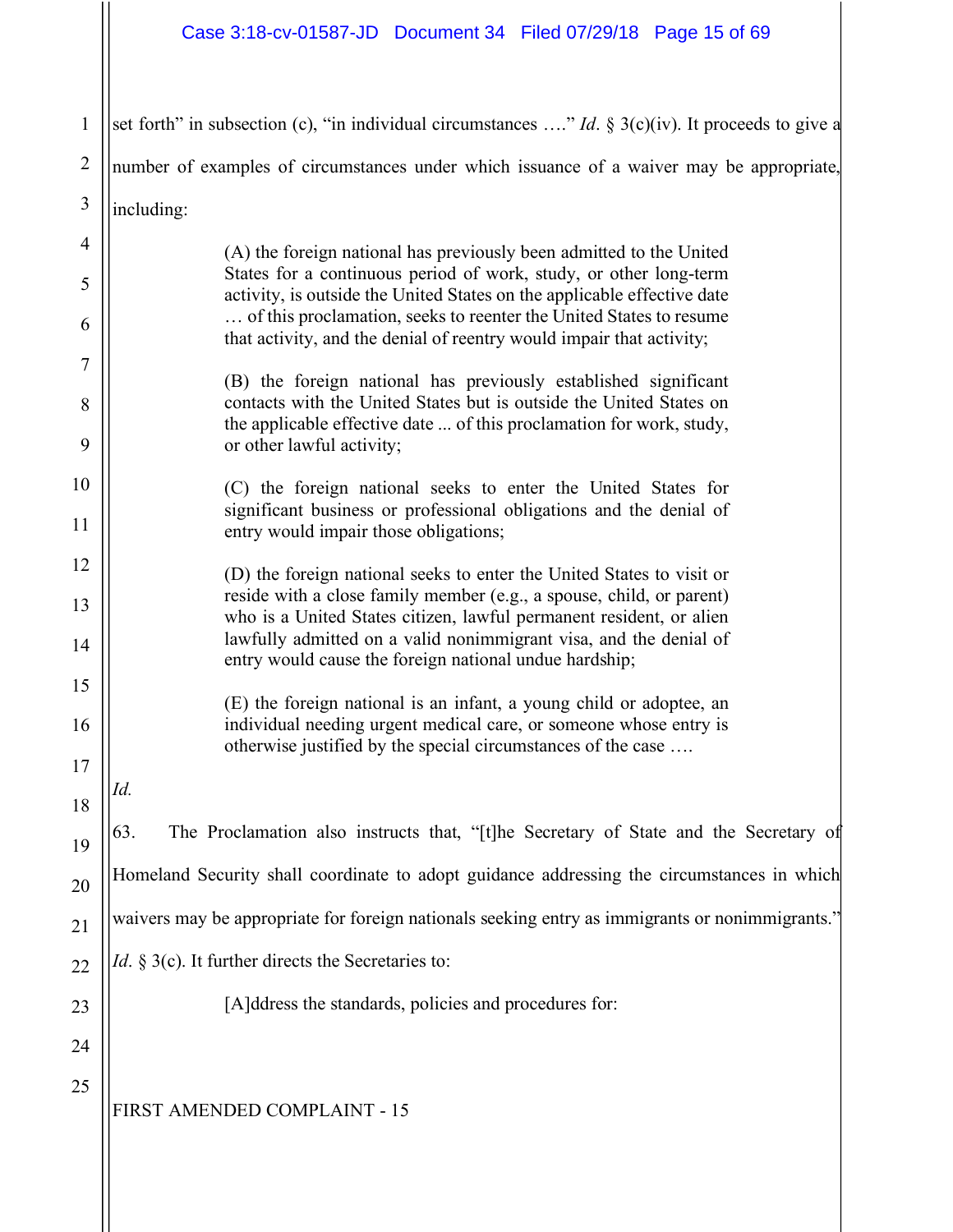|          | Case 3:18-cv-01587-JD  Document 34  Filed 07/29/18  Page 16 of 69                                                                                                               |  |
|----------|---------------------------------------------------------------------------------------------------------------------------------------------------------------------------------|--|
| 1        | (A) determining whether the entry of a foreign national would not<br>pose a threat to the national security or public safety of the United                                      |  |
| 2        | States;                                                                                                                                                                         |  |
| 3<br>4   | (B) determining whether the entry of a foreign national would be in<br>the national interest;                                                                                   |  |
| 5        | (C) addressing and managing the risks of making such a<br>determination in light of the inadequacies in information sharing,                                                    |  |
| 6        | identity management, and other potential dangers posed by the<br>nationals of individual countries subject to the restrictions and<br>limitations imposed by this proclamation; |  |
| 7        |                                                                                                                                                                                 |  |
| 8        | (D) assessing whether the United States has access, at the time of<br>the waiver determination, to sufficient information about the foreign                                     |  |
| 9        | national to determine whether entry would satisfy the requirements<br>of subsection (i) of this subsection; and                                                                 |  |
| 10<br>11 | (E) determining the special circumstances that would justify<br>granting a waiver under subsection $(iv)(E)$ of this subsection.                                                |  |
| 12       | <i>Id.</i> § 3(c)(ii).                                                                                                                                                          |  |
| 13       | Ш.<br><b>Agency Guidance and Implementation</b>                                                                                                                                 |  |
| 14       | The Proclamation itself only provides scant details about the case-by-case waiver process.<br>64.                                                                               |  |
| 15       | Instead, it directs the Secretary of State and the Secretary of Homeland Security to develop specific                                                                           |  |
| 16       | guidance for consular officers and visa applicants on how the waiver provisions will be                                                                                         |  |
| 17       |                                                                                                                                                                                 |  |
| 18       | implemented. <i>Id.</i> $\S$ 3(c).                                                                                                                                              |  |
| 19       | Despite this clear mandate, the agencies have failed to provide any meaningful guidance.<br>65.                                                                                 |  |
| 20       | See Washington v. Trump, 847 F.3d 1151, 1169 (9th Cir. 2017) ("The Government  has offered                                                                                      |  |
| 21       | no explanation for how these [discretionary waiver] provisions would function in practice: how                                                                                  |  |
| 22       | would the 'national interest' be determined, who would make that determination, and when?").                                                                                    |  |
| 23       | After the Supreme Court's lifting of the stays on the Proclamation, the State Department<br>66.                                                                                 |  |
| 24       | did issue, through its website, some minimal instructions regarding its immediate implementation.                                                                               |  |
| 25       | FIRST AMENDED COMPLAINT - 16                                                                                                                                                    |  |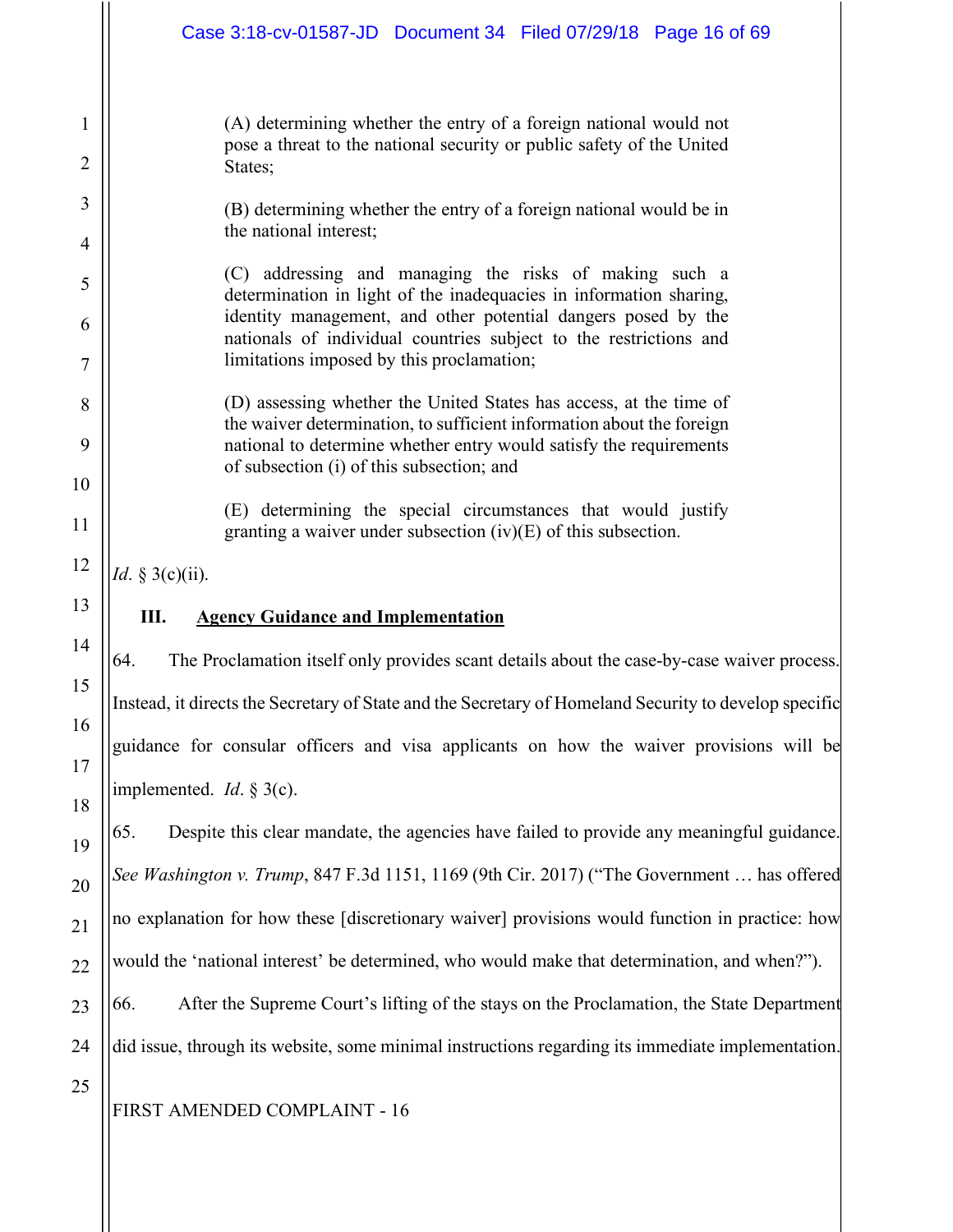Ex. C, Dep't of State, *New Court Order on Presidential Proclamation* (Dec. 4, 2017). That posting stated that consular officers will review eligibility for a waiver at the time of an applicant's interview. *Id*.

67. Yet, as set forth below, Defendants have not provided any meaningful guidance about the waiver process, leaving applicants and their attorneys confused about the process and unable to submit documents that could "demonstrate" their eligibility for a waiver. Ex. D, Jay Gairson Decl. 68. All available evidence shows that Defendants are not providing any meaningful individualized consideration of waiver applicants' eligibility. Just days after the Proclamation went into effect, several organizations and attorneys, including undersigned counsel, began receiving reports from individuals covered by the ban of *pro forma,* mass denials of both visas and waivers by consular offices in Armenia, Turkey, Djibouti, Dubai, Abu Dhabi, and elsewhere. *See*  Yeganeh Torbati & Mica Rosenberg, *Exclusive: Visa Waivers Rarely Granted under Trump's Latest U.S. Travel Ban: Data,* Reuters (Mar. 6, 2018), https://www.reuters.com/article/us-usaimmigration-travelban-exclusive/ exclusive-visa-waivers- rarely-granted-under-trumps-latest-u-stravel-ban-data-idUSKCN1GI2DW; Ex. D, Jay Gairson Decl.; *infra* Section IV. Many of the individuals who were notified that they had been denied waivers, including Plaintiffs in this action, had never been informed about or provided an opportunity to apply for a waiver. *See infra* Section IV. Automatically denied individuals included those who had previously been informed that their visas had been approved. *See infra* Section IV.

#### A. The Guidance Provided by Federal Officials About the Waiver Process Has Been Non-Existent or Conflicting.

FIRST AMENDED COMPLAINT - 17 69. After the Proclamation went into effect in December 2017, visa applicants immediately began to contact embassies and consulates abroad to ask for guidance and clarification, but

1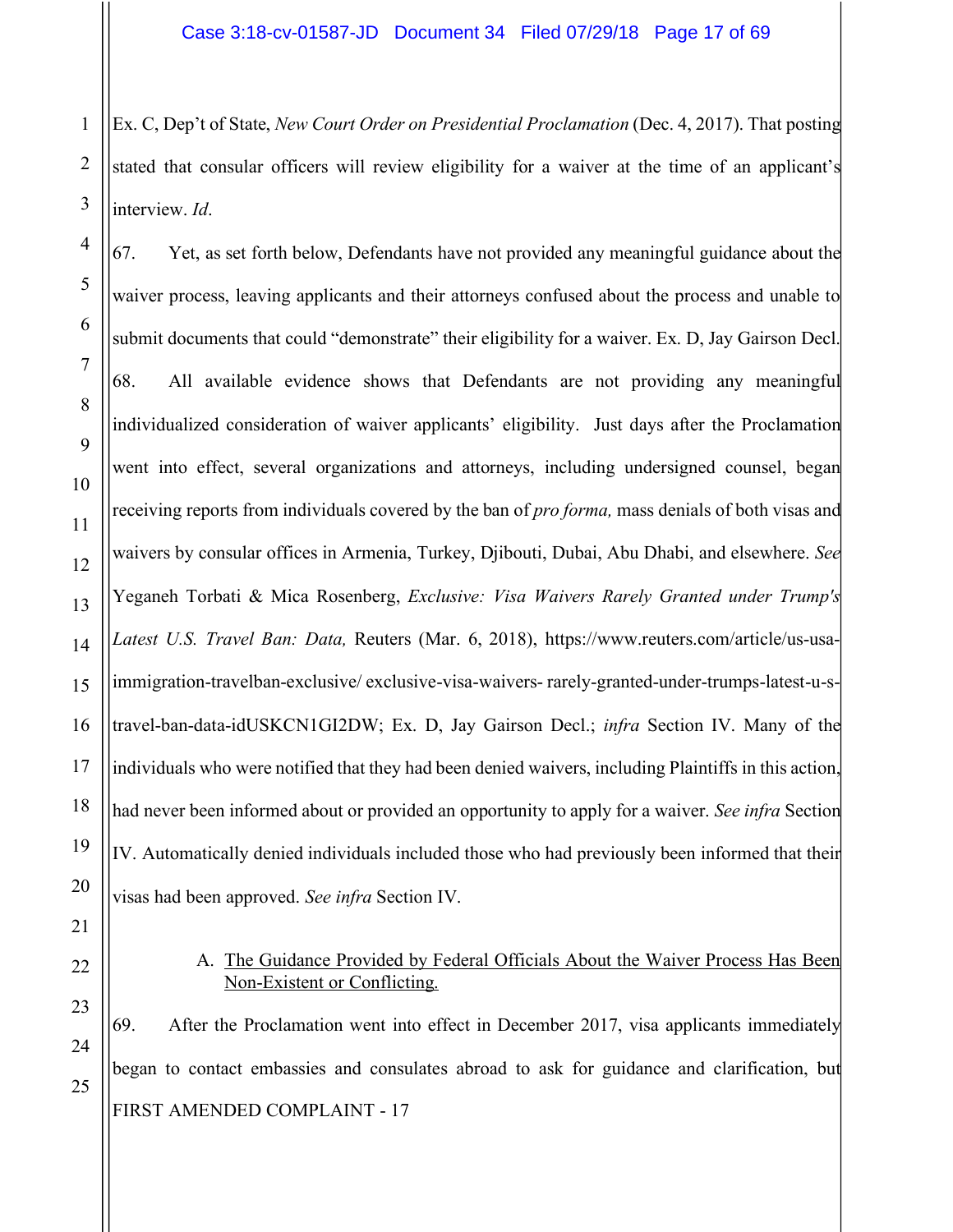#### Case 3:18-cv-01587-JD Document 34 Filed 07/29/18 Page 18 of 69

received no response or standard automated responses that did not address their questions or provide meaningful information. *See infra* Section IV. Attorneys contacted the State Department for clarification but also received inadequate and inconsistent responses. *Id.* 

70. More than seven months after the Proclamation went into effect and almost a year since

its issuance, Defendants have yet to promulgate such guidance, and their practices continue to

sow confusion and chaos. *See Trump v. Hawaii*, 585 U.S. \_\_\_, 138 S. Ct. 2392, 2431 (2018)

(Breyer, J., dissenting) (stating that, although the Proclamation directs the Secretaries to develop guidance for consular officers, to the Court's "knowledge, no guidance has issued").

71. In addition to the failure to promulgate adequate guidance to consular officers,

Defendants have not offered meaningful definitions of key terms that determine eligibility under

the Proclamation's waiver provisions, including "undue hardship" and "significant contacts."

Instead, the State Department has only provided the following general statement in response to a

query by a U.S. Senator:

First, to satisfy the undue hardship criterion, the applicant must demonstrate to the consular officer's satisfaction that an unusual situation exists that compels immediate travel by the applicant and that delaying visa issuance and the associated travel plans would defeat the purpose of travel. Second, the applicant's travel may be considered in the national interest if the applicant demonstrates to the consular officer's satisfaction that a U.S. person or entity would suffer hardship if the applicant could not travel until after visa restrictions imposed with respect to nationals of that country are lifted.

Finally, to establish that the applicant does not constitute a threat to national security or public safety, the consular officer considers the information-sharing and identity-management protocols and practices of the government of the applicant's country of nationality as they relate to the applicant. If the consular officer determines, after consultation with the Visa Office, that an applicant does not pose a threat to national security or public safety and the other two requirements have been met, a visa may be issued with the concurrence of a consular manager.

25

FIRST AMENDED COMPLAINT - 18

1

2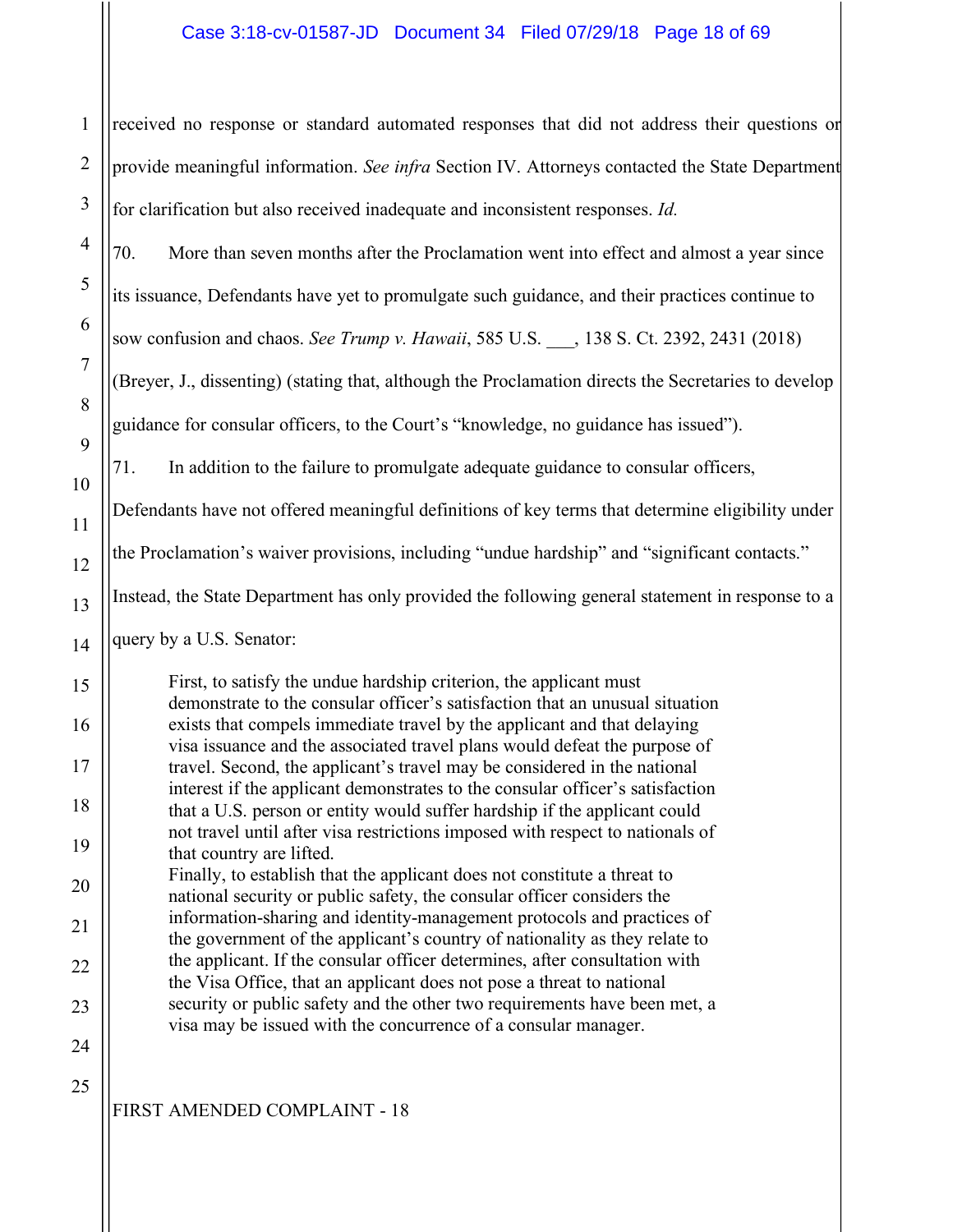Ex. E, Letter from Mary K. Waters, U.S. Dep't of State, to Chris Van Hollen, U.S. Senator (Feb. 22, 2018) ("First Van Hollen Letter").

72. Although the State Department asserted in the same letter that "[t]he Department's worldwide guidance to consular officers regarding waivers is drawn directly from the Proclamation," *id.*, the above-quoted statement adds a requirement of showing "that a U.S. person or entity would suffer hardship if the applicant could not travel until after visa restrictions imposed with respect to nationals of that country are lifted," which does not appear anywhere in the Proclamation.

73. Individuals who clearly meet the criteria outlined in the Proclamation and the statement provided to Senator Van Hollen are nonetheless routinely being denied waivers without due consideration, in some cases just days after the ban went into effect. *See, e.g., Trump v. Hawaii*, 138 S. Ct. at 2431 (Breyer, J., dissenting) (identifying "numerous applicants who could meet the waiver criteria," but who have nonetheless been summarily rejected, including scholars, relatives of U.S. citizens, and a Yemeni child with cerebral palsy,<sup>5</sup> and pointing to an amicus brief which "identified 1,000 individuals—including parents and children of U. S. citizens—who sought and were denied entry under the Proclamation, hundreds of whom seem to meet the waiver criteria.") 74. This lack of clarity has left applicants confused about applicable standards of eligibility for waivers—whether their hardships are undue, their contacts significant—and has left consular officers with the understanding that the goal is to deny waivers to the fullest extent possible. Ex. B, Christopher Richardson Decl.

FIRST AMENDED COMPLAINT - 19

 $5$  After Justice Ruth Bader Ginsburg inquired about her case at oral argument in Trump v. Hawaii on April 25, 2018, a waiver was granted in her case and her visa was issued, allowing her to come to the United States with her U.S. citizen father.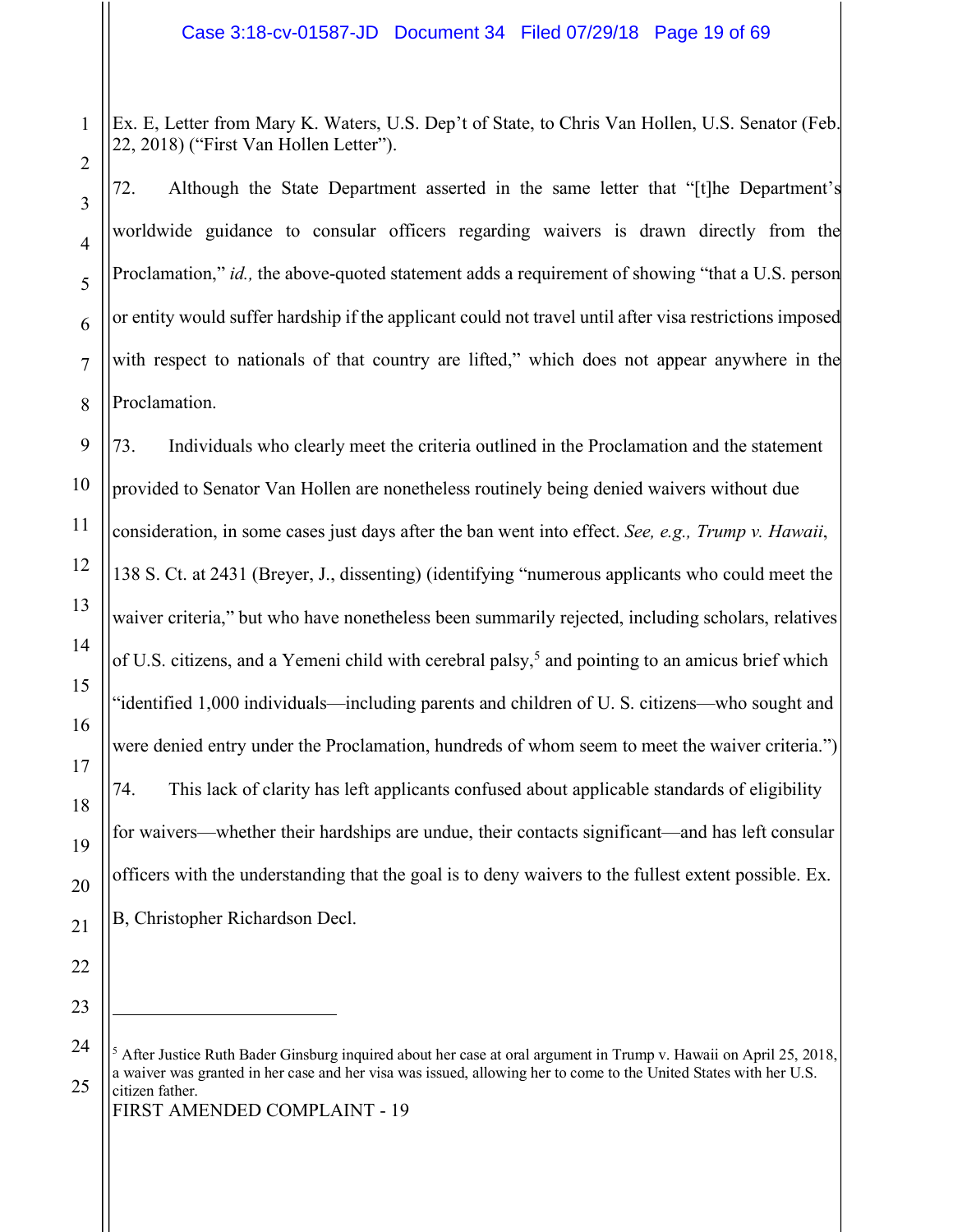75. Nor has the State Department provided an orderly process through which individuals who are covered by the ban may apply or seek to "demonstrate"—as the Proclamation specifically provides—their eligibility for a waiver. *See infra* Section IV. Instead, individuals, attorneys, and organizations seeking to assist impacted community members have had to resort to guesswork and have had to invent a process by which to obtain consideration of materials relevant to any meaningful waiver determination. *See* Ex. D, Jay Gairson Decl.

76. Further, even where the State Department has provided minimal guidance, that guidance does not appear to be followed or applied with any consistency. For example, the State Department website provides a definition of "close family member," stating that the definition for purposes of the Proclamation is the same as the definition of "immediate relative" contained in the INA. <sup>6</sup> Ex. F, Dep't of State, *Revisions to Presidential Proclamation 9645* (Apr. 10, 2018) (citing  $8 \text{ U.S.C. } \frac{8}{9}$  1151(b)(2)(A)(i)). But according to an email received by counsel from the U.S. consulate in Vancouver, Canada, visa applicants who seek to be reunited with a parent in the United States are ineligible for consideration for a waiver if they are over the age of 21, a definition that is found nowhere in immigration law and that is the reverse of the definition of "immediate relative" in the cited provision. The email exchange reads in relevant part as follows: COUNSEL: [I]t appears as though my client, [REDACTED], has been denied the opportunity to request a waiver of the presidential proclamation. According to the presidential proclamation itself and guidance on the State Department's website, foreign nationals who seek to enter the US to be reunited with a close family member (e.g. spouse, child, or parent) are eligible for requesting a waiver. My client is the daughter of a United States citizen. Could you kindly explain why your office has denied my client the opportunity to request a waiver of the presidential proclamation?  $\overline{a}$ 

25 FIRST AMENDED COMPLAINT - 20  $68$  U.S.C.  $8$  1151(b)(2)(A)(i) defines "immediate relatives" as the children, spouses, and parents of U.S. citizens, and only allows children *over* the age of 21 to petition for immigrant visas for their parents.

1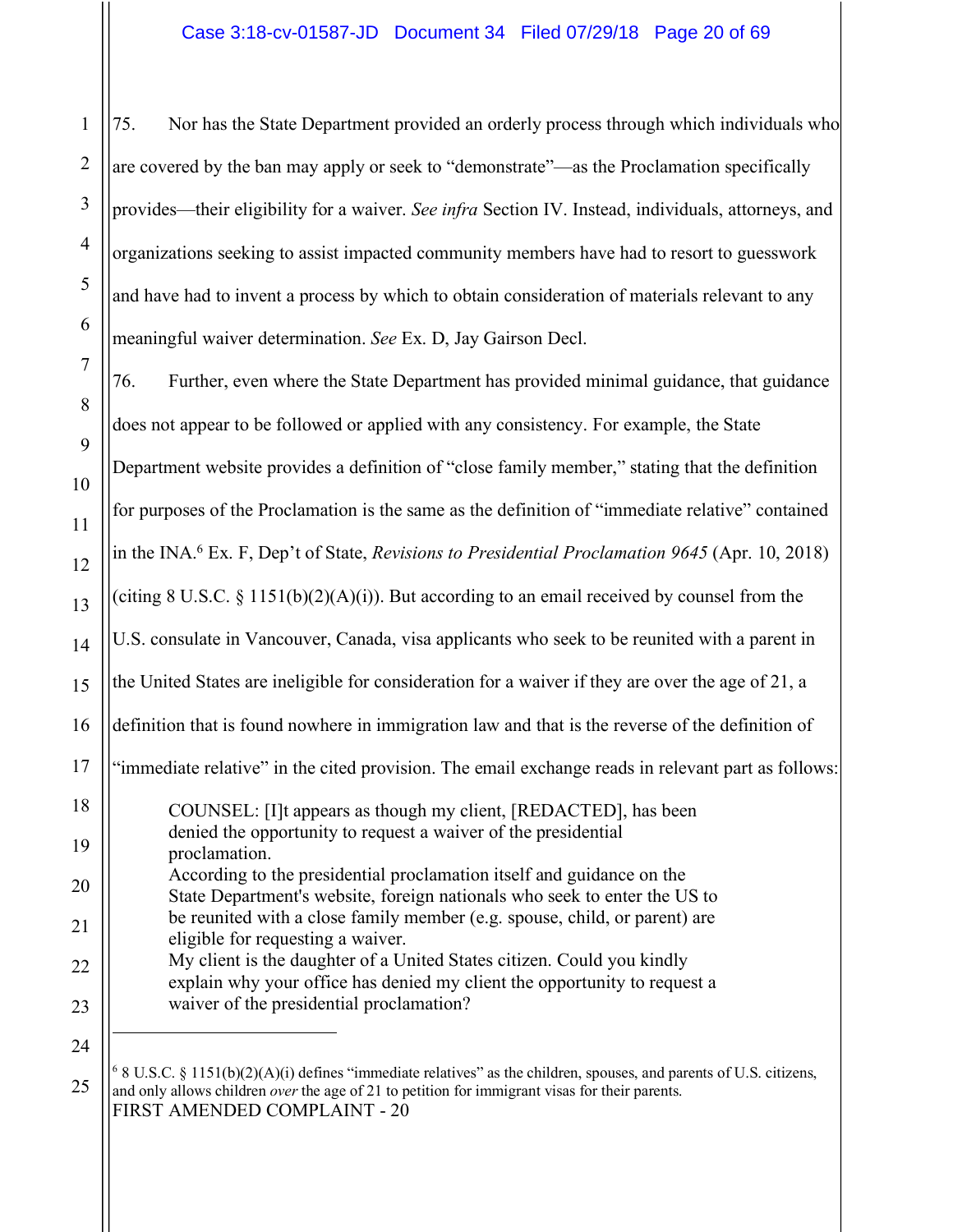| 1                   | CONSULATE: A consular officer may issue a visa based on a listed                                                                                                           |
|---------------------|----------------------------------------------------------------------------------------------------------------------------------------------------------------------------|
| $\overline{2}$      | waiver category to nationals of countries identified in the Presidential<br>Proclamation on a case-by-case basis.                                                          |
| 3                   | It has been determined that your client, [REDACTED], does not meet the<br>definition of close family as she is over 21 years of age.<br>This decision cannot be appealed.  |
| $\overline{4}$<br>5 | Ex. G, Email sent by U.S. Consulate General in Vancouver, Canada, to Attorney Shabnam Lotfi<br>(Jan. 9, 2018).                                                             |
| 6                   | Applicants in certain visa categories, in particular the diversity visa lottery category, have<br>77.                                                                      |
| $\overline{7}$      | been told that they are categorically not eligible to be considered for a waiver—an assertion that                                                                         |
| 8<br>9              | is both false and contrary to the terms of the Proclamation. See infra Section IV.C. In the absence                                                                        |
| 10                  | of standards to guide consular officers in their decision-making, different posts appear to have                                                                           |
| 11                  | adopted different practices. Ex. D, Jay Gairson Decl. The result has been an almost-uniform                                                                                |
| 12                  | denial of case-by-case waivers.                                                                                                                                            |
| 13                  | 78.<br>Attorneys have also been told by consulates that they may not submit documents in                                                                                   |
| 14                  | support of waiver applications for their clients, and that "[t] here is no role or requirement for                                                                         |
| 15                  | legal services to facilitate the waiver process." The email exchange reads in relevant part as                                                                             |
| 16                  | follows:                                                                                                                                                                   |
| 17                  | COUNSEL: Could you please kindly let us know whether you will allow our<br>office to submit a waiver packet on behalf of the beneficiary to outline and                    |
| 18                  | present evidence that he meets the grounds for approval of a waiver in<br>consideration of the three grounds outlined by Sections $3(c)$ of the                            |
| 19                  | Proclamation<br>CONSULATE: As we said, we have all the required documents at this time. We                                                                                 |
| 20                  | have already submitted a waiver request on behalf of the applicant, as the<br>applicant was informed during the interview. There is no role or requirement for             |
| 21                  | legal services to facilitate the waiver process, which the Embassy initiated as soon<br>as the applicant was interviewed. Please note - and inform your client - that only |
| 22<br>23            | U.S. government officials can author waiver requests.                                                                                                                      |
| 24                  | Ex. H, Email correspondence between Attorney Parastoo Zahedi and the Consular<br>Section of the U.S. Embassy in Abu Dhabi (July 18-19, 2018).                              |
| 25                  | FIRST AMENDED COMPLAINT - 21                                                                                                                                               |
|                     |                                                                                                                                                                            |

Case 3:18-cv-01587-JD Document 34 Filed 07/29/18 Page 21 of 69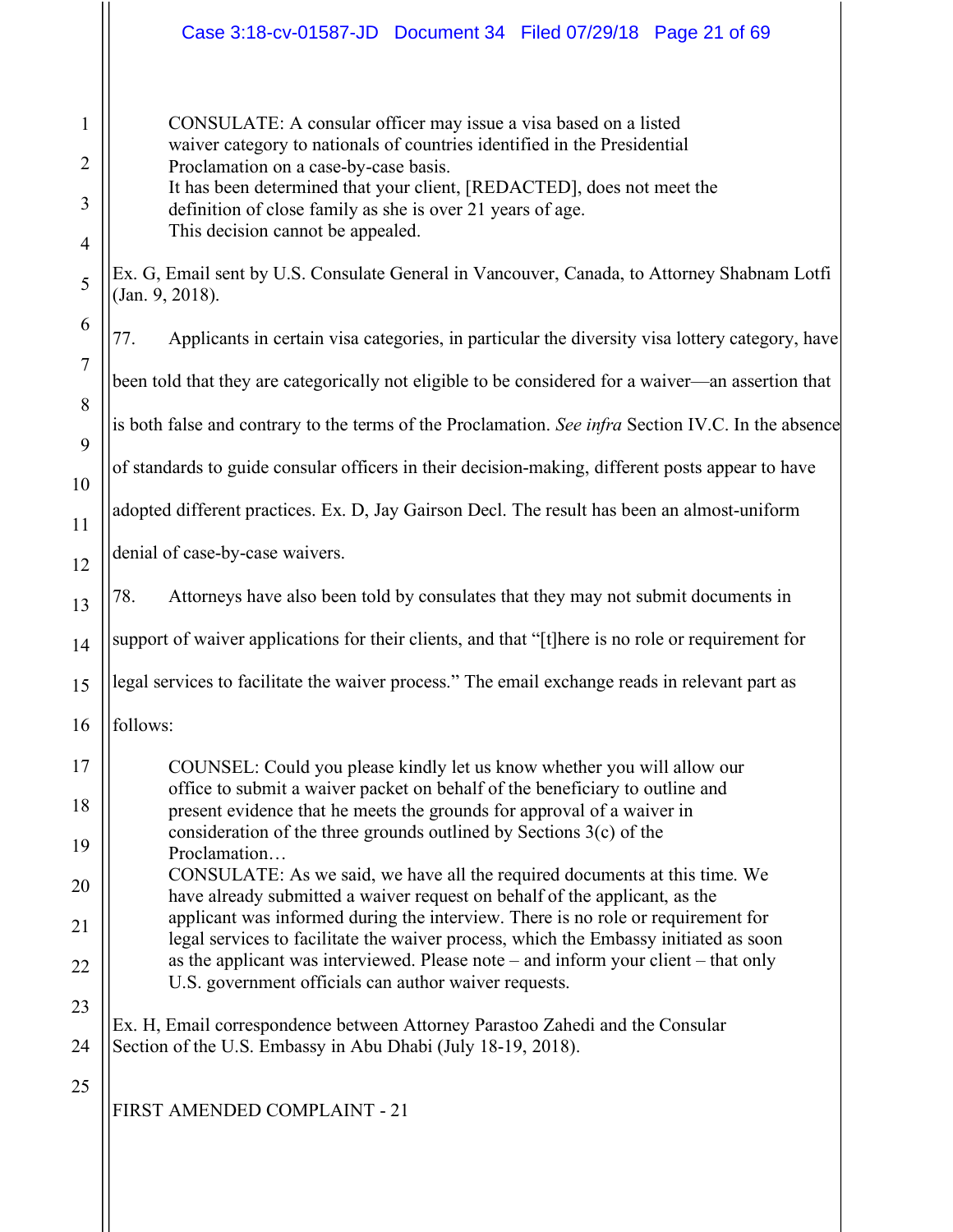79. Existing guidance also does not explain how consular officers should consider the eligibility for a waiver of applicants who, like several Plaintiffs in this action, were interviewed prior to implementation of the Proclamation but were in administrative processing<sup>7</sup> at the time the ban went into effect, or for visa applicants whose applications were approved prior to implementation of the ban but who had not yet gotten their visas stamped in their passports. *See, e.g.,* Ex. K, Findings of Fact and Conclusions of Law, *Alharbi v. Miller*, No. 1:18-cv-02435 (E.D.N.Y. filed April 25, 2018), ECF No. 20.

80. The government has staunchly refused to provide meaningful information or to institute an orderly, predictable process by which individuals may apply for a case-by-case waiver. Applicants are thus at a loss for what to do—they do not know whether to contact the embassy or whether the embassy will contact them; whether they should wait until administrative processing is completed or request a waiver while their cases are still pending administrative processing.<sup>8</sup>

 $<sup>7</sup>$  Administrative processing is a period after a visa interview during which applicants undergo</sup> additional screening outside of "normal" visa processing. Maggio & Kattar & The Pennsylvania State University Law School's Center for Immigrants' Rights, *Administrative Processing FAQ*, 1, Penn. State L. Sch., https://pennstatelaw.psu.edu/sites/default/files/documents/pdfs/

convictions, security risks, and prior visa overstays or denials (this list is non-exhaustive)." *Id.* A hit may also occur when an applicant's name is similar to the name of someone suspected of

FIRST AMENDED COMPLAINT - 22

Immigrants/Administrative-Processing-FAQ.pdf (last visited July 29, 2018). "Before issuing a visa, consular officers review different databases to determine if information exists that may impact individual eligibility for a visa. A 'hit' on a particular database occurs when there is a match between the visa applicant and a database. These hits may be based on criminal

criminal activity. *Id.* at 4. "When an individual case has been tagged in a database, the Department of State, at the request of the consular post, may initiate administrative processing." *Id.* at 1. Cases filed by nationals of several countries are routinely placed in administrative processing. *Id.* at 3.

<sup>25</sup> <sup>8</sup> In fact, the waiver process remains so opaque that, in addition to formal requests for information from U.S. senators, two civil rights organizations, including undersigned counsel, have filed a FOIA request seeking documents from the State Department that could provide some clarity and transparency about the travel ban waiver process. Muslim Advocates and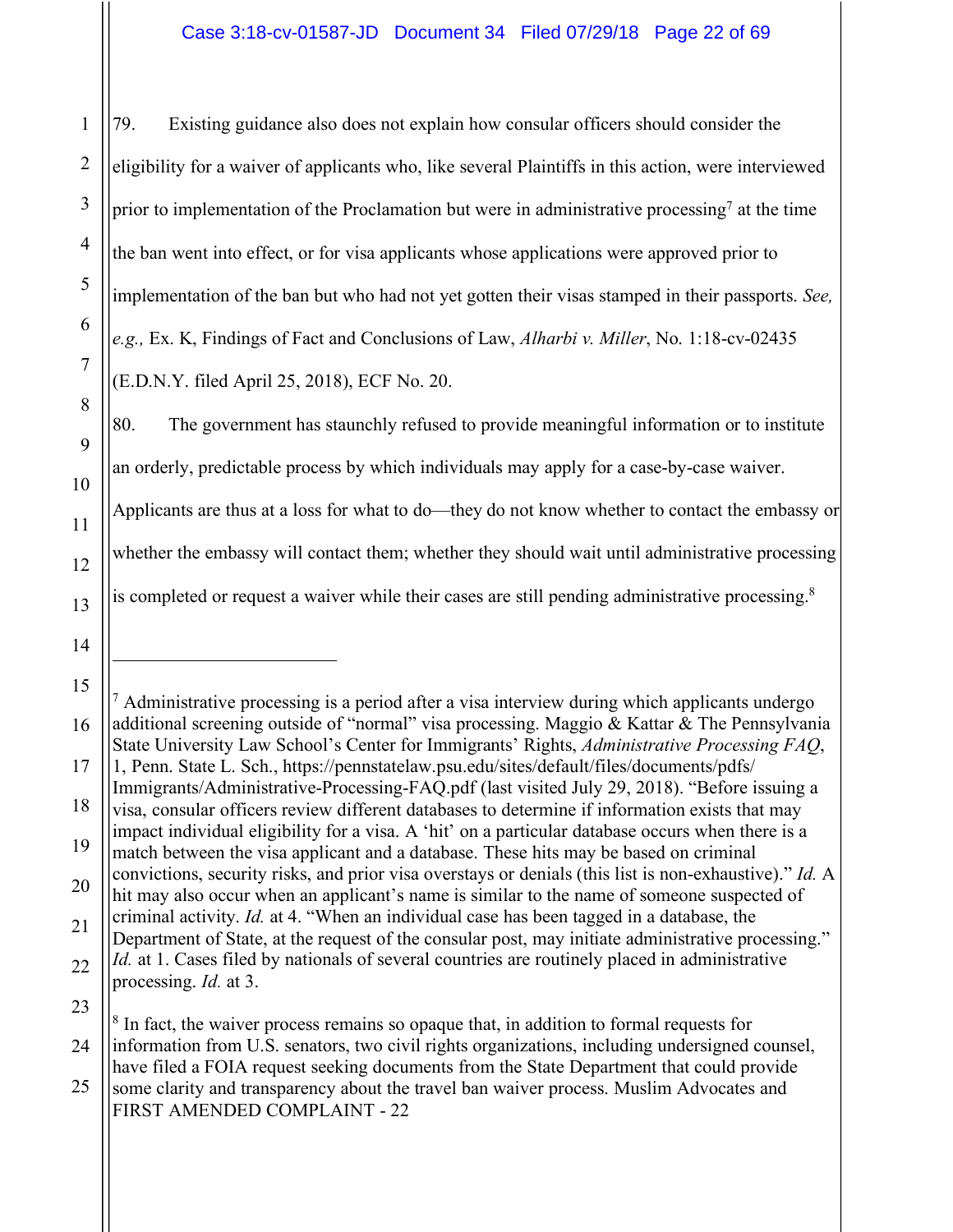### B. Denial Letters Issued by Consular Officers Provide Further Evidence of the Dearth of Meaningful Guidance.

81. Defendants provided the consulates and embassies abroad with a template letter to provide to applicants when they have been denied a visa pursuant to the Proclamation. The letter has two options for a consular officer to select: (1) "Taking into account the provisions of the Proclamation, a waiver will not be granted in your case"; or (2) "The consular officer is reviewing your eligibility for a waiver under the Proclamation." Ex. I, Embassy letter regarding eligibility for waiver under the Proclamation.

82. These form letters further confirm that not all individuals are being considered for caseby-case waivers, in direct conflict with agency statements that "[a] consular officer will carefully review each case to determine whether the applicant is affected by the Proclamation . . . and, if so, whether the applicant qualifies for an exception or a waiver." Ex. F, Dep't of State, *Revisions to Presidential Proclamation 9645* (Apr. 10, 2018). As set forth previously, scores of denials were issued just days after the Proclamation went into effect, and numerous individuals who have received these form denials at the interview were told that their eligibility would not be considered and that they may not submit additional documents in support of such consideration. *See infra* Section IV.

C. Defendants Have Granted a "Minuscule Percentage" of Waiver Applications.

23 24 25 https://www.muslimadvocates.org/files/2018.01.23 FOIA Proclamation-Waivers-Signed.pdf. The State Department has not yet complied with that request, which is currently being litigated in the U.S. District Court for the District of Columbia. *Muslim Advocates v. Dep't of State*, No. 1:18-cv-01546 (D.D.C. filed June 28, 2018).

FIRST AMENDED COMPLAINT - 23

4

5

6

7

8

9

10

11

12

13

14

15

16

17

18

19

20

21

<sup>22</sup> Center for Constitutional Rights, *Freedom of Information Act Request Regarding the Waiver Process Provided for in Presidential Proclamation 9645* (January 23, 2018),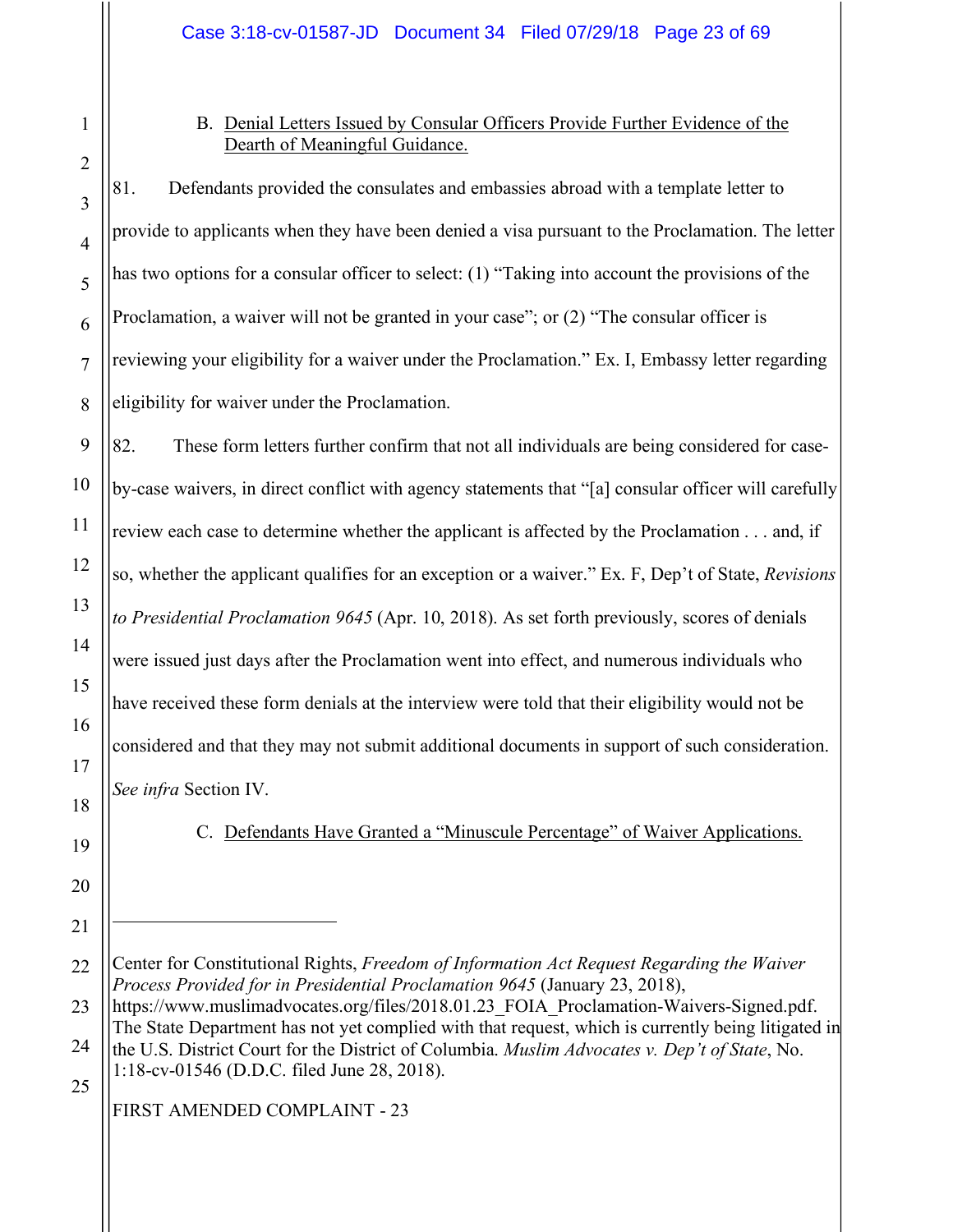83. To date, the overwhelming majority of waiver applicants have been denied or stalled by Defendants.

84. In a letter dated February 22, 2018, the State Department disclosed that, as of January 8, only two waivers were granted to applicants of the banned countries out of at least 6,555 applicants who were eligible to be considered for waivers—a rejection rate of more than 99%. Ex. E, First Van Hollen Letter.

85. The State Department subsequently asserted that as of March 6, 2018, 100 additional waivers had been cleared or granted, likely to an expanded pool of applicants—moving the rejection rate to at best 98% of visa applicants. Torbati & Rosenberg, *Exclusive: Visa Waivers Rarely Granted, supra* Section III.

FIRST AMENDED COMPLAINT - 24 86. A more recent letter shows that the situation has not improved. Ex. J, Letter from Mary K. Waters, U.S. Dep't of State, to Chris Van Hollen, U.S. Senator (June 22, 2018) ("Second Van Hollen Letter"). As of April 30, out of 27,129 applicants from banned countries who were ostensibly considered for waivers, only 579 had been "cleared" for waivers. That figure rose to 768 as of May 31, *id.* and according to the latest numbers from the State Department website is now at 996. U.S. Dep't of State, *June 26 Supreme Court Decision on Presidential Proclamation 9645* https://travel.state.gov/content/travel/en/us-visas/visa-information-resources/presidentialproclamation-archive/june 26 supreme court decision on presidential proclamation9645.html (last visited July 29, 2018). On the most favorable reading of those numbers, the rejection rate remains greater than 98%. *See Trump v. Hawaii*, 585 U.S. \_\_\_, 138 S. Ct. 2392, 2431 (2018) (Breyer, J., dissenting) ("That number, … however, when compared with the number of pre-Proclamation visitors, accounts for a miniscule percentage of those likely eligible for visas, in such categories as persons requiring medical treatment, academic visitors, students, family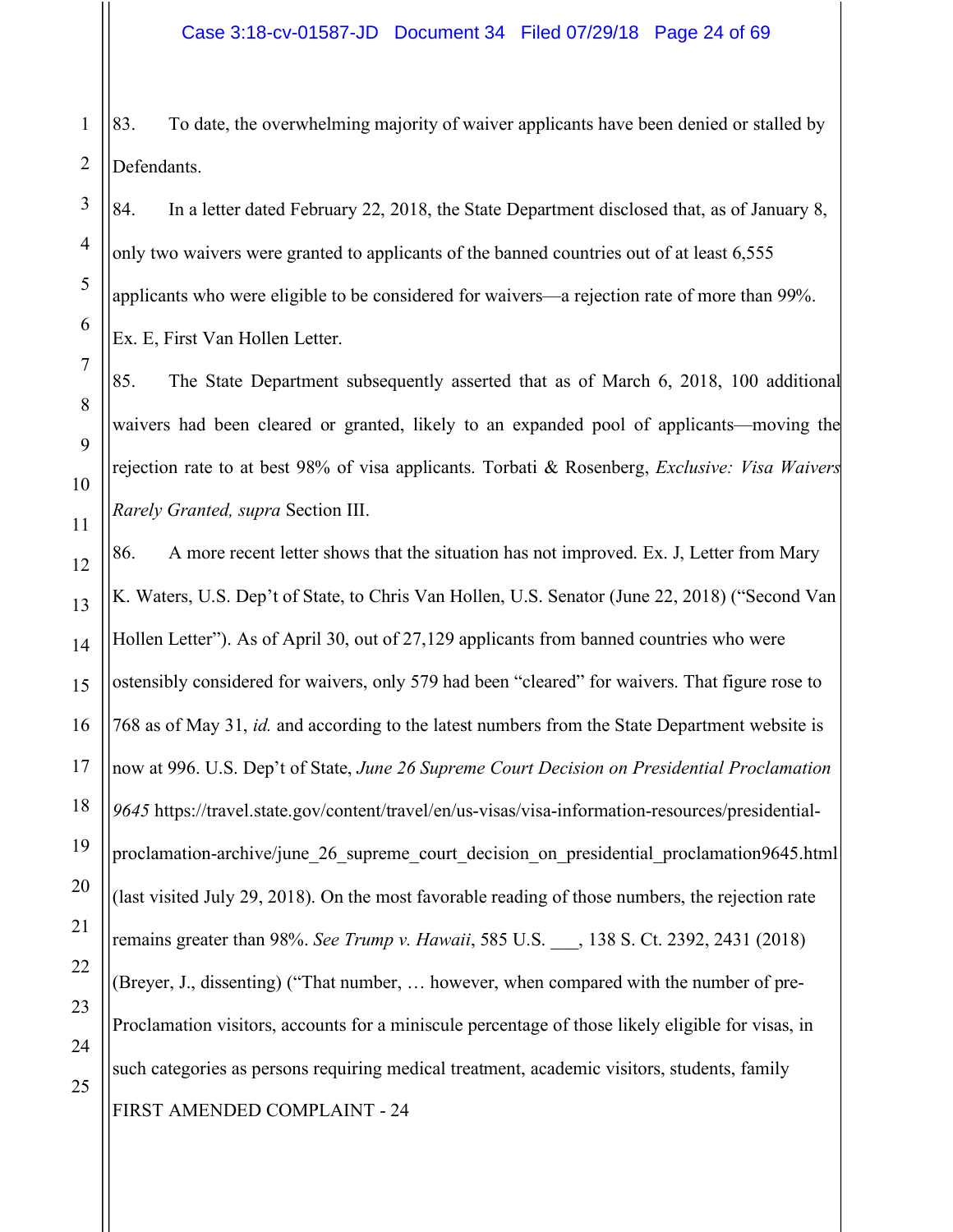1 members, and others belonging to groups that, when considered as a group (rather than case by case), would not seem to pose security threats.").

| 3              | 87.<br>Critically, however, not all individuals "cleared" for waivers have been granted a waiver                                                   |
|----------------|----------------------------------------------------------------------------------------------------------------------------------------------------|
| $\overline{4}$ | or issued a visa. Based on all available evidence, being "cleared" for a waiver simply means that                                                  |
| 5              | the consulate has forwarded the case for <i>consideration</i> for a waiver grant by the State                                                      |
| 6              | Department in Washington, DC. Ex. D, Jay Gairson Decl. Individuals "cleared" for waivers may                                                       |
| $\overline{7}$ | continue to be stalled and may not ultimately be granted a visa, rendering the government's 996                                                    |
| 8              | figure essentially meaningless. The percentage of persons who have <i>actually</i> been granted a                                                  |
| 9              | waiver and issued a visa is, based upon all available evidence, considerably smaller than the bare                                                 |
| 10             | 2 percent of individuals who have been "cleared" for consideration for a waiver grant.                                                             |
| 11<br>12       | D. Former Consular Officials Have Confirmed the Absence of a Meaningful Waiver<br>Process.                                                         |
| 13             | 88.<br>Former consular officers have confirmed the absence of a meaningful waiver                                                                  |
| 14             | consideration process.                                                                                                                             |
| 15             | 89.<br>In a sworn affidavit submitted in related litigation in the Eastern District of New York,                                                   |
| 16             | former consular official Mr. Christopher Richardson wrote:                                                                                         |
| 17             | As a Consular officer previously employed by the State Department my                                                                               |
| 18             | impression and interpretation of how we as officers were to apply the<br>waiver process was as follows:                                            |
| 19             | (a) They gave us a list of things and we would go down the list one by                                                                             |
| $20\,$         | one until we were able to determine at all possible cost that the person<br>was not eligible to even apply for the waiver. My understanding was no |
| 21             | one is to be eligible to apply.                                                                                                                    |
| 22             | (b) If for some reason an applicant made it through the list and we had no                                                                         |
| 23             | choice but to determine we could find an applicant eligible to apply,<br>regardless of the [Presidential Proclamation] instructions that we had    |
| 24             | "discretion to grant the waiver," we were not allowed to exercise that<br>discretion. We were mandated to send to Washington that we found this    |
| 25             | FIRST AMENDED COMPLAINT - 25                                                                                                                       |
|                |                                                                                                                                                    |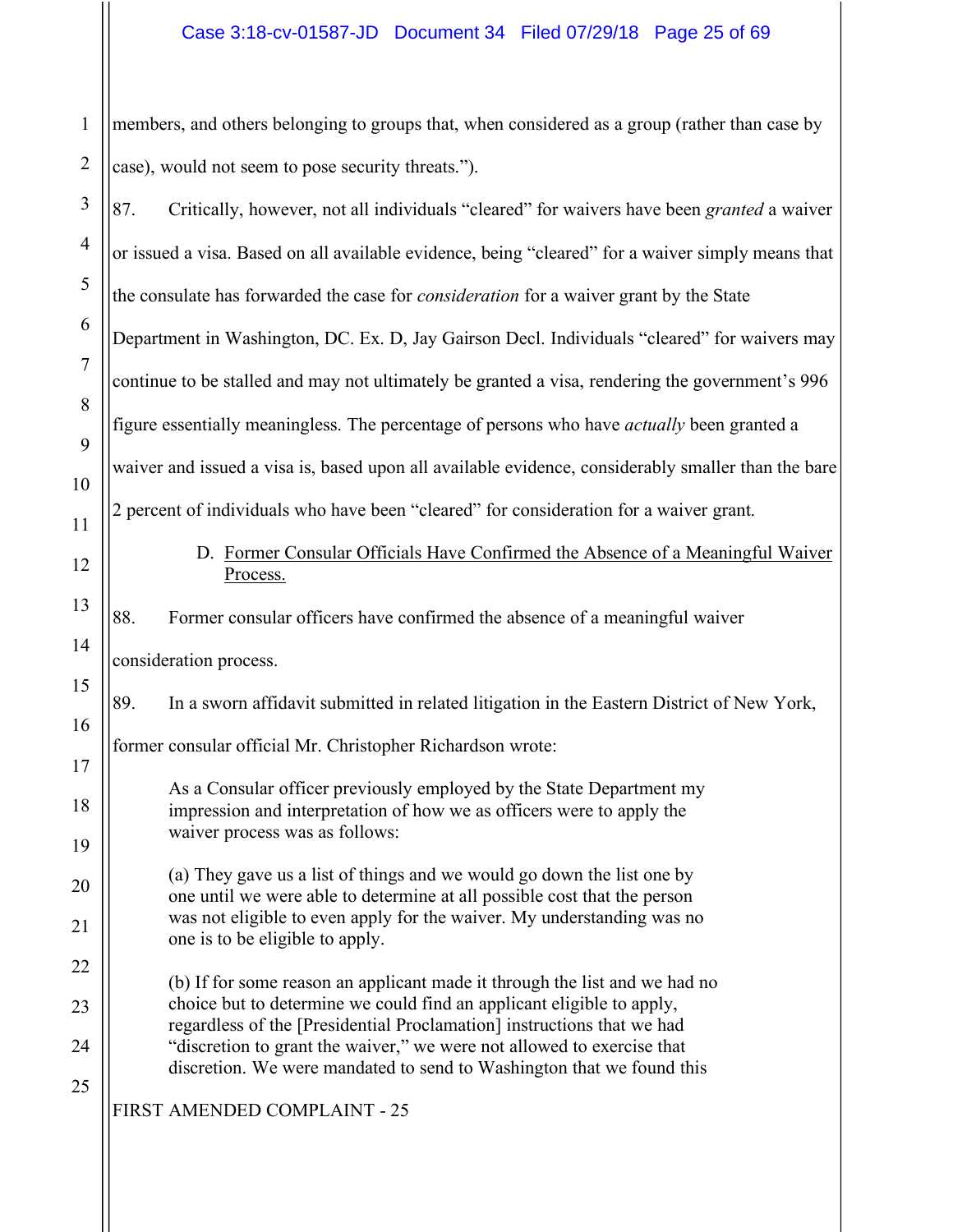applicant eligible to apply and Washington would then make the decision to grant or deny the waiver.

Ex. B, Christopher Richardson Decl.; *see also* Jeremy Stahl, *"The Waiver Process Is Fraud*,*"* Slate (June 15, 2018), https://slate.com/news-and-politics/2018/06/trump-travel-ban-waiverprocess-is-a-sham-two-consular-officers-say.html. A second consular official submitted a declaration to the same effect. *Id.*

9 10 90. Mr. Richardson further stated: "[T]here really is no waiver [process] and the Supreme Court was correct to point out that the waiver [process] is merely 'window dressing.'" Ex. B, Christopher Richardson Decl. Mr. Richardson's description of the waiver process has been corroborated by another consular officer. Stahl, *supra*.

91. These statements reveal a process that conflicts with the plain text of the Proclamation, the information provided by the State Department on its website and in letters to U.S. senators, and arguments made by the government while defending against litigation challenging the ban. As described by Mr. Richardson, officers were instructed not to consider applicants for waivers in good faith and to seek to deny eligibility to even apply for a waiver. They also were not allowed to exercise their discretion to grant a waiver even where they did consider an applicant to be eligible.

92. Consistent with Mr. Richardson's representations, numerous visa applicants have stated that when they attended their visa interviews, officers informed them that waivers are processed in Washington, D.C. *See* Ex. D, Jay Gairson Decl.; *infra* Section IV. This is in conflict with the State Department's claims that a visa applicant's eligibility for a waiver is determined by the consular officer at the time of the interview.

25

1

2

3

4

5

6

7

8

11

12

13

14

15

16

17

18

19

20

21

22

23

24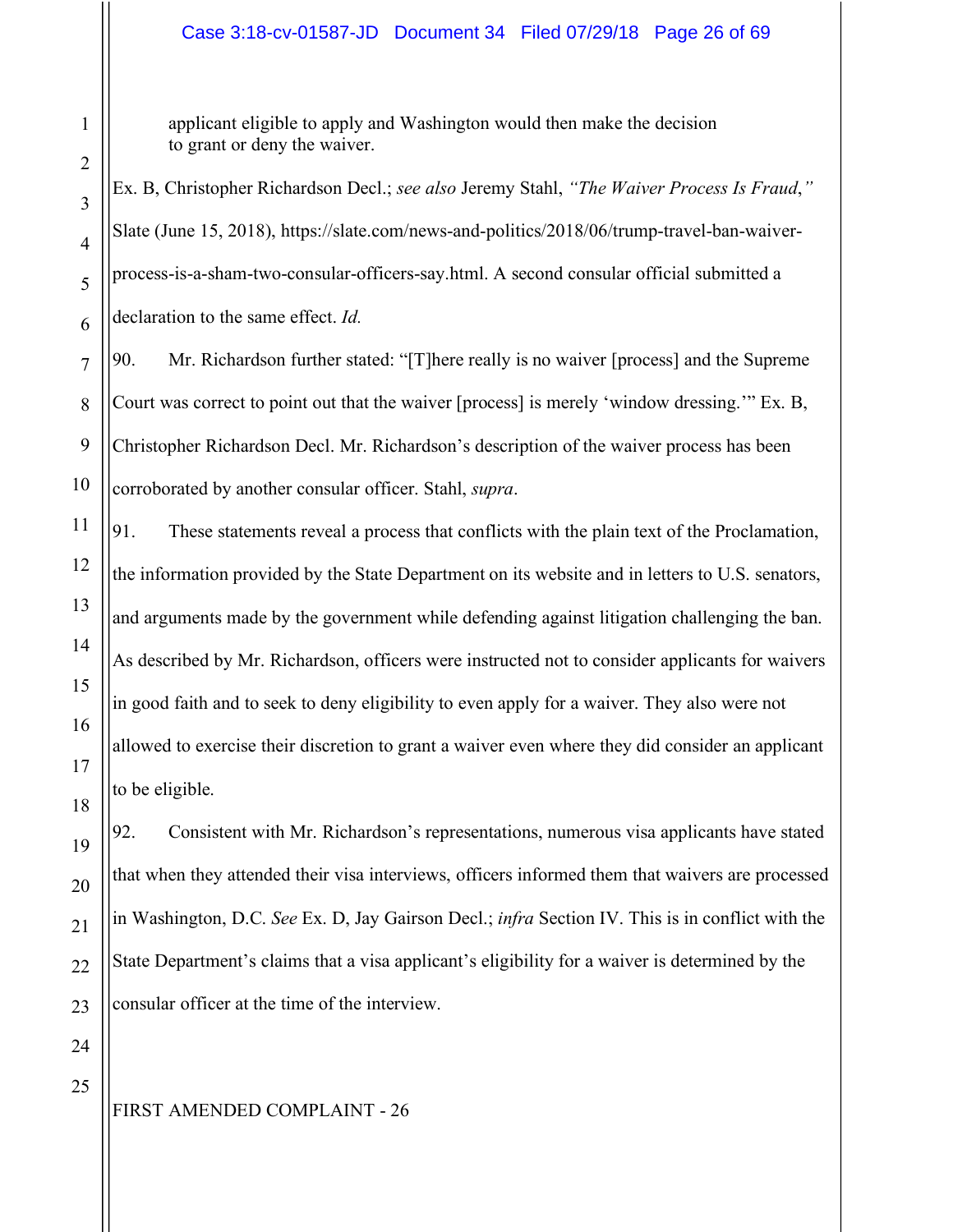93. As a result of the inconsistent statements, the absence of meaningful guidance, and the absence of an orderly process by which applicants may "demonstrate" their eligibility for a waiver, applicants do not know who is adjudicating their requests for waivers, what information they are considering, and what the standards really are to qualify for a waiver grant.

**IV. The Plaintiffs**

1

2

3

4

5

6

7

8

9

10

11

12

13

14

15

16

17

18

19

20

21

22

23

24

94. Plaintiffs include:

- a. U.S. citizens and lawful permanent residents who are of Iranian, Libyan, Somali, Syrian, and Yemeni national origin and/or who have Iranian, Libyan, Somali, Syrian, and Yemeni family members who seek to enter the United States to permanently reside with their family members;
- b. Iranian family members of U.S. citizens or lawful permanent residents who seek to enter the United States on family-based immigrant visas;
- c. Yemeni nationals who are diversity visa lottery winners with family in the United States;
- d. U.S. citizens and lawful permanent residents who are of Iranian, Libyan, Somali, Syrian, and Yemeni national origin and/or who have Iranian, Libyan, Somali, Syrian, and Yemeni family members who seek to enter the United States on non-immigrant visas;
- e. Iranian family members of U.S. citizens or lawful permanent residents who seek to enter the United States on fiancé or visitor visas;
- f. Iranian nationals who have approved immigrant visas because of their substantial investment in the United States; and
	- g. Iranian and Syrian nationals who have approved immigrant visas because of their extraordinary abilities.

25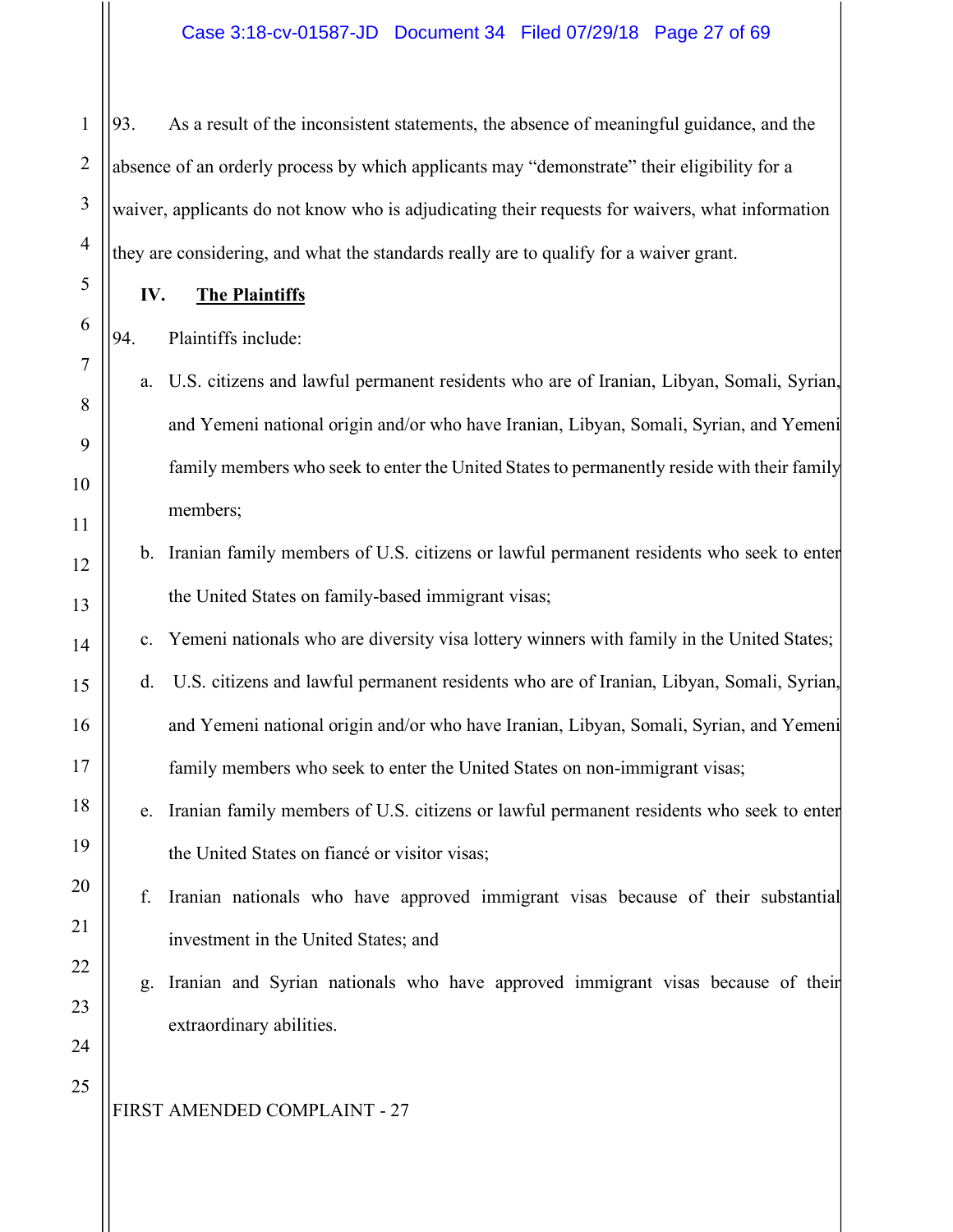95. Several Plaintiffs have approved visa petitions for their family members. Others have approved investment or extraordinary ability immigrant visas that have since been denied or stalled under the Proclamation. All are suffering a range of ongoing harms including separation from their family and loved ones; loss of jobs, research opportunities, and investments; emotional distress caused by extended separation from loved ones at critical times in their lives including pregnancy and childbirth; and a range of financial losses for visa application fees, travel costs, accommodation costs, medical fees, and other costs directly or indirectly associated with the visa application process.

96. Each of the Plaintiffs' circumstances fit directly under one or more of the examples offered in the Proclamation as illustration of circumstances under which a waiver grant may be appropriate. Many have received boilerplate letters denying them visas and waivers. Others have been informed that their eligibility for a waiver is being considered, but have had their applications stalled and have been awaiting a decision on their visa applications for months. Most have had no opportunity to submit documents or materials demonstrating their eligibility for a waiver.

97. Plaintiffs all seek clear guidance about the waiver process, an opportunity to apply in an orderly manner with full understanding of the criteria and methods by which waiver determinations are made, and full and timely adjudication of their waiver requests.

A. Family members seeking reunification in the United States

*i. Tanaz Toloubeydokhti, Fathollah Tolou Beydokhti, and Behnaz Malekghaeini* 98. Plaintiff Tanaz Toloubeydokhti is a U.S. citizen of Iranian origin who resides in San Diego, California.

99. Ms. Toloubeydokhti is employed as an obstetric-gynecologist and has dedicated her career to improving the lives of American mothers and their babies.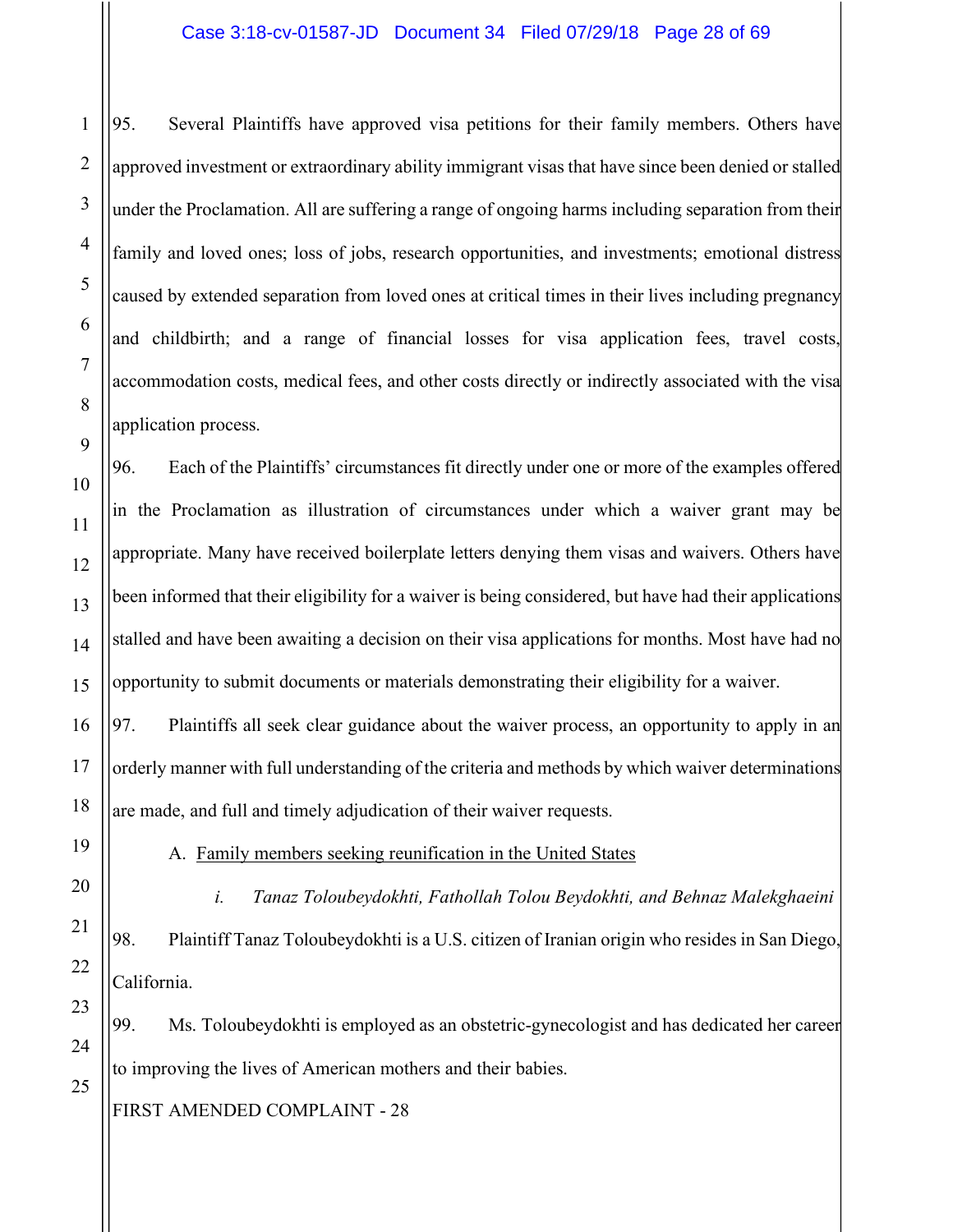100. Ms. Toloubeydokhti petitioned for immigrant visas for her parents, Plaintiffs Fathollah Tolou Beydokhti and Behnaz Malekghaeini, both Iranian nationals, on September 1, 2016. Her petitions were approved, and their visa interviews were scheduled for December 21, 2017, at the U.S. Embassy in Yerevan, Armenia.

101. Despite the lack of guidance or information about waiver applications and criteria for consideration, Mr. Tolou Beydokhti and Ms. Malekghaeini put together documents they believed would demonstrate that they meet the criteria for a waiver under the terms of the Proclamation. But when they attempted to present those documents to the consular official, the official refused to review them, stated that they did not qualify for a waiver, and stated that their visas were denied. 102. Mr. Tolou Beydokhti and Ms. Malekghaeini's cases fit within one of the examples provided in the Proclamation as a situation in which a grant of a waiver may be appropriate.

103. Ms. Toloubeydokhti has suffered significant emotional distress because she has been deprived of the opportunity to have her parents present during her pregnancy and at the birth of her child. Her parents have similarly suffered emotional distress at their separation from their daughter during her time of need.

104. The family has also suffered and is continuing to suffer significant financial losses. They have paid filing fees and travel costs which they will be unable to recover. Ms. Toloubeydokhti now also has to incur significant childcare expenses in the absence of her parents, who would have helped take care of her child while she is at work.

# *ii. Afrooz Kharazmi and Afshan Alamshah Zadeh*

105. Plaintiff Afrooz Kharazmi, a U.S. citizen of Iranian origin residing in Loveland, Ohio, filed an immigrant visa petition with USCIS on June 1, 2004 for her sister, Plaintiff Afshan Alamshah Zadeh, an Iranian national currently residing in Iran.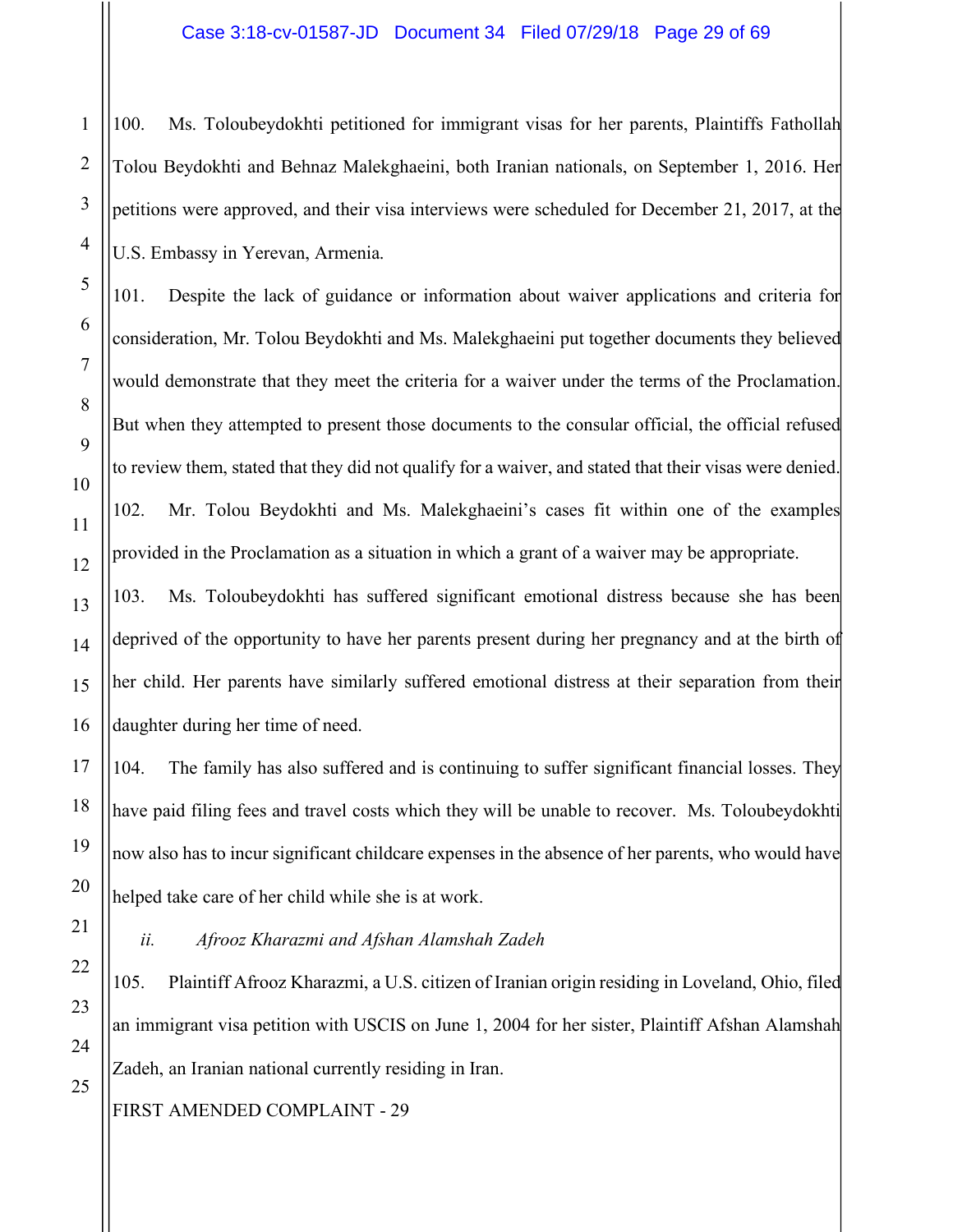#### Case 3:18-cv-01587-JD Document 34 Filed 07/29/18 Page 30 of 69

 $\overline{a}$ 

106. Ms. Alamshah Zadeh waited patiently for 12 years for her priority date<sup>9</sup> to become current. 107. USCIS approved her petition in October 2016. The U.S. Embassy in Abu Dhabi, UAE, scheduled Ms. Alamshah Zadeh's immigrant visa interview for January 7, 2018.

108. Ms. Alamshah Zadeh attended the interview and was informed during the interview that her immigrant visa was denied pursuant to the Proclamation.

109. At no point was Ms. Alamshah Zadeh informed that she could seek to "demonstrate" her eligibility for a waiver under the terms of the Proclamation.

110. At no point was Ms. Alamshah Zadeh provided an opportunity to apply for a waiver or to submit documents in support of such application.

111. Accordingly, the consular officer was not made aware of and likely did not consider any factors that would have been relevant to determining whether continuing separation would cause her and her family members "undue hardship." Ms. Alamshah Zadeh has been living in limbo for years while waiting to rejoin her family in the United States, and has not settled down or planned for her future in Iran because she reasonably believed that she would soon be reunited with her two U.S. citizen parents and her U.S. citizen sister.

112. Ms. Alamshah Zadeh's case fits within one of the examples provided in the Proclamation as a situation in which a grant of a waiver may be appropriate.

 $9$  An applicant's priority date is the date upon which her application was filed. Unless the applicant is a spouse, parent, or minor child of a U.S. citizen, the applicant must wait until his or her priority date becomes "current" before she can apply for adjustment of her status to that of a lawful permanent resident. For siblings, priority dates can take more than a decade to become current.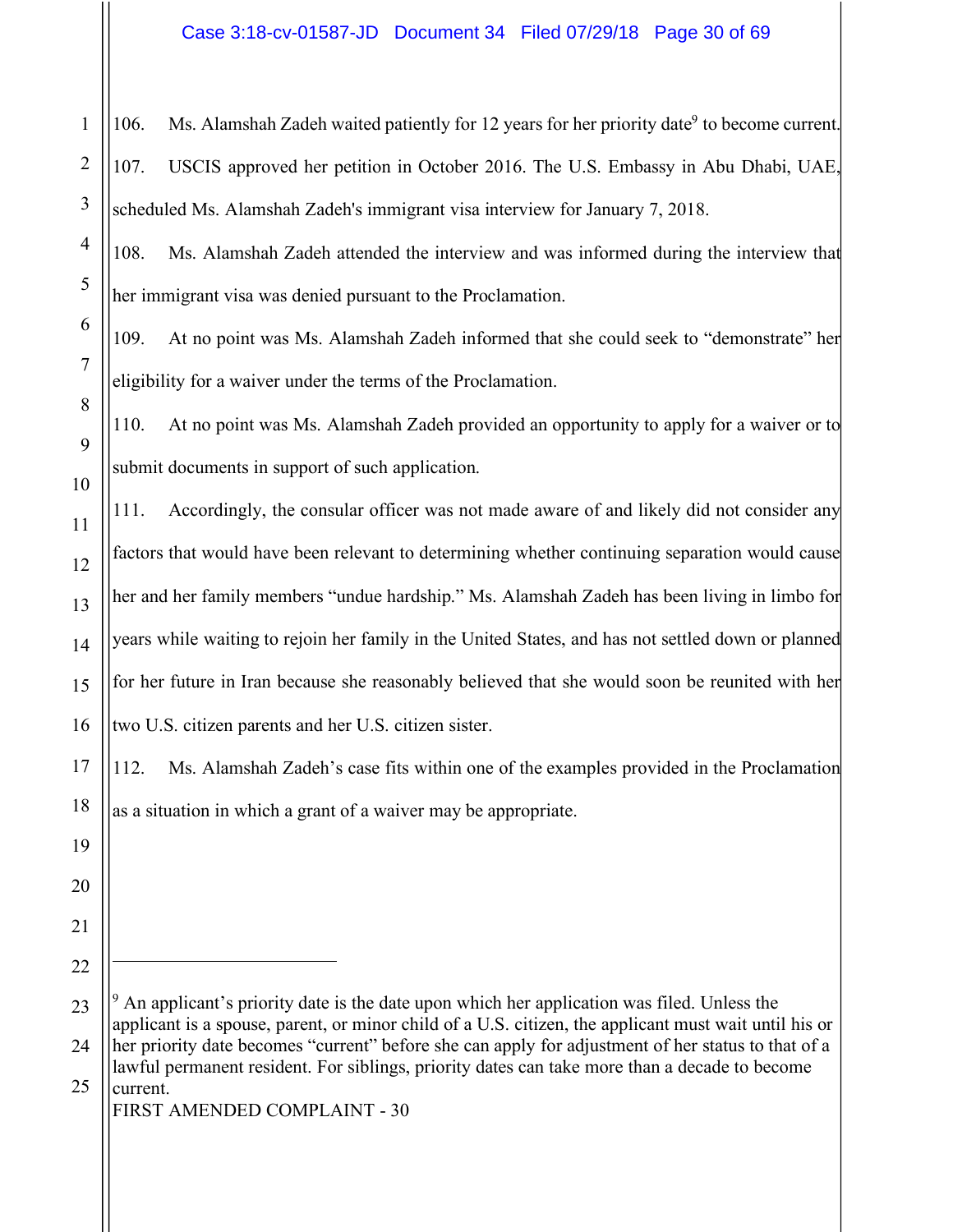113. Ms. Kharazmi and Ms. Alamshah Zadeh have endured years of separation from each other. Ms. Alamshah Zadeh's entire family are U.S. citizens residing in the United States; she is the only family member left in Iran and now risks being permanently separated from them.

114. Ms. Kharazmi and Ms. Alamshah Zadeh have also paid thousands of dollars in attorneys' fees, filing fees, travel costs, and medical fees, which they will be unable to recover.

*iii. Dr. Najib Adi*

115. Plaintiff Dr. Najib Adi is a U.S. citizen of Syrian origin who owns a highly successful dental practice in Gainesville, Virginia. He employs close to 20 people and provides dental services to well over 4,000 patients.

116. Since war broke out in Syria in 2011, Dr. Adi has been unable to visit his family back home. His father was deceased in 2014 and he was not able to say goodbye or to attend his funeral. His mother is a 70-year-old widow living in war-torn Damascus. He wishes to bring her home so that she can spend her golden years with him, his wife, and his two children and so they can take care of her as she grows older.

117. In February 2017, he petitioned for a family-based immigrant visa for his mother. The petition was approved in August 2017, and her interview was scheduled at the U.S. consulate in Amman, Jordan for December 26, 2017.

118. Hoping to bring his mother home with him after the interview, Dr. Adi traveled to Jordan and went with his mother to the interview.

FIRST AMENDED COMPLAINT - 31 119. At no point during this process was Dr. Adi or his mother informed that she could seek to "demonstrate" her eligibility for a waiver under the terms of the Proclamation. However, on his own initiative and with the assistance of an immigration attorney, he prepared a letter and documentary evidence outlining the reasons his mother should be granted a waiver under the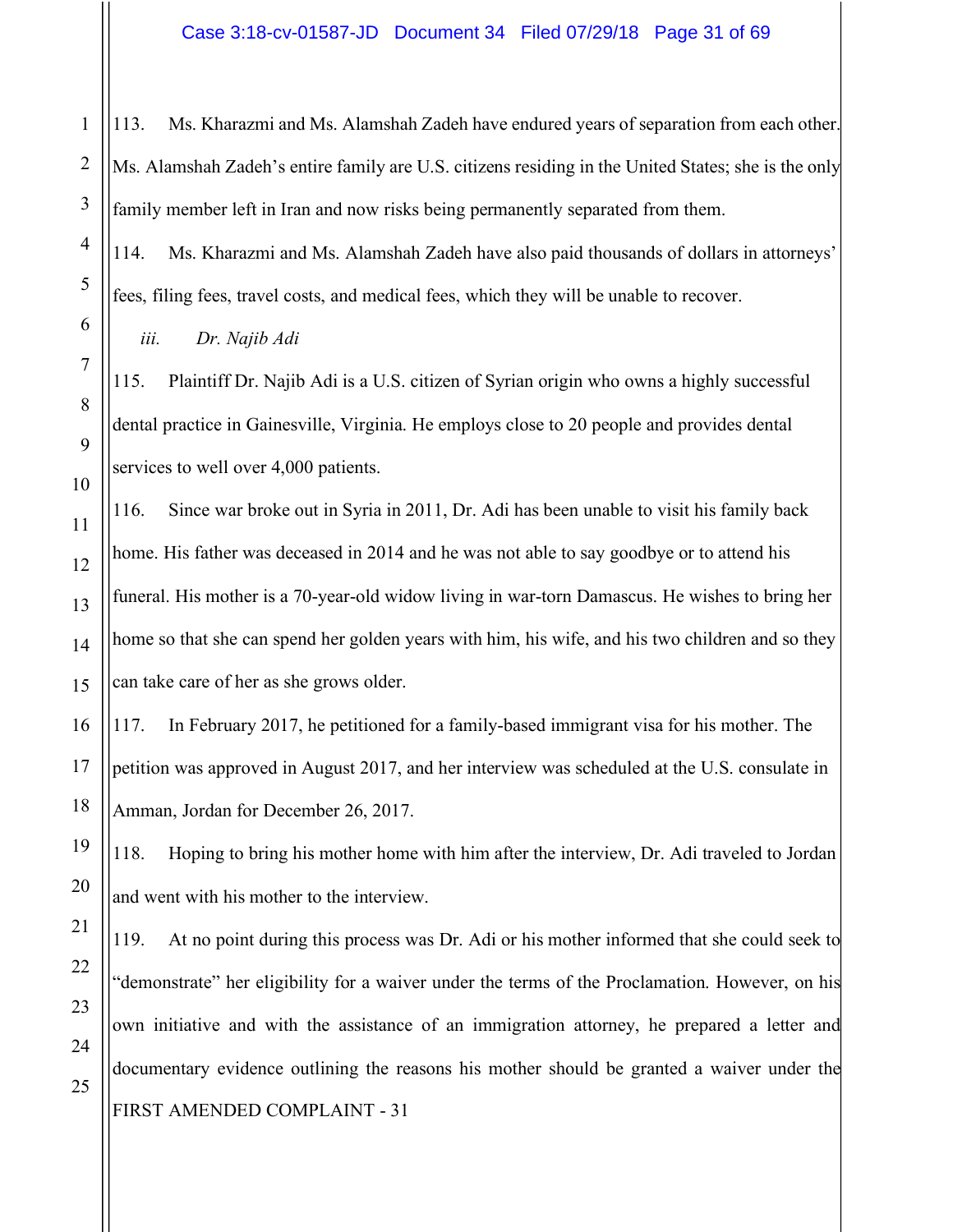#### Case 3:18-cv-01587-JD Document 34 Filed 07/29/18 Page 32 of 69

Proclamation, and presented this evidence to the consular official at the interview. The consular official told Dr. Adi and his mother that because of the Proclamation, he is unable to grant her a visa even though everything looks to be in order, but that she would be considered for a waiver grant.

120. For more than seven months since that time, Dr. Adi and his mother have been waiting for word on whether she has been granted a waiver. They have received no further information despite multiple queries, including a congressional inquiry, about the status of her case.

121. Dr. Adi is suffering severe emotional distress at his separation from his mother, and his feeling of helplessness at not being able to take care of her when she needs him. He is worried about her safety in Syria and only wishes to bring her home so they can make up for lost time being apart from each other. Dr. Adi is additionally suffering emotional distress because he feels he is being treated like a second-class citizen and not being allowed to access the full privileges of citizenship due to his religion and national origin.

122. Dr. Adi has paid thousands of dollars in attorneys' fees, filing fees, travel costs, and medical fees, which he will be unable to recover.

*iv. Ismail Alghazali*

123. Plaintiff Mr. Ismail Alghazali is a U.S. citizen of Yemeni origin currently residing in Djibouti. He was compelled to leave his home in the United States in order to be with his Yemeni wife, who has been unable to come to the United States because of the Proclamation. 124. He petitioned for a family-based immigrant visa for his wife in or around June 2016, and the petition was approved on November 23, 2016. Her interview was scheduled for January 3, 2018 at the U.S. consulate in Djibouti.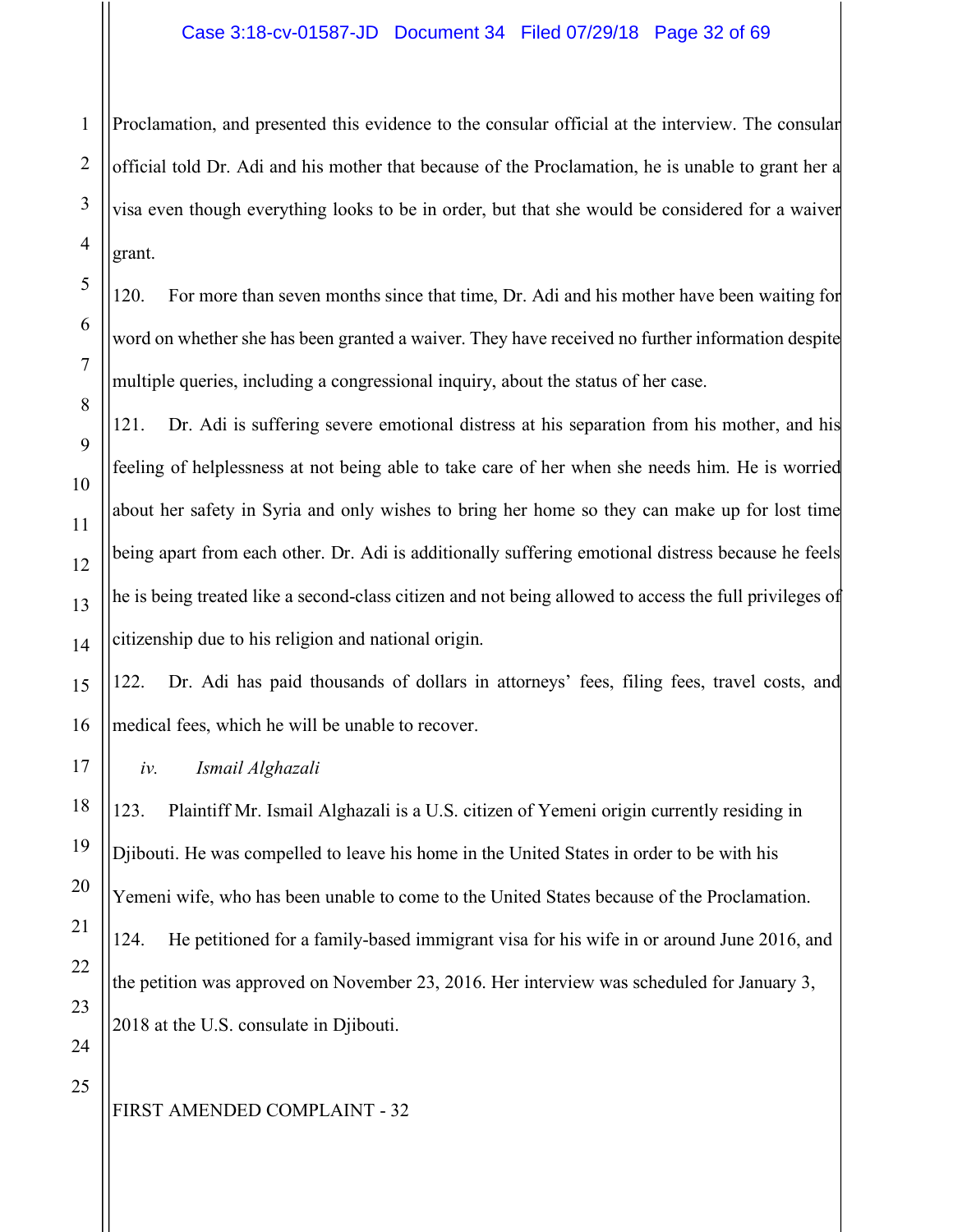1 125. She attended her interview and was informed immediately that her visa was denied and that she would not be considered for a waiver.

126. At no point was Mr. Alghazali or his wife informed that she could seek to "demonstrate" her eligibility for a waiver under the terms of the Proclamation.

127. At no point was Mr. Alghazali or his wife provided an opportunity to apply for a waiver or to submit documents in support of such application.

128. Mr. Alghazali's wife's case fits within one of the examples provided in the Proclamation as a situation in which a grant of a waiver may be appropriate.

129. Mr. Alghazali and his wife are currently stuck in Djibouti, where life is difficult and extremely expensive. Mr. Alghazali was forced to leave his job in the United States because his wife, who was pregnant at the time, could not be on her own in Djibouti. They are unable to go to Yemen, which is currently in the throes of a violent civil war the United Nations has described as the worst humanitarian crisis in the world.<sup>10</sup> There is no security or stability; schools and health centers are closed; and there is no safe drinking water, access to food, or electricity in large portions of the country.

130. Mr. Alghazali and his wife are experiencing ongoing difficulties in Djibouti on a number of levels. About a month after her interview, Mr. Alghazali's wife went into labor in the middle of the night. It took Mr. Alghazali a long time to find a taxi or an ambulance to take her to the hospital. When he finally found a taxi that would take them to the hospital, his wife was already

FIRST AMENDED COMPLAINT - 33

<sup>10</sup> *See* Daniel Nikbakht & Sheena McKenzie, *The Yemen war is the world's worst humanitarian crisis, UN says,* CNN (April 3, 2018), https://www.cnn.com/2018/04/03/middleeast/yemenworlds-worst-humanitarian-crisis-un-intl/index.html; U.S. Dep't of State, *Yemen Travel Advisory* (Jul 5, 2018), https://travel.state.gov/content/travel/en/traveladvisories/traveladvisories/yementravel-advisory.html.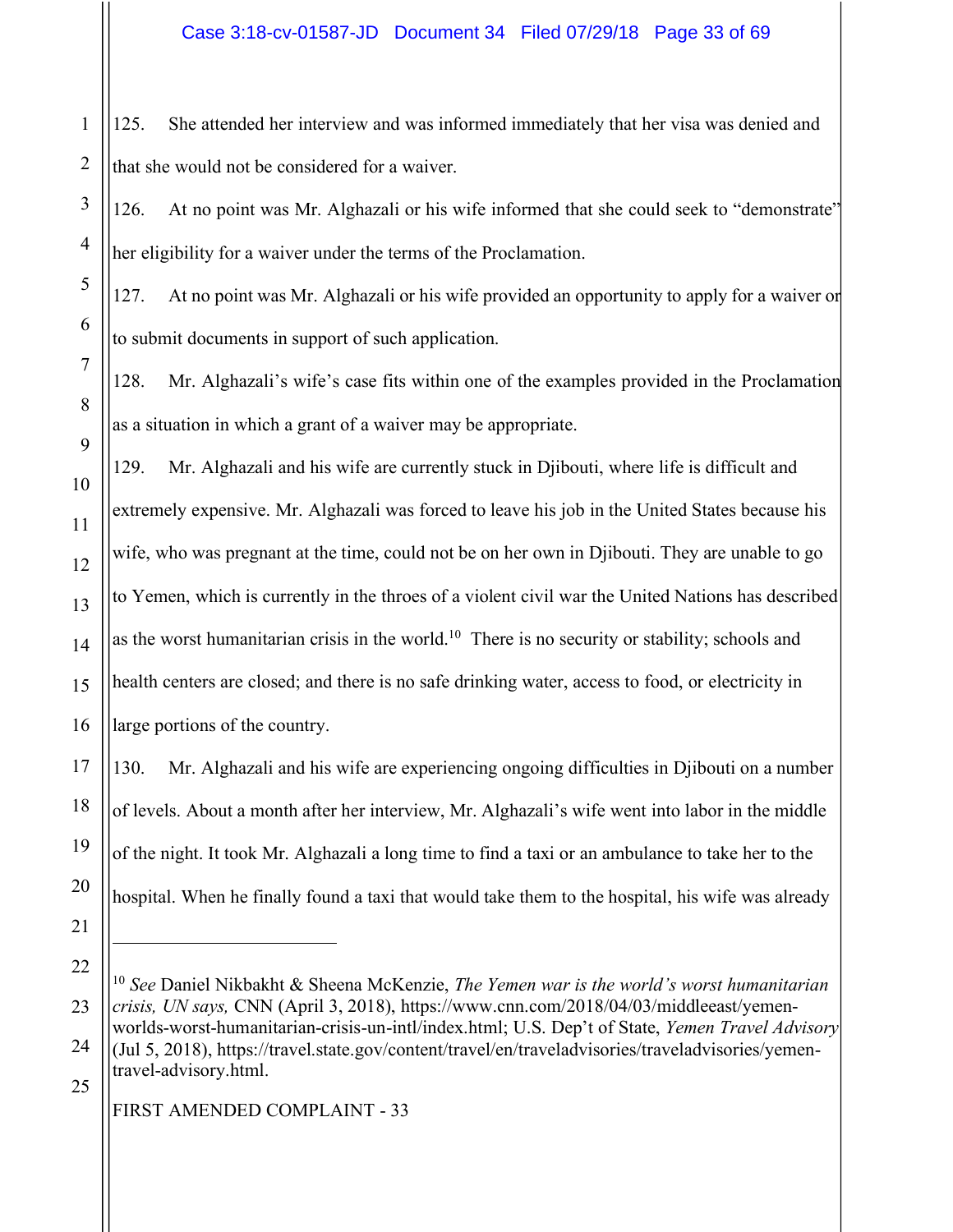in the process of delivering their baby, who was born in the taxi cab with no medical assistance. He caught the baby in his hands and held him until they arrived at the hospital. Since that time, his wife has suffered physical and emotional distress because of this experience. They continue to live in extremely difficult circumstances in Djibouti, with no ability to work or to study. 131. Mr. Alghazali's entire family are U.S. citizens. All reside in the United States, except for his younger sister who accompanied him to Djibouti because he is her legal guardian. She suffers from a speech disability, insomnia, depression, and loss of concentration. He is unable to properly provide for her in Djibouti, and she is unable to access the services she needs. He desperately needs to return to the United States with his wife, his infant son, and his sister, in order to be able to take care of his family.

*v. Malik Almathil*

132. Plaintiff Malik Almathil is a U.S. citizen residing in New York City.

133. In March 2015, he petitioned for a family-based immigrant visa for his wife, a Yemeni national currently residing in Jordan. The petition was approved shortly thereafter, and his wife attended her visa interview in Djibouti on July 31, 2017.

134. On December 17, 2017, shortly after the Proclamation went into full effect, she received a boilerplate denial of a visa and waiver.

135. At no point was Mr. Almathil or his wife informed that his family could seek to "demonstrate" their eligibility for a waiver under the terms of the Proclamation.

136. At no point was Mr. Almathil or his wife provided an opportunity to apply for a waiver or to submit documents in support of such application.

137. Mr. Almathil's wife's case fits within one of the examples provided in the Proclamation as a situation in which a grant of a waiver may be appropriate.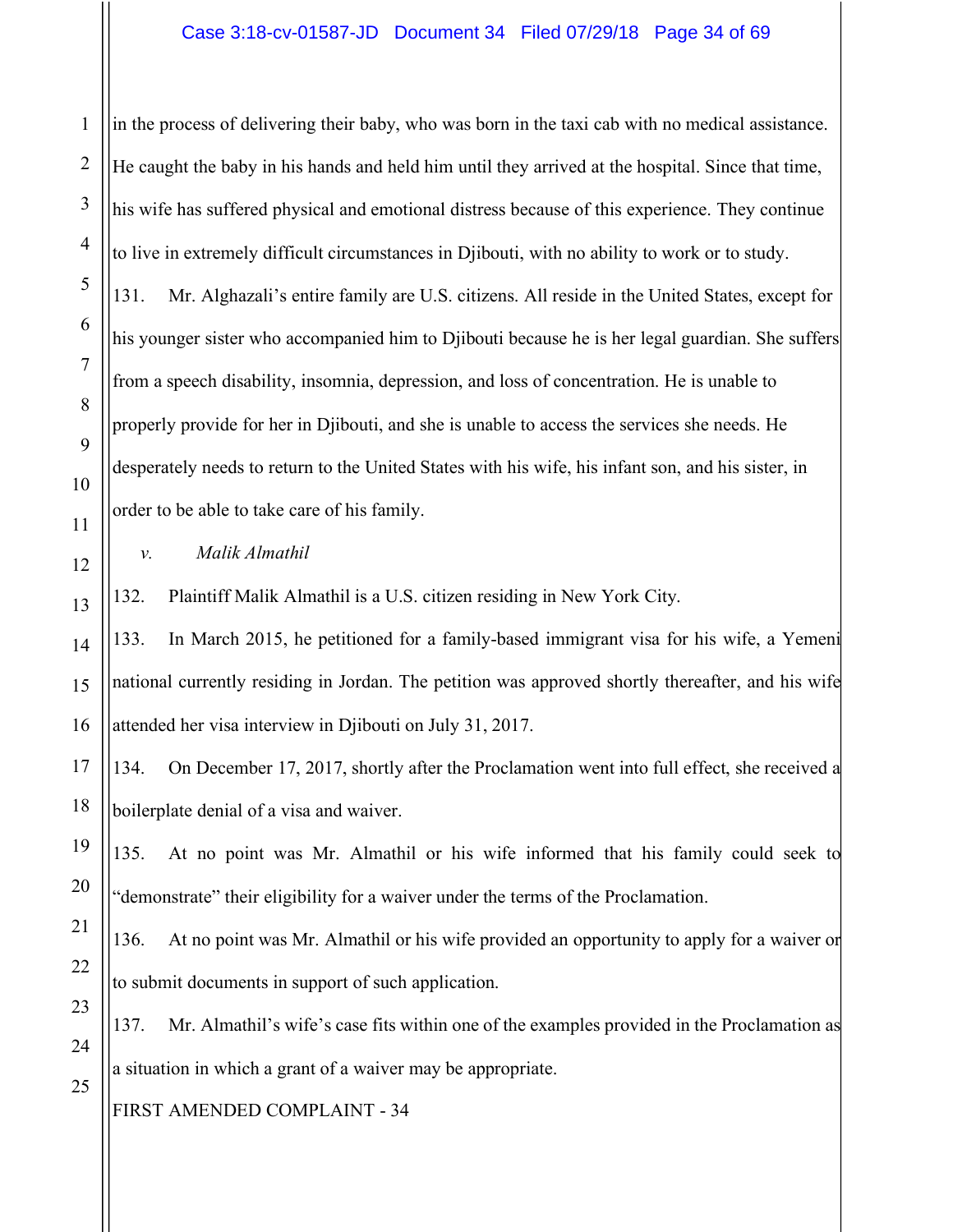138. Mr. Almathil is suffering severe emotional distress at his inability to be with his wife and to bring her home with him to the United States. Because of the situation in Yemen, his wife had to leave the country in 2015 and is unable to return. Mr. Almathil had to give up continuing his college education in order to go be with his wife while they awaited processing of her visa application, and he spent two years with her in Djibouti trying to bring her home. Because of the significant expenses associated with living in Djibouti, he ultimately had to return to the United States to resume earning a living so that he can provide for himself and his wife. His ongoing separation from his wife is the most difficult thing he has ever had to endure.

139. In addition to the significant costs of living in Djibouti, Mr. Almathil has spent thousands of dollars in filing fees, travel costs, and other expenses related to his wife's visa application, which he will be unable to recover.

*vi. Khalil Ali Nagi*

140. Plaintiff Khalil Ali Nagi is a U.S. citizen residing in Schenectady, New York with his fouryear-old U.S. citizen daughter.

141. In December 2015, he petitioned for a family-based immigrant visa for his Yemeni wife. The petition was approved in 2016, and her interview was scheduled in Djibouti for July 2017. The airport in Yemen was closed at that time, however, and she was unable to leave the country to attend her interview, which was rescheduled for October 31, 2017. Mr. Nagi traveled with her to Djibouti, where she attended the interview and was told that her application looked good and that her visa would be approved.

142. Unable to return to Yemen and without an issued visa to the United States, Mr. Nagi, his wife, and their four-year-old child remained in Djibouti to wait for her visa to be issued. But in March 2018, she was informed that she would not be approved for a visa or a waiver.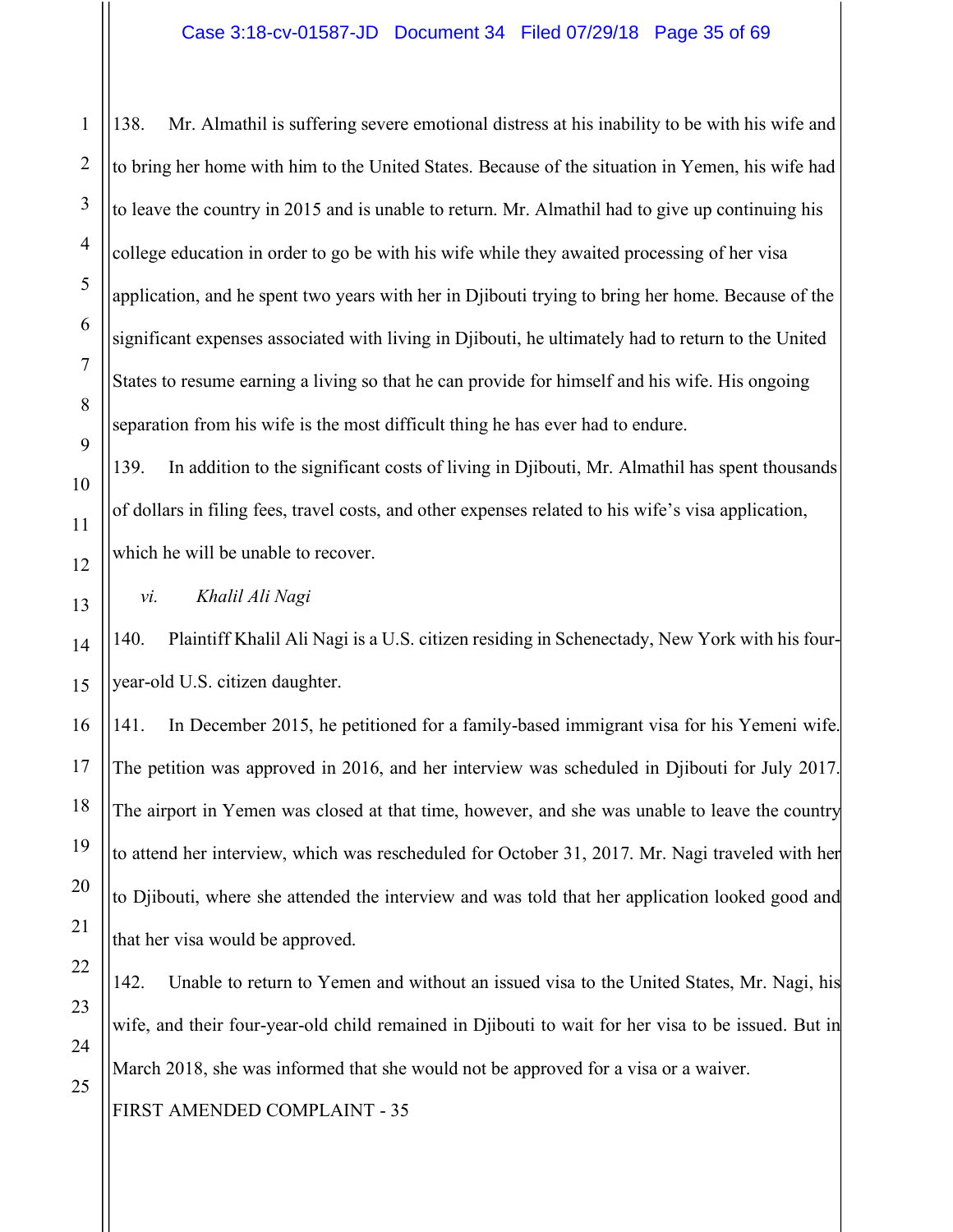143. Mr. Nagi had to return to the United States along with his four-year-old daughter, forced to leave his wife behind. He is experiencing severe emotional distress because of their separation, and his four-year-old daughter constantly cries for her mother. He feels that he is unable to comfort her and that the distress she is suffering because of her separation from her mother is having lasting negative effects on her. He is desperate to be reunited with his wife so that their family can live together in their home in the United States.

144. Mr. Nagi has paid thousands of dollars in living expenses, travel costs, filing fees, and other costs related to his wife's visa application, which he will be unable to recover.

145. Plaintiff Hezam Alarqaban is a lawful permanent resident of Yemeni origin residing in Oakland, California.

146. In March 2012, he petitioned for a family-based immigrant visa for his wife and his eleven children, all of whom are Yemeni nationals. The petition was approved in 2016, and the family had their interview at the U.S. consulate in Malaysia in March 2016.

147. As the situation in Yemen deteriorated, the family moved to Djibouti in December 2016. They continued to wait for issuance of their visas, which were finally stamped in their passports in February 2017.

148. In June 2017, however, their visas were canceled and stamped "revoked without prejudice." They submitted additional documents and in October 2017, their application was once again sent to the embassy in Djibouti.

149. They attended another interview at the U.S. consulate in Djibouti in February 2018 and did not receive any further communication until June 2018, when they were told that their eligibility for a waiver was being reconsidered.

FIRST AMENDED COMPLAINT - 36

*vii. Hezam Alarqaban*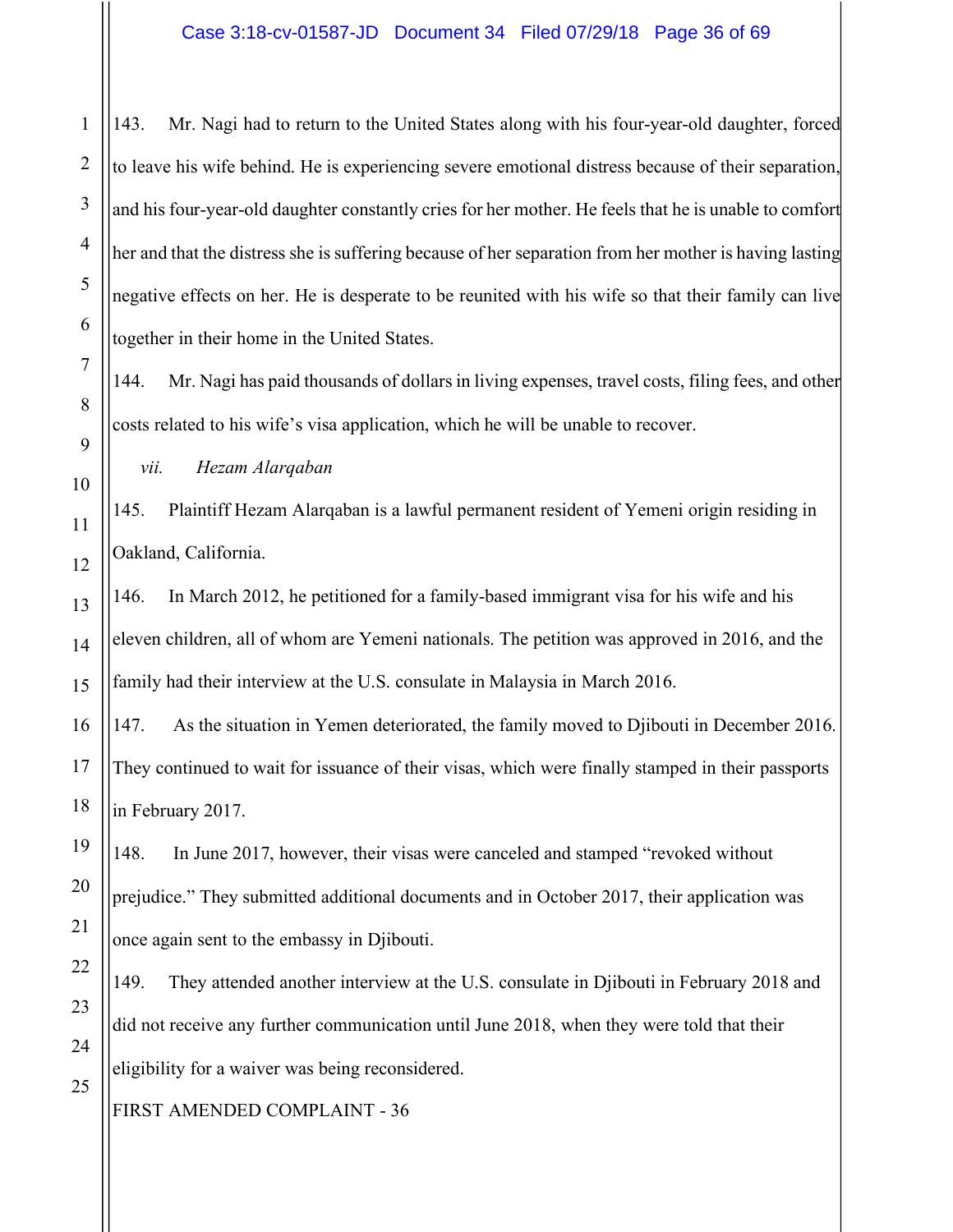150. At no point was Mr. Alarqaban or his family informed that his family could seek to "demonstrate" their eligibility for a waiver under the terms of the Proclamation.

151. At no point was Mr. Alarqaban or his family provided an opportunity to apply for a waiver or to submit documents in support of such application.

152. Mr. Alarqaban's family's case fits within one of the examples provided in the Proclamation as a situation in which a grant of a waiver may be appropriate.

153. Mr. Alarqaban has suffered and is continuing to suffer severe emotional distress at his separation from his family. He is not able to afford travel to visit his family. During the entire six years that they have been separated from each other, he has only been able to spend a total of two months with his wife and children.

154. Mr. Alarqaban has incurred enormous expense supporting his family in Djibouti, where cost of living is extremely high. He has also paid thousands of dollars in filing fees, travel costs, medical fees, and other costs associated with the visa application process, which he will be unable to recover.

*viii. Abdurraouf Gseaa* 

155. Plaintiff Abdurraouf Gseaa is a U.S. citizen of Libyan origin who resides in Houston, Texas. He petitioned for a family-based immigrant visa petition for his wife, who is a Libyan national, on October 2016.

156. USCIS approved the petition and scheduled her for an interview in April 2018 at the U.S. consulate in Casablanca, Morocco. She was unable to obtain a visa to travel to Morocco, however, and the interview had to be rescheduled.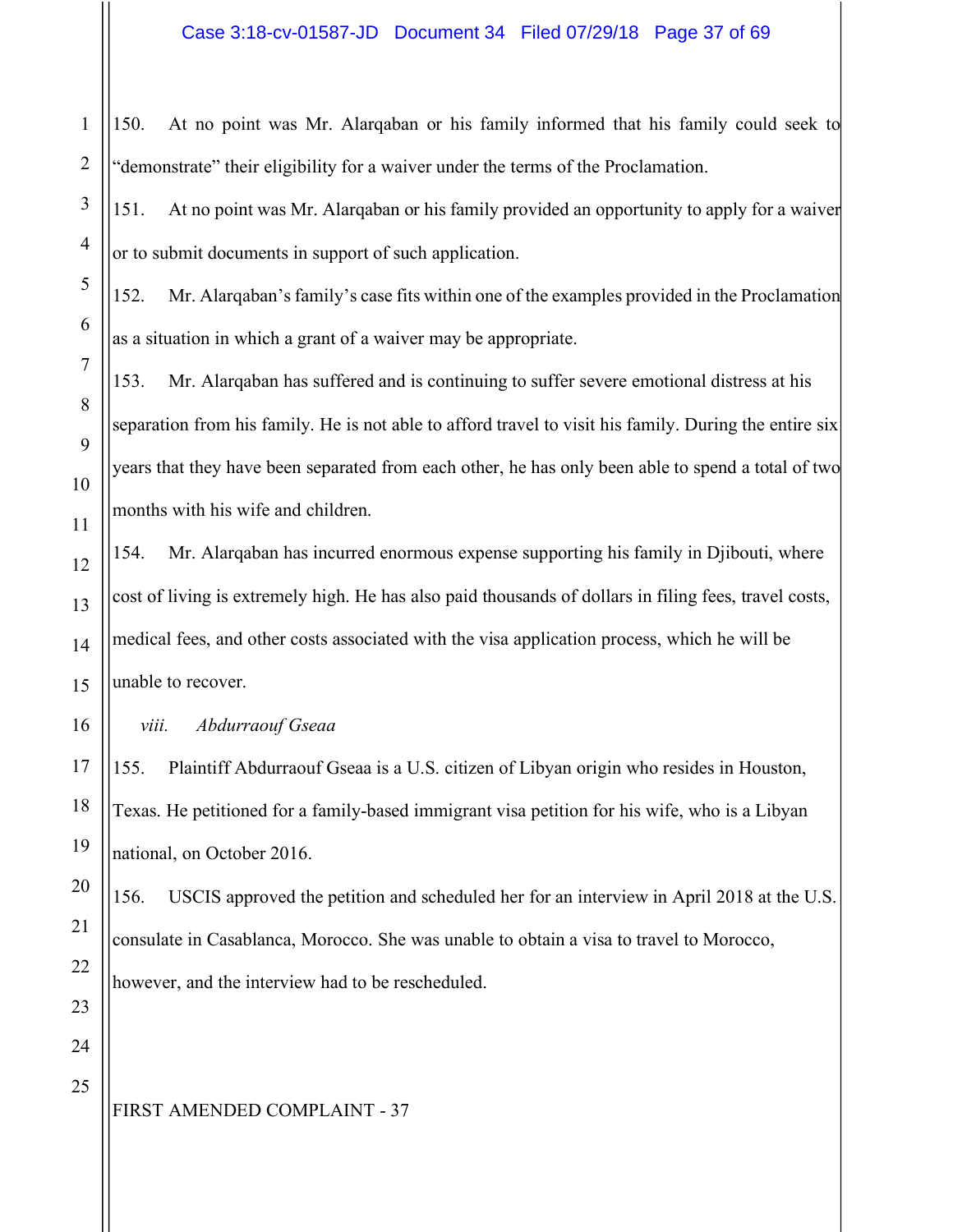157. His wife's interview was then moved to the U.S. consulate in Tunis, and rescheduled for July 12, 2018. She attended her interview and was told that her eligibility for a waiver would be considered but that it would take several months to obtain a response.

158. At no point was Mr. Gseaa or his wife informed that she could seek to "demonstrate" her eligibility for a waiver under the terms of the Proclamation.

159. At no point was Mr. Gseaa or his wife provided an opportunity to apply for a waiver or to submit documents in support of such application.

160. Mr. Gseaa's wife's case fits within one of the examples provided in the Proclamation as a situation in which a grant of a waiver may be appropriate.

161. Mr. Gseaa's wife is currently about six months pregnant with their first child, and she is alone in Libya, where the situation is precarious and the country has been ravaged by violence and war. Because of their separation and in order to give himself more flexibility to spend time with her, Mr. Gseaa had to quit a stable and well-paying job and has now become an Uber driver. He travels back and forth to Libya because he cannot bear to leave his wife alone, especially while she is pregnant with their baby. He cannot wait for the time when he can bring her home and they can live together and raise their child in the United States.

162. Mr. Gseaa has spent thousands of dollars in attorneys' fees, filing fees, travel costs, and medical fees, which he will be unable to recover.

*ix. Sudi Wardere*

163. Plaintiff Sudi Wardere is a U.S. citizen of Somali origin who resides in Kirkland, Washington. She petitioned for a family-based immigrant visa for her husband in October 2016. Her husband is a Somali national who has resided in South Africa since 2005.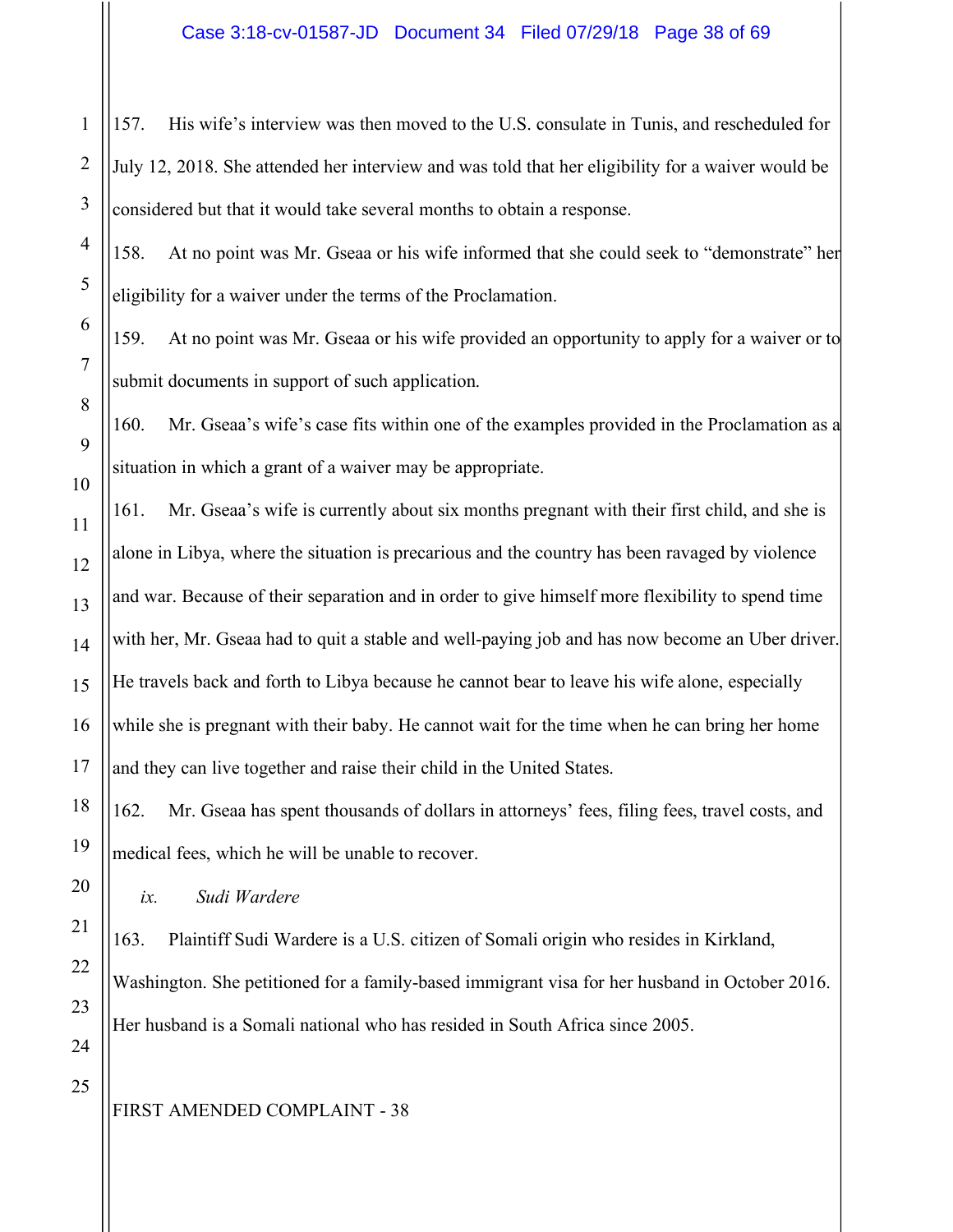164. USCIS approved the visa petition on March 31, 2017, and Ms. Wardere's husband attended his interview at the U.S. consulate in South Africa on February 5, 2018. The consulate then interviewed him again on March 22, 2018. Since that time, they have been awaiting a decision on his visa application.

165. At no point was Ms. Wardere or her husband informed that he could seek to "demonstrate" his eligibility for a waiver under the terms of the Proclamation.

166. At no point was Ms. Wardere or her husband provided an opportunity to apply for a waiver or to submit documents in support of such application.

167. Ms. Wardere's husband's case fits within one of the examples provided in the Proclamation as a situation in which a grant of a waiver may be appropriate.

168. Ms. Wardere has suffered great hardship because of their separation from each other. On May 26, 2018, she gave birth to their son, alone and without her husband's support. Her husband has yet to meet their child because she is unable to afford travel to South Africa while they are maintaining two separate households, and she cannot leave her job for long periods of time.

169. Ms. Wardere was compelled to go back to work immediately after having her baby, who is now in daycare. He is frequently sick and she has had to take him to the emergency room on four separate occasions. She had to spend Eid-al-Fitr, one of the most important Muslim holidays, without her husband, and has had enormous difficulty juggling work and being a single parent to their child.

170. Ms. Wardere's husband is also in a precarious situation. He owns a store in South Africa, which has been closed several times because of riots. Members of the Somali community in South Africa are frequently subjected to xenophobic attacks, and his store was robbed several times.

1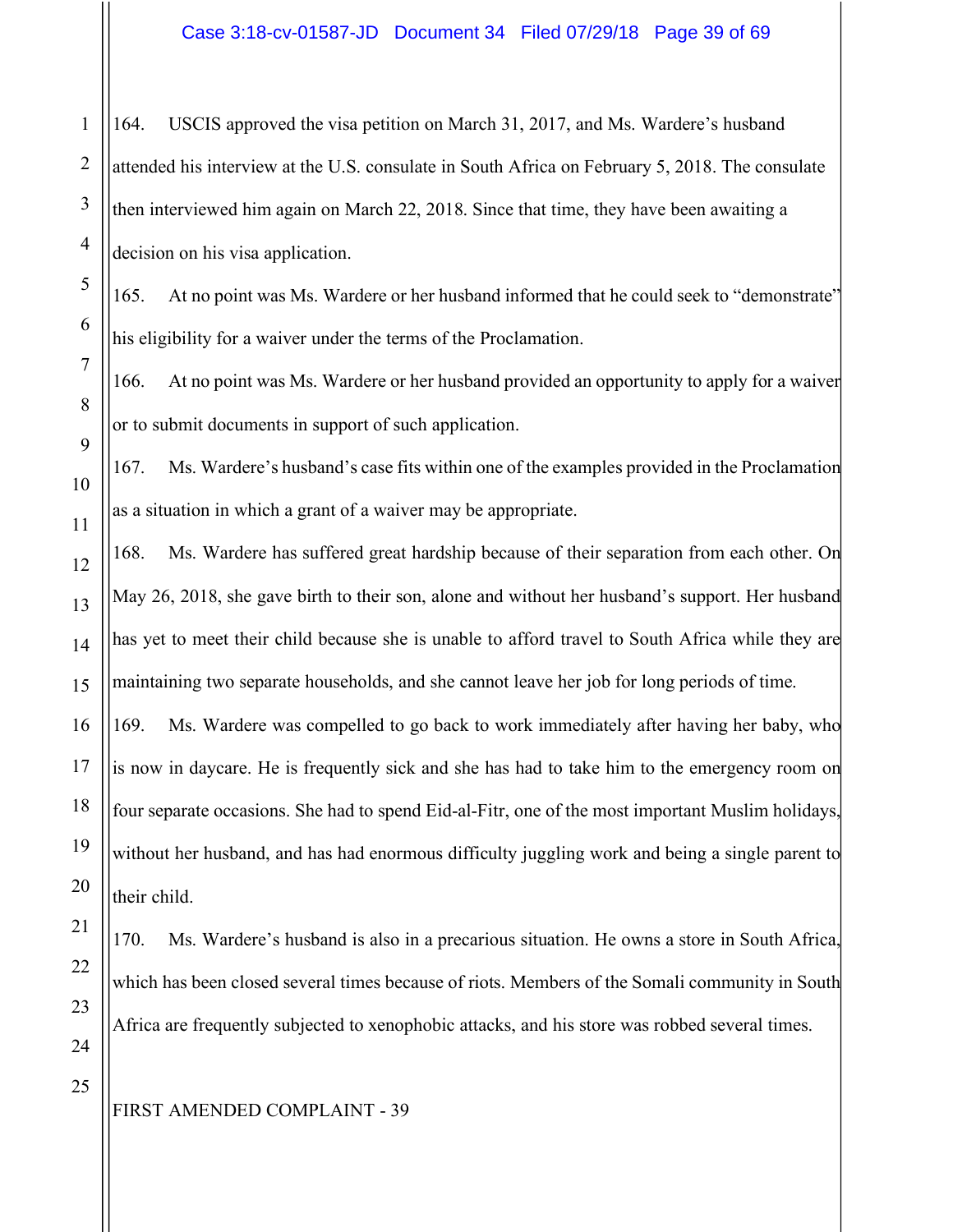171. Ms. Wardere has additionally suffered emotional distress because she believes she is being treated differently on account of her religion and nationality, and is not being allowed to access all the privileges of being a U.S. citizen simply because of her religion and national origin.

172. In addition to the costs of maintaining two households, Ms. Wardere and her husband have also spent thousands of dollars in filing fees and medical fees, which they will be unable to recover.

*x. Khadija Aden*

173. Plaintiff Khadija Aden is a lawful permanent resident of Somali origin who resides in Seattle, Washington. In October 2015, she petitioned for a family-based immigrant visa for her son, who is Somali but has never been to Somalia.

174. Her petition was approved and her son attended his interview at the U.S. consulate in Addis Ababa, Ethiopia on June 11, 2018. His visa was denied at the interview, and he received a boilerplate letter stating that he is ineligible for a waiver.

175. At no point was Ms. Aden or her son informed that he could seek to "demonstrate" his eligibility for a waiver under the terms of the Proclamation.

176. At no point was Ms. Aden or her son provided an opportunity to apply for a waiver or to submit documents in support of such application.

177. Ms. Aden's son's case fits within one of the examples provided in the Proclamation as a situation in which a grant of a waiver may be appropriate.

178. In fact, Ms. Aden's son arguably should not even be subject to the ban, as he has never been to Somalia and therefore should not be considered a Somali national. He was born in a refugee camp in Kenya and has lived in that camp his entire life. His parents left Somalia as refugees, and his father is recently deceased.

1

2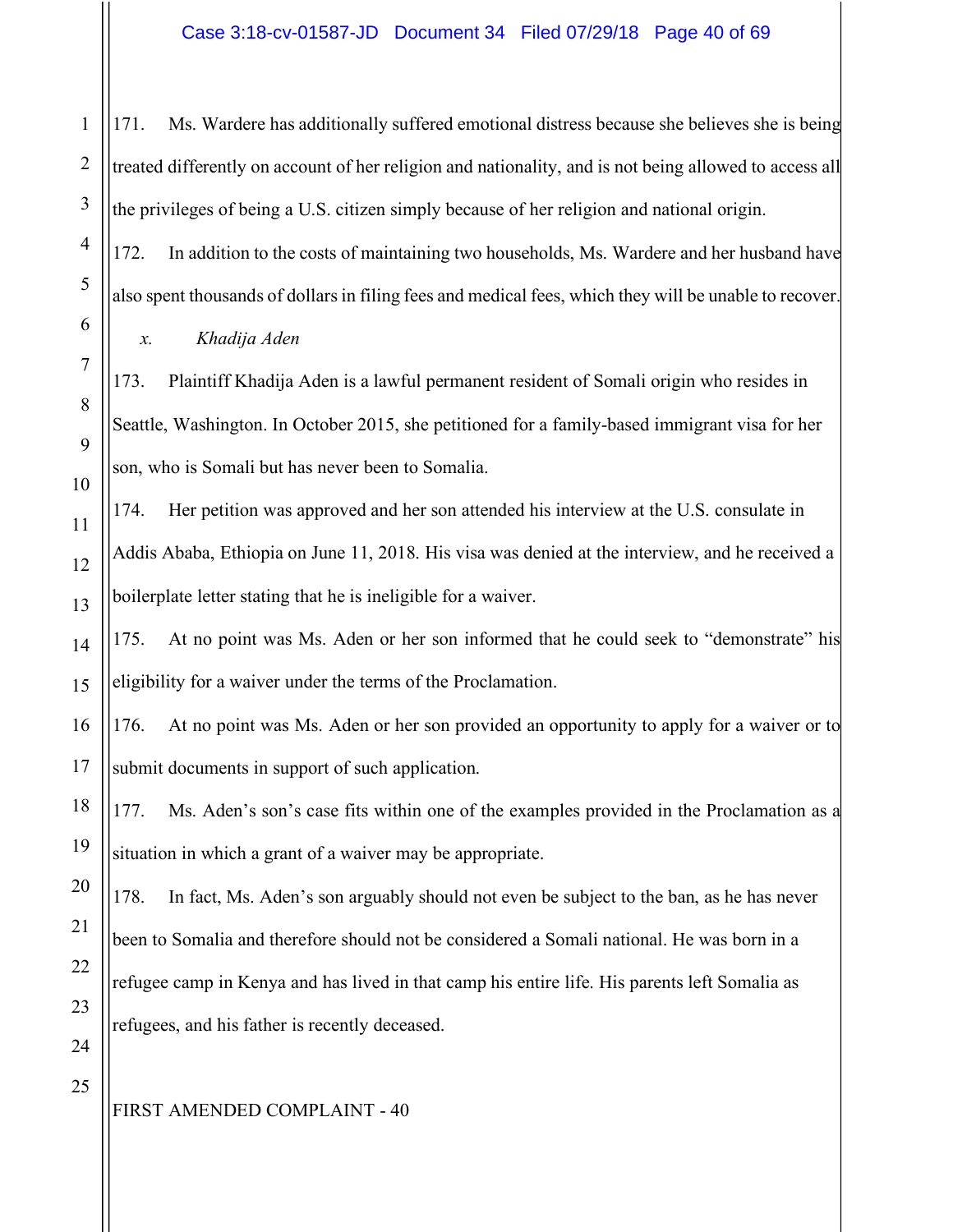#### Case 3:18-cv-01587-JD Document 34 Filed 07/29/18 Page 41 of 69

179. Ms. Aden has suffered severe emotional distress because of her separation from her son. She is constantly worried about his safety and well-being, and is terrified at the prospect that he would have to go back to Somalia.

180. Ms. Aden has also spent thousands of dollars in attorneys' fees, filing fees, medical costs, and other expenses related to their visa application, which she will be unable to recover.

B. Fiancés seeking reunification in the United States

*i. Soheil Vazehrad and Atefehossadat Motavaliabyazani*

181. Plaintiff Soheil Vazehrad is a U.S. citizen of Iranian origin who is employed as a registered dental hygienist and resides in Napa, California.

182. Mr. Vazehrad filed an application with USCIS for a fiancé visa for Plaintiff Atefehossadat Motavaliabyazani, an Iranian national currently in Iran, in April 2016.

183. USCIS approved Mr. Vazehrad's petition on May 11, 2016.

184. Ms. Motavaliabyazani attended her interview at the U.S. Embassy in Yerevan, Armenia,

on October 20, 2016, and was told that her case would go through routine administrative

processing.

185. On January 4, 2018, she received a boilerplate email stating:

Dear Applicant:

This is to inform you that a consular officer found you ineligible for a visa under Section 212(f) of the Immigration and Nationality Act, pursuant to Presidential Proclamation 9645. Today's decision cannot be appealed.

Taking into account the provisions of the Proclamation, a waiver will not be granted in your case.

Ex. L, Email sent by U.S. Embassy in Yerevan, Armenia, to Atefehossadat Motavaliabyazani (Jan. 4, 2018).

25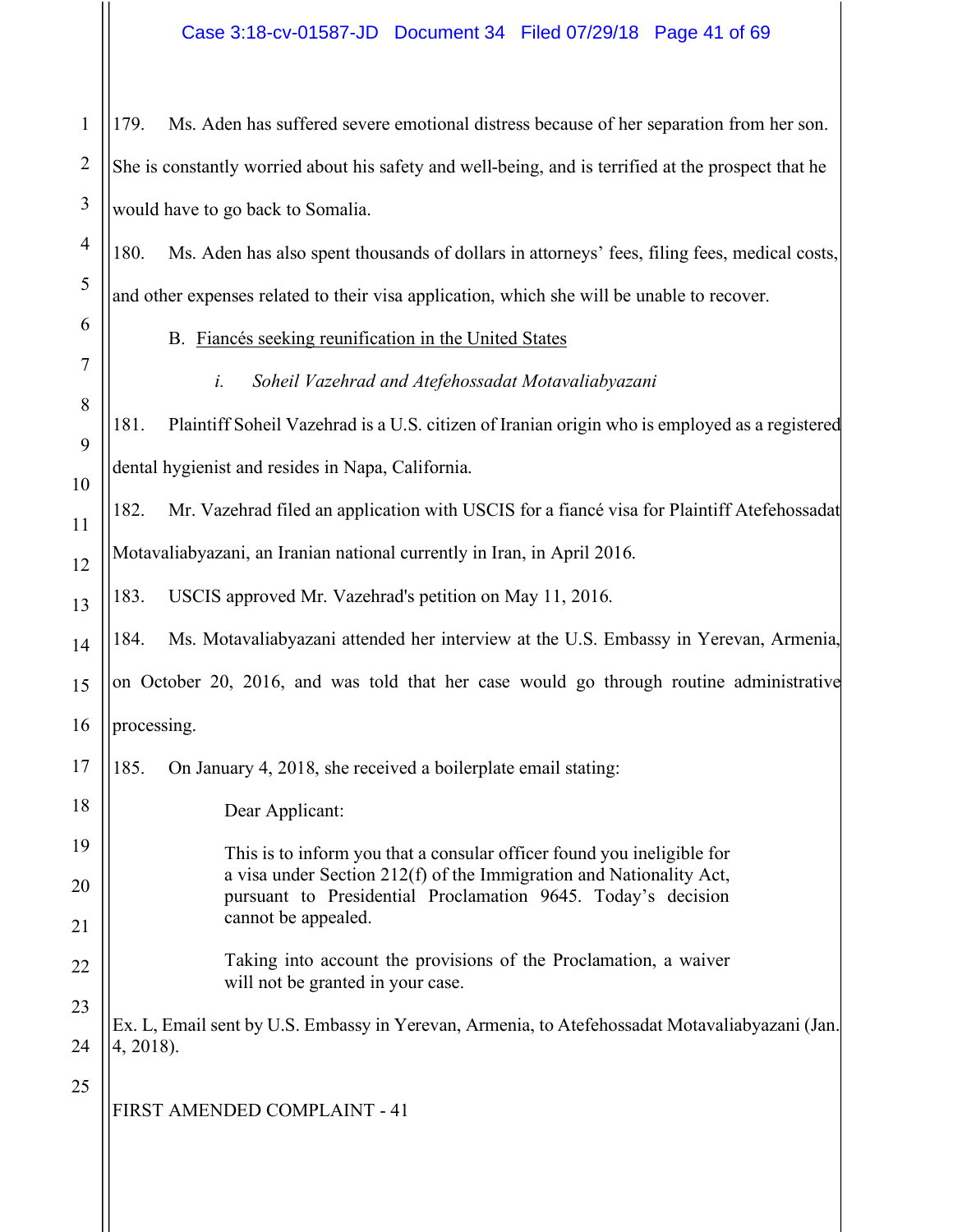186. At no point was Ms. Motavaliabyazani informed that she could seek to "demonstrate" her eligibility for a waiver under the terms of the Proclamation.

187. At no point was Ms. Motavaliabyazani provided an opportunity to apply for a waiver or to submit documents in support of such application.

188. Ms. Motavaliabyazani's case fits within one of the examples provided in the Proclamation as a situation in which a grant of a waiver may be appropriate.

189. Mr. Vazehrad and Ms. Motavaliabyazani are suffering ongoing severe emotional and mental distress because of their indefinite separation from each other.

190. Mr. Vazehrad is suffering from loss of consortium since he has been deprived and continues to be deprived of the opportunity to be with his fiancée. He is also forced to take significant breaks from work and to incur significant expenses to travel to meet his fiancée outside of the United States.

191. Mr. Vazehrad and Ms. Motavaliabyazani have also paid filing fees, travel costs, and other costs associated with the visa application process, which they are unable to recover.

C. Diversity visa applicants with family members in the United States

*i. Ali and Aziz Altuhaif*

192. Plaintiff Ali Altuhaif is a U.S. citizen of Yemeni origin who resides in Dearborn, Michigan with most of his family. He has been in the United States since 1992. He seeks to be reunited with his Yemeni son, Plaintiff Aziz Altuhaif.

193. Aziz Altuhaif won an immigrant visa through the diversity visa lottery.<sup>11</sup> He completed all the necessary paperwork and attended his interview in Djibouti in July 2018, where he was told

FIRST AMENDED COMPLAINT - 42 <sup>11</sup> The Diversity Immigrant Visa Program, known as the "diversity visa lottery," is a State Department-administered program that "makes up to 50,000 immigrant visas available annually, drawn from random selection among all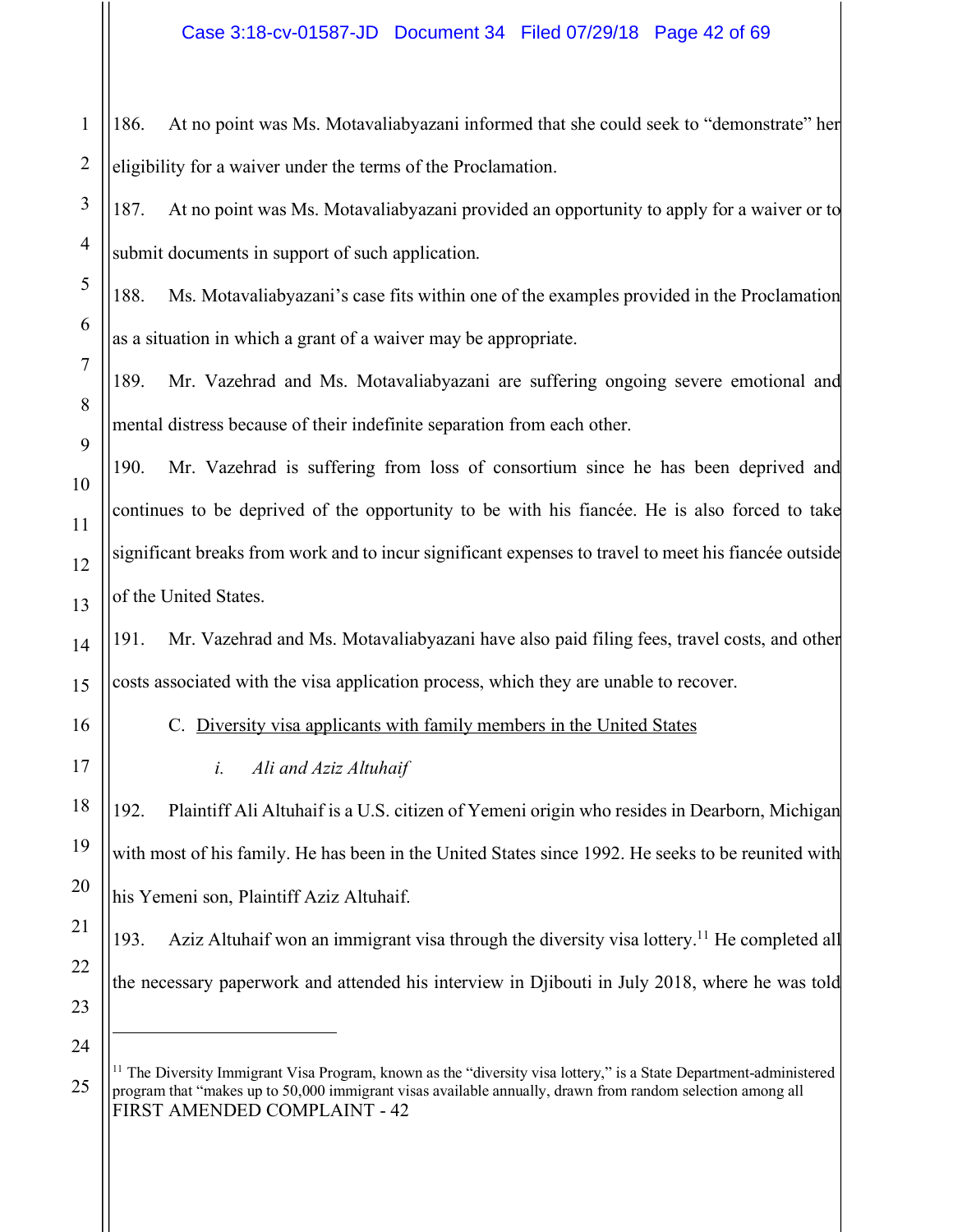#### Case 3:18-cv-01587-JD Document 34 Filed 07/29/18 Page 43 of 69

by the consular official that he is categorically ineligible for a waiver because of the type of visa he is seeking.

194. At no point was Mr. Altuhaif informed that he could seek to "demonstrate" his eligibility for a waiver under the terms of the Proclamation.

195. At no point was Mr. Altuhaif provided an opportunity to apply for a waiver or to submit documents in support of such application.

196. Mr. Altuhaif's case fits within one of the examples provided in the Proclamation as a situation in which a grant of a waiver may be appropriate.

197. He is currently stranded in Djibouti, but may have to return to war-torn Yemen soon because his status is so uncertain. If he does not obtain an immigrant visa by September 30, 2018, he will lose his opportunity to come to the United States to rejoin his family.

198. Both Mr. Ali and Mr. Aziz Altuhaif, along with the rest of their family, are suffering emotional distress at their ongoing separation and because of the precarious circumstance in which Mr. Aziz Altuhaif has been placed.

199. Mr. Aziz Altuhaif has paid thousands of dollars in filing fees, travel costs, and other expenses relating to his visa application, which he is unable to recover.

D. Family members applying for visitor visas

*i. Bamshad Aziz, Roghayeh Azizikoutenaei, and Hojjatollah Azizikoutenaei*

FIRST AMENDED COMPLAINT - 43

entries to individuals who are from countries with low rates of immigration to the United States." U.S. Citizenship & Immigration Servs., Dep't of Homeland Sec., *Green Card Through the Diversity Immigrant Visa Program* (last updated Jan. 11, 2018) https://www.uscis.gov/greencard/diversity-visa. Diversity visa lottery winners, including Mr. Altuhaif, who entered the lottery in Fiscal Year 2018 must complete their adjustment of status process by September 30, 2018 or they will lose their ability to obtain visas to enter the United States through this program. *Id.*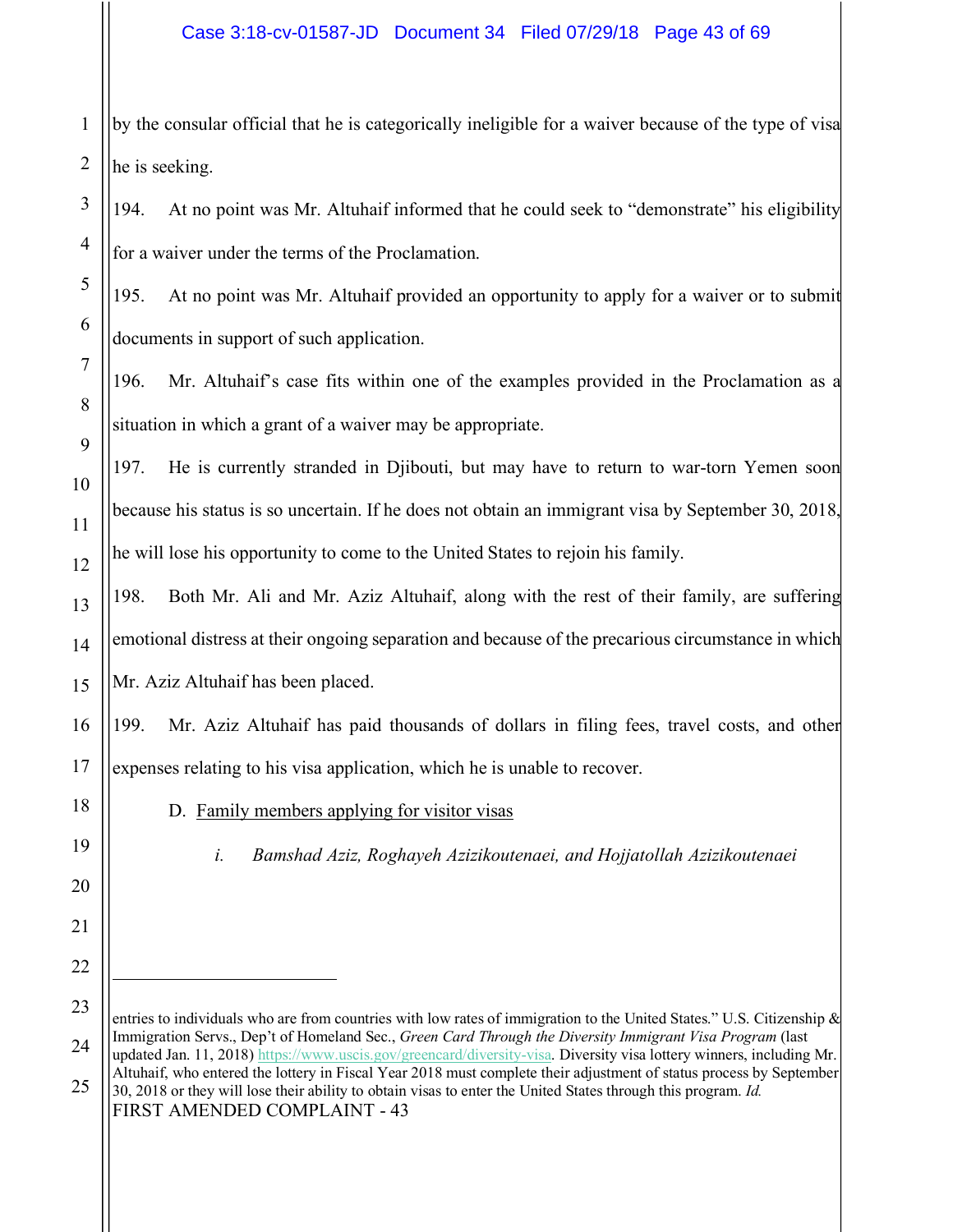200. Plaintiff Bamshad Azizi is a lawful permanent resident of Iranian origin residing in San Jose, California. He is the co-founder of a cybersecurity startup in the United States.

201. Mr. Azizi's parents Plaintiffs Roghayeh Azizikoutenaei and Hojjatollah Azizikoutenaei applied for B1/B2<sup>12</sup> tourist visas to come visit him and his sister in the United States. Mrs. Azizikoutenaei was diagnosed with cancer about a year ago and had to undergo two surgeries and a series of intense chemotherapy sessions. Mr. Azizikoutenaei had also had surgery recently. They both were considerably weakened by their illnesses and wanted nothing more than to spend time with their family members as they continue to recover.

202. Mr. and Mrs. Azizikoutenaei attended their interview at the U.S. consulate in Dubai,

UAE, on September 12, 2017, twelve days before the signing of the Proclamation, and were told that their visas would be ready in two weeks.

203. On October 3, 2017, they received an email from the Embassy requesting that they send their passports so that their visas could be stamped. They complied with this request.

204. Eleven days later, their passports were returned with no visas and with a letter stating that their applications had been placed in administrative processing.

 $12$  B1 and B2 visas are both nonimmigrant visitor visas "for persons who want to enter the United States temporarily for business (visa category B-1), for tourism (visa category B-2), or for a combination of both purposes (B-1/B-2)." U.S. Dep't of State, *Visitor Visa*, https://travel.state.gov/content/travel/en/us-visas/tourism-visit/visitor.html (last visited July 29, 2018). Examples of activities permitted with a B1 visitor visa include: "Consult[ing] with business

associates"; "Attend[ing] a scientific, educational, professional, or business convention or conference"; "Settl[ing] an estate"; and "Negotiat[ing] a contract." *Id.* Examples of activities permitted with a B2 visitor visa include:

<sup>&</sup>quot;Tourism"; "Vacation"; "Visit[ing] with friends or relatives"; "Medical treatment"; "Participation in social events hosted by fraternal, social, or service organizations"; "Participation by amateurs in musical, sports, or similar events or contests, if not being paid for participating"; and "Enrollment in a short recreational course of study, not for credit toward a degree." *Id.*

FIRST AMENDED COMPLAINT - 44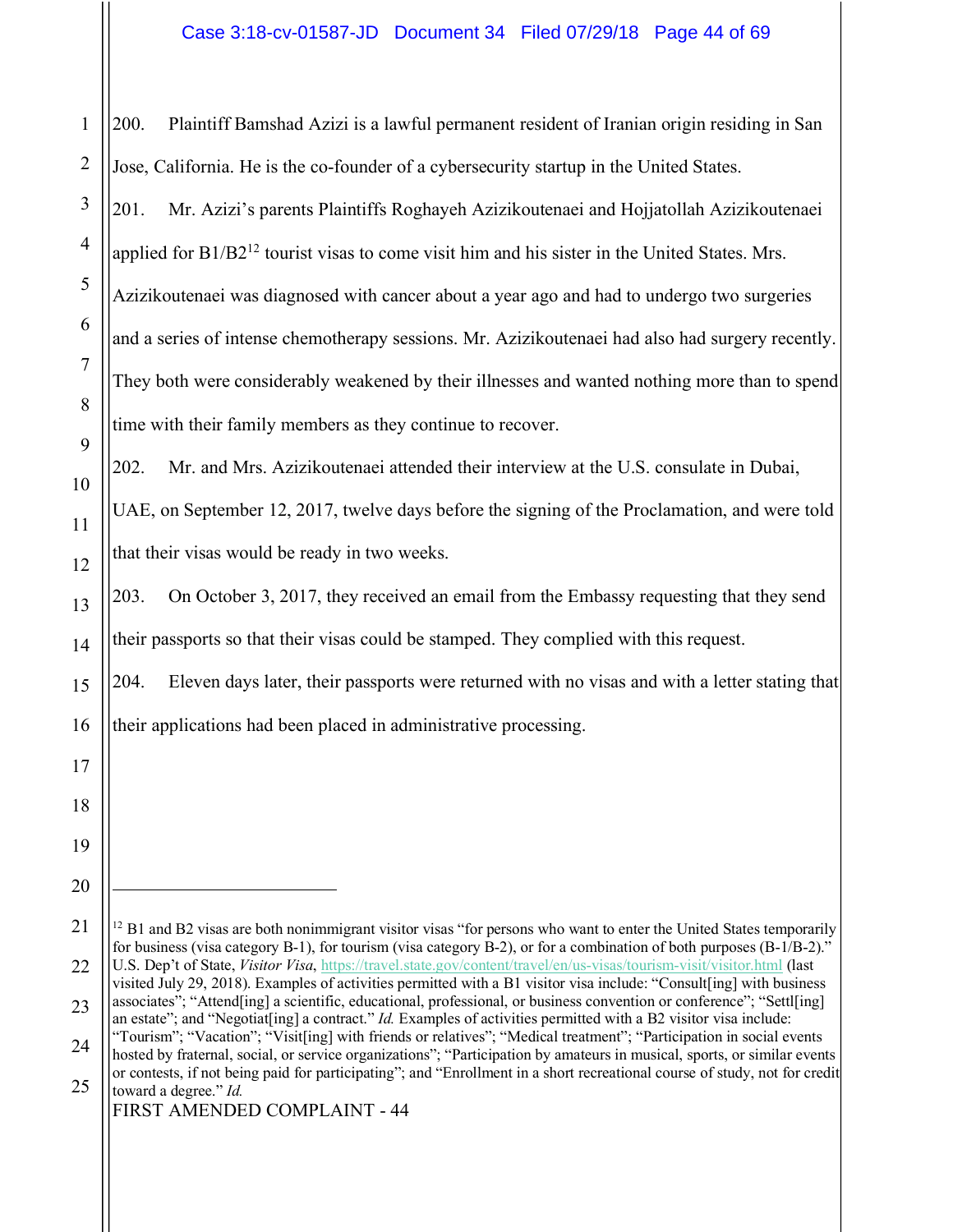205. After following up multiple times with the Embassy and receiving only automated

responses, Mr. and Mrs. Azizikoutenaei received boilerplate rejection letters on January 10, 2018.

206. At no point were Mr. and Mrs. Azizikoutenaei informed that they could seek to "demonstrate" their eligibility for a waiver under the terms of the Proclamation.

207. At no point were Mr. and Mrs. Azizikoutenaei provided an opportunity to apply for a waiver or to submit documents in support of such application.

208. Accordingly, the consular officer was not made aware of the particular reasons they wanted to visit their family in the United States or their recent medical circumstances.

209. Mr. and Mrs. Azizikoutenaei's case fits within one of the examples provided in the Proclamation as a situation in which a grant of a waiver may be appropriate.

210. The entire family has suffered and is continuing to suffer significant emotional distress because of their ongoing separation from each other. Mr. and Mrs. Azizikoutenaei continue to be weakened by their surgeries and medical conditions, and they and Mr. Aziz are distressed at their inability to spend time with each other.

211. The family has also paid thousands of dollars in filing fees, travel costs, and other costs associated with the visa application process, which they are unable to recover.

> *ii. Maral Charkhtab Tabrizi, Zahra Rouzbehani, and Bahram Charktab Tabrizi*

212. Plaintiff Maral Charkhtab Tabrizi is a lawful permanent resident of Iranian origin residing in Arizona who is married to a U.S. citizen and who recently had her first child.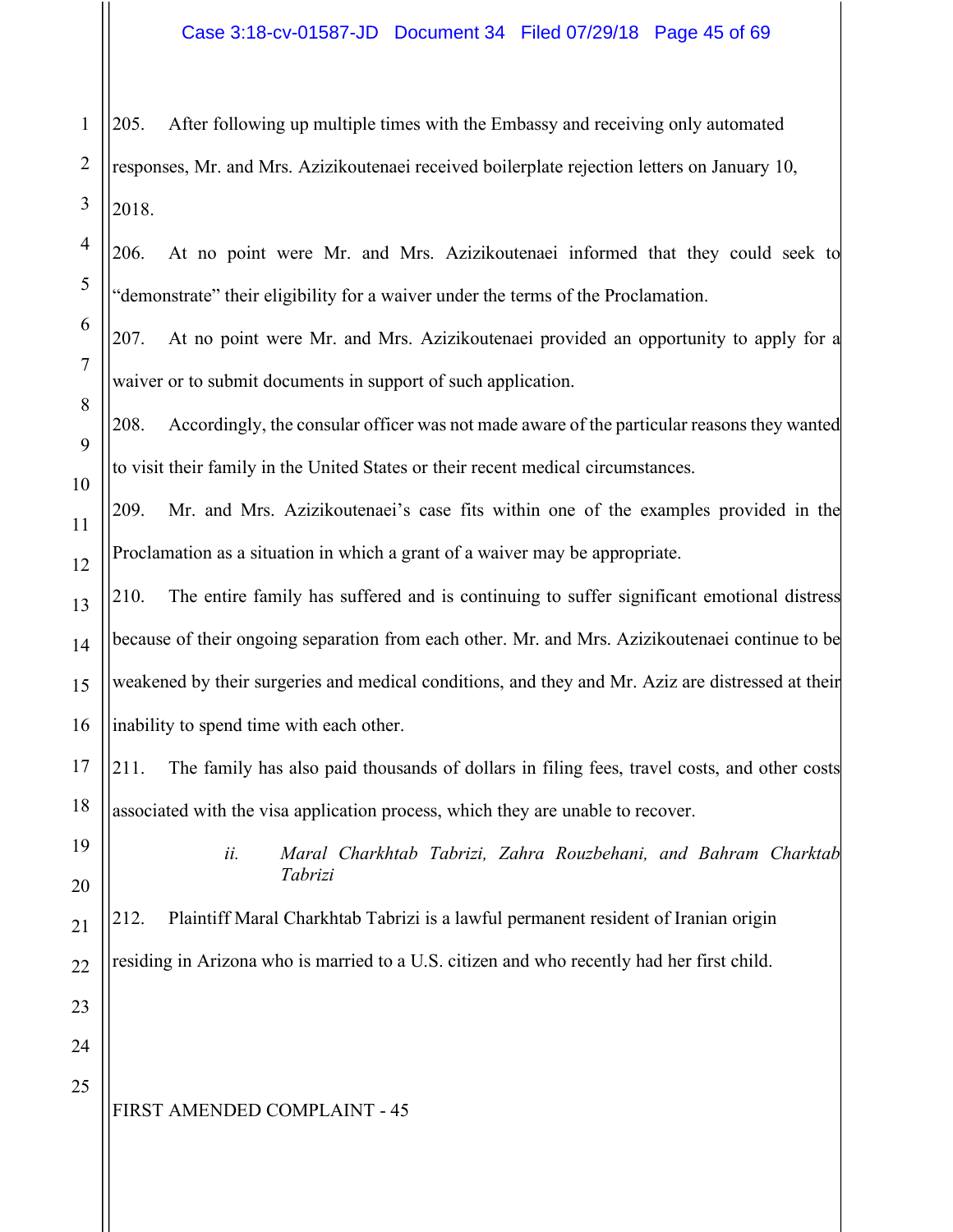213. Her parents, Plaintiffs Zahra Rouzbehani and Bahram Charkhtab Tabrizi, who have traveled to the United States many times in the past, applied for tourist visas while she was pregnant to witness the birth of their first grandchild and to provide support to their daughter.

214. They attended their interviews at the U.S. consulate in Dubai, UAE, on October 19, 2017. Ms. Rouzbehani was approved immediately, but Mr. Charkhtab Tabrizi's case was placed in administrative processing. Ms. Rouzbehani elected to wait for her husband's administrative processing to be completed before sending her passport to be stamped with the visa, so that they could travel to the United States together.

215. Immediately after the Supreme Court allowed the Proclamation to go into effect in December 2017, Ms. Rouzbehani sent her passport to the consulate in order for her visa to be issued.

216. Shortly thereafter, however, the passport was returned without a visa and both their visas were refused pursuant to the Proclamation.

217. At no point were Mr. Tabrizi and Ms. Rouzbehani informed that they could seek to "demonstrate" their eligibility for a waiver under the terms of the Proclamation.

218. At no point were Mr. Tabrizi and Ms. Rouzbehani provided an opportunity to apply for a waiver or to submit documents in support of such application.

219. Accordingly, the consular officer was not made aware of specific circumstances that are highly relevant to a meaningful waiver adjudication. Mr. Tabrizi and Ms. Rouzbehani wanted to be there to support their daughter for several compelling reasons:

FIRST AMENDED COMPLAINT - 46 220. First*,* Ms. Charkhtab Tabrizi's household finances depend heavily on her salary. She is a contractor for Google and had been there for less than 12 months at the time she gave birth to her child. She therefore was not eligible for paid maternity leave under California laws or under the

1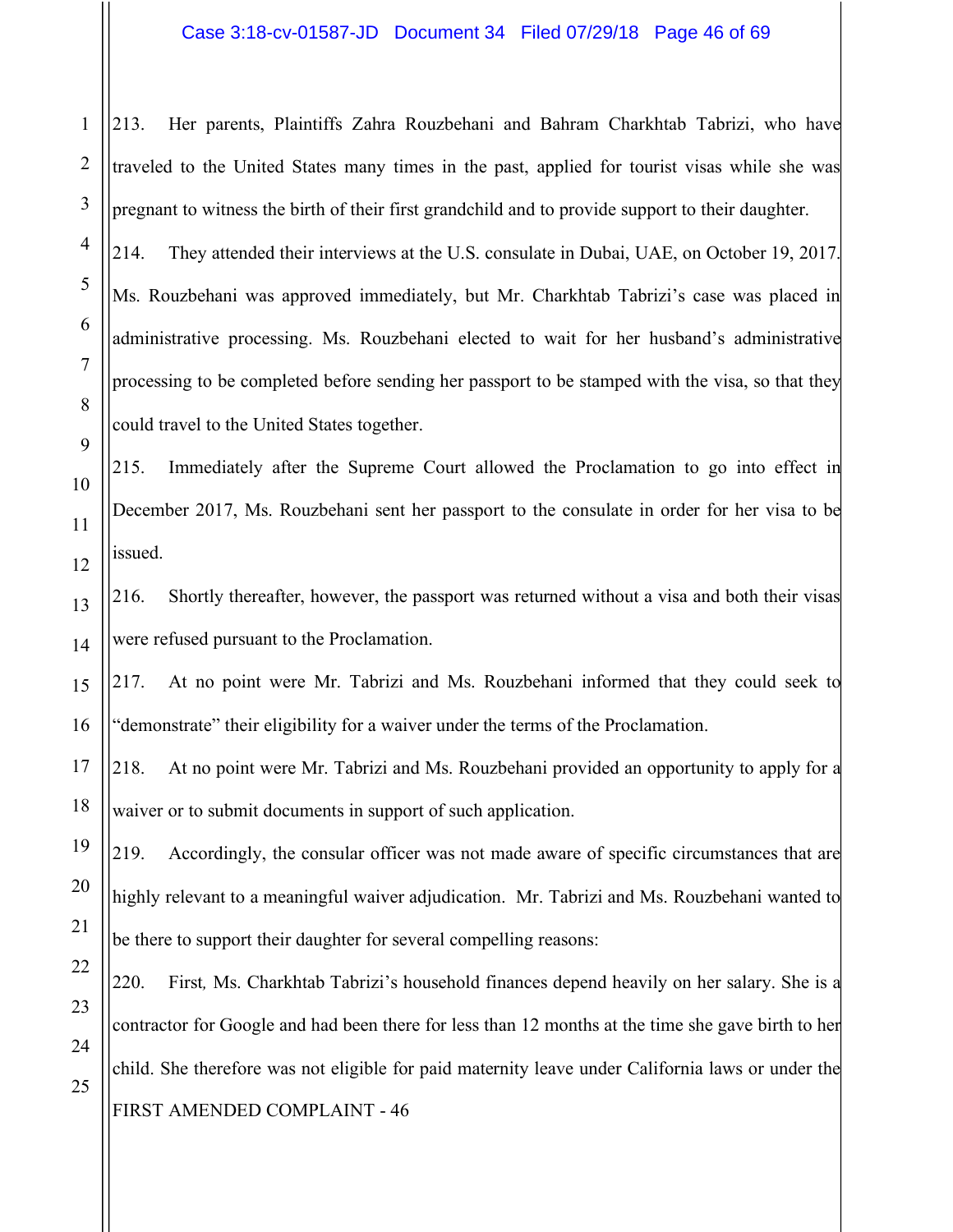1 Family Medical Leave Act, and had accordingly planned to return to work as soon as possible. Without her parents, Ms. Charkhtab Tabrizi was unable to return to work as quickly as she had hoped.

221. Second*,* Ms. Charkhtab Tabrizi has a connective tissue disorder which has caused her severe pain during her pregnancy and makes her daily activities very difficult. She had hoped that her parents could be there to support her during her recovery.

222. Instead, she had to remain at home with her baby by herself for two and a half months while recovering from an emergency cesarean section, and during that time was diagnosed with depression. She is currently unable to afford good daycare and has resorted to temporarily relying on her sister-in-law to take care of their child after a period of unpaid leave during which she and her husband depleted their savings. They had also been hoping that her parents could meet her inlaws for the first time when they visited, but her father-in-law has passed away in the intervening time since they applied for the visa. She continues to be in desperate need of emotional and logistical support from her parents.

223. Ms. Rouzbehani and Mr. Tabrizi's case fits within one of the examples provided in the Proclamation as a situation in which a grant of a waiver may be appropriate.

224. The denial of Ms. Rouzbehani's and Mr. Charkhtab Tabrizi's visas is causing Ms. Charkhtab Tabrizi severe financial hardship.

225. All three family members have also suffered significant emotional distress. Ms. Tabrizi was deprived of the opportunity to have her parents present during her pregnancy, and her parents have been unable to be there to support her in her time of need. Ms. Rouzbehani and Mr. Tabrizi were unable to be there for the birth of their first grandchild, and were unable to ever meet their daughter's father-in-law.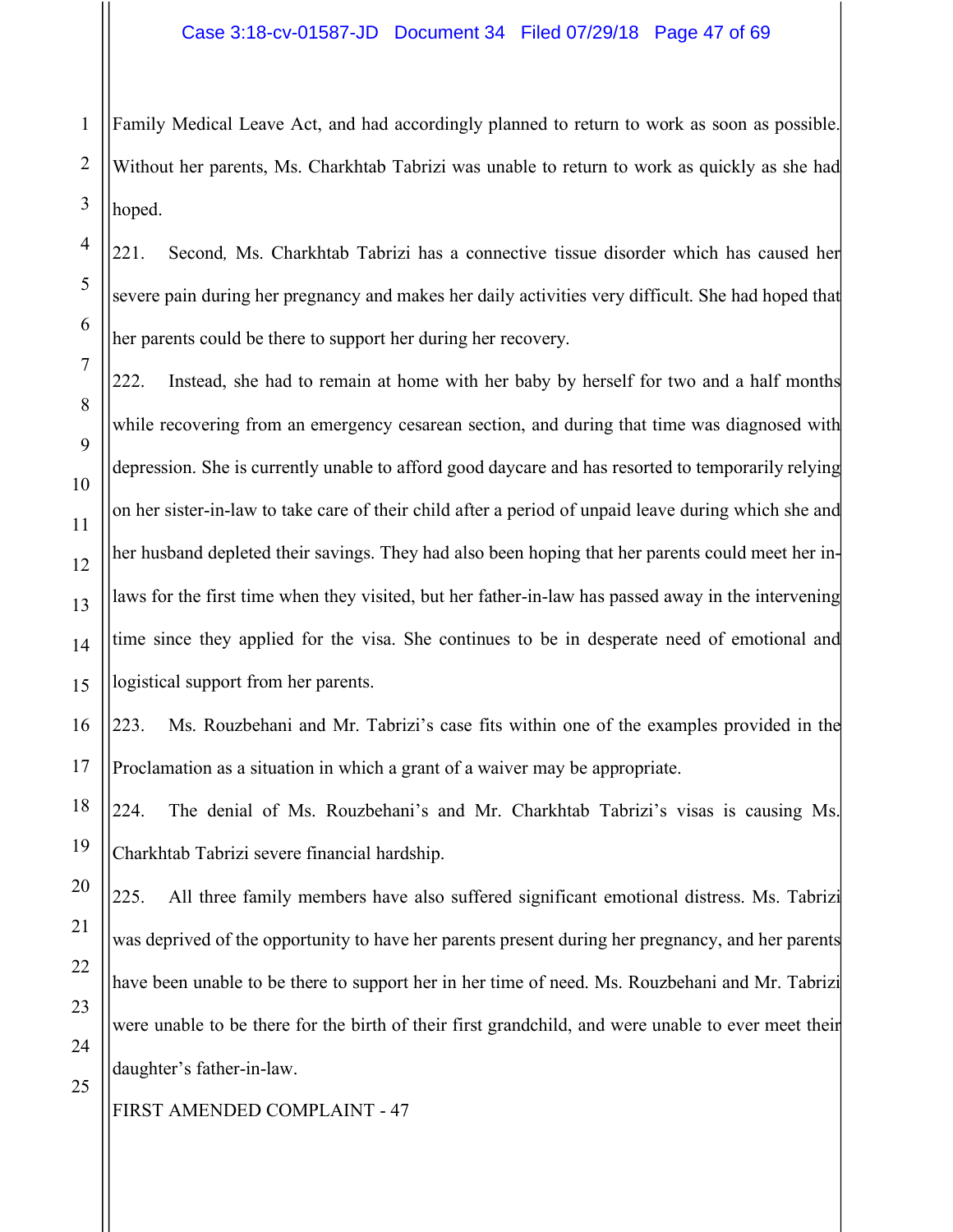226. Ms. Tabrizi has also suffered increased physical pain because she has to carry out daily tasks for which she would have been able to rely on her parents' assistance.

227. Ms. Charkhtab Tabrizi and her parents have paid thousands of dollars in filing fees, travel costs, and other costs associated with the visa application process, which they will be unable to recover.

#### *iii. Maryam Mozafari and Mohammad Mehdi Mozaffary*

228. Plaintiff Maryam Mozafari is a lawful permanent resident of Iranian origin, currently residing in San Francisco, California. She was pregnant and wanted her parents, her mother and Plaintiff Mr. Mohammad Mehdi Mozaffary, to come visit her and provide her with much-needed support.

229. Her mother and Mr. Mozaffary had both visited the United States in 2014, and had left the country well in advance of the expiration of their visas and their approved duration of stay in the United States.

230. On December 28, 2016, they applied for tourist visas at the U.S. consulate in Dubai, UAE. Her mother's visa was granted immediately. Mr. Mozaffary was asked for his mandatory military service documents. He did not have them with him, as the documents were not mentioned in the list of required documents for the visa application. He was asked to reapply and bring the documents with him to the next interview.

231. Because of the timing of the first two travel bans, Mr. Mozaffary had to delay his interview, and was not able to get back to the consulate until July 30, 2017. He was told by the consular officer that his documents appeared to be in order, but that he would be sending Mr. Mozaffary additional forms to fill out. Mr. Mozaffary received the forms in August 2017 and returned them to the consulate shortly thereafter.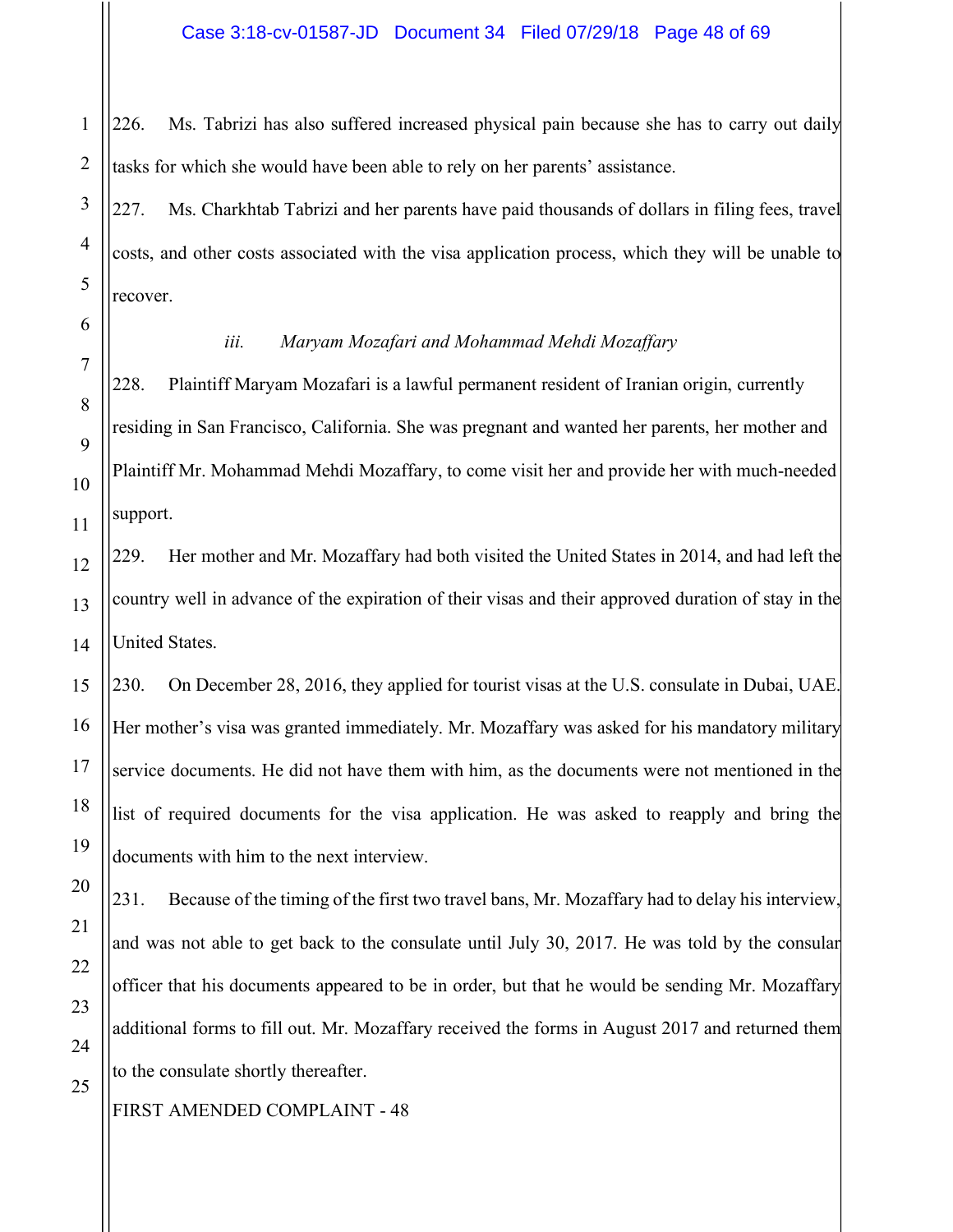232. For the next several months, Ms. Mozafari and Mr. Mozaffary sent several emails to the consulate to inquire about the status of their cases, but received no reply or a system-generated automatic response.

233. On January 11, 2018, Mr. Mozaffary's visa was denied pursuant to the Proclamation.

234. At no point was Mr. Mozaffary informed that he could seek to "demonstrate" his eligibility for a waiver under the terms of the Proclamation.

235. At no point was Mr. Mozaffary provided an opportunity to apply for a waiver or to submit documents in support of such application.

236. Mr. Mozaffary suffers from a heart condition which requires that he be accompanied at all times. Because he was unable to obtain a visa, Ms. Mozafari's mother was only able to come visit her in the United States for a brief time, as she felt torn between her daughter and being forced to leave her ailing husband behind.

*iv. Clyde Jean Tedrick II, Mitra Farnoodian-Tedrick, Farjollah Farnoudian, and Farangis Emami*

237. Plaintiff Clyde Jean Tedrick II is a U.S. citizen residing in Rockville, Maryland, with Plaintiff Mitra Farnoodian-Tedrick, a lawful permanent resident of Iranian origin. They assisted Ms. Farnoodian-Tedrick's parents, Plaintiffs Farajollah Farnoudian and Farangis Emami, with applying for tourist visas to attend their wedding celebration that was planned for May 27, 2018. 238. Mr. Farnoudian and Ms. Emami have visited the United States in the past and have fully complied with the terms of their tourist visas.

239. Mr. Farnoudian and Ms. Emami attended their visa interview on October 17, 2017 at the U.S. consulate in Dubai, UAE.

25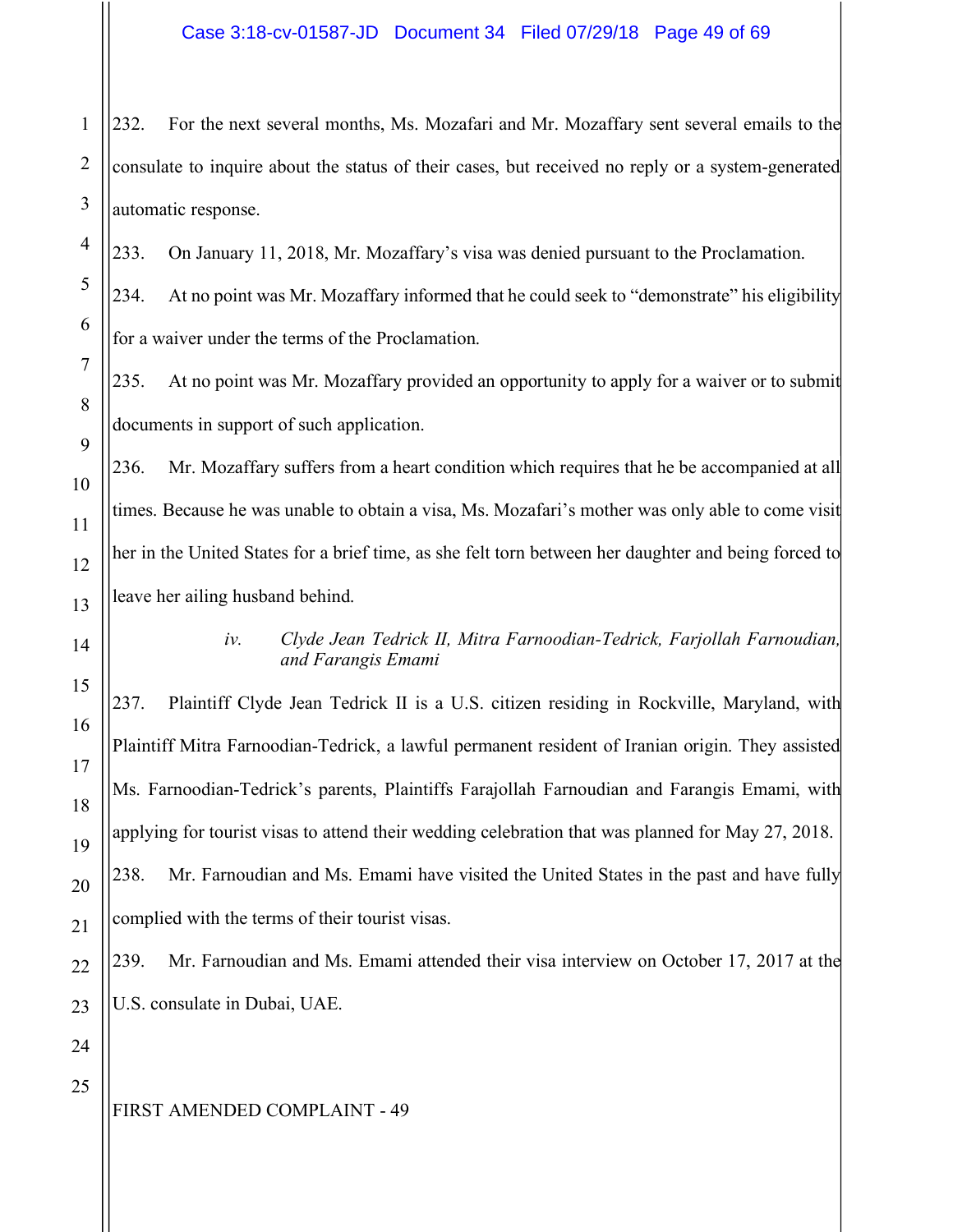240. Mr. Farnoudian's visa application was placed in administrative processing, but Ms. Emami's visa application was approved.

241. Mr. Farnoudian received an email on January 8, 2018, informing him that his visa had been denied pursuant to the Proclamation.

242. Ms. Emami's visa, meanwhile, was revoked. She was never notified that her alreadyapproved visa had been revoked pursuant to the Proclamation, and she only found out that that was the case after checking the status of her visa online.

243. At no point was anyone in the family informed that Mr. Farnoudian and Ms. Emami could seek to "demonstrate" their eligibility for a waiver under the terms of the Proclamation.

244. At no point were Mr. Farnoudian and Ms. Emami provided an opportunity to apply for such a waiver or to submit documents in support of such application.

245. Mr. Tedrick and Ms. Farnoodian-Tedrick were therefore forced to cancel their planned wedding celebration until such time that her parents would be able to attend.

246. All family members have suffered emotional distress because of their inability to celebrate Mr. Tedrick and Ms. Farnoodian-Tedrick's wedding together with their closest family members. The family has also suffered significant financial losses. Mr. Tedrick and Ms. Farnoodian-Tedrick forfeited almost \$4,000 in non-refundable deposits because they were compelled to cancel their planned celebration. Mr. Farnoudian and Ms. Emami also paid thousands of dollars in filing fees, travel costs, and other costs associated with the visa application process, which they will be unable to recover.

E. Business and investment visa applicants

*i. Behnam Babalou*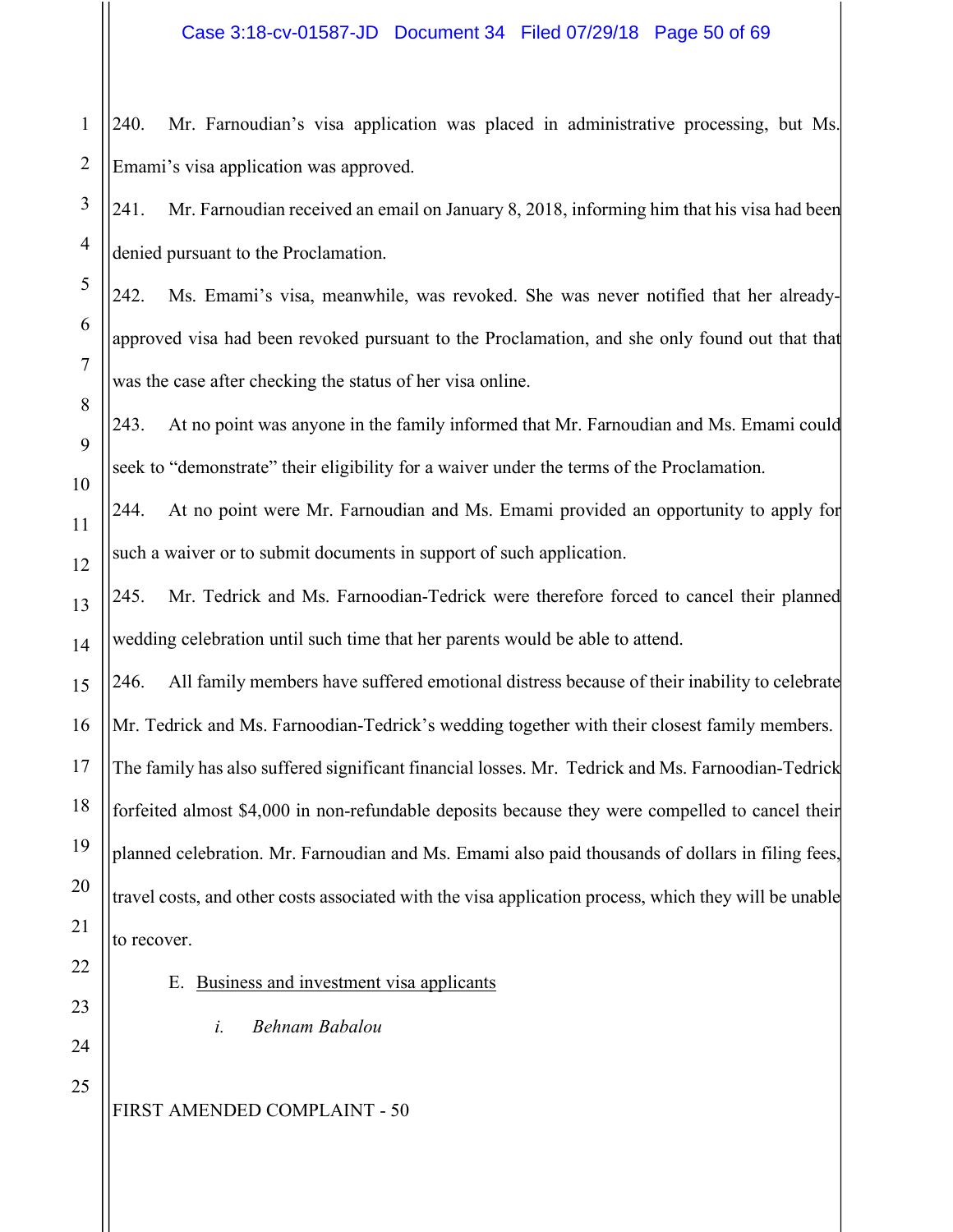247. Mr. Behnam Babalou is an Iranian national who invested five hundred thousand dollars (\$500,000) in the United States as part of his petition for an employment-based fifth preference  $(EB-5)$  investment visa<sup>13</sup> in 2011.

248. USCIS adjudicated his case and sent him an approval notice four years later, on December 15, 2015. Mr. Babalou then attended his immigrant visa interview at the U.S. Embassy in Yerevan, Armenia, on May 24, 2016, after which his case was placed in administrative processing.

249. On December 22, 2017, six years after his initial investment, he received a boilerplate email denying him a visa and a waiver under the Proclamation.

250. At no point was Mr. Babalou informed that he could seek to "demonstrate" his eligibility for a waiver under the terms of the Proclamation.

251. At no point was Mr. Babalou provided an opportunity to apply for a waiver or to submit documents in support of such application.

252. His immigration attorneys have since requested that he be considered for a waiver, but he has not received a response.

253. Mr. Babalou is at risk of losing his \$500,000 investment in the United States. Because he remains in Iran, he is unable to fulfill the duties assigned to him as part of running his business, unable to oversee the U.S. citizens he has employed, and therefore unable to effectively grow his business and continue contributing to the U.S. economy.

 $\overline{a}$ 

1

2

3

4

5

6

7

8

9

10

11

12

13

14

15

16

17

18

19

25

<sup>20</sup> 21

<sup>22</sup> 23 24 <sup>13</sup> The EB-5 investment visa is designed to give permanent resident status to entrepreneurs (and their spouses and unmarried children under 21) who (1) "[m]ake the necessary investment in a commercial enterprise in the United States" (either \$500,000 or \$1 million); and (2) "[p]lan to create or preserve 10 permanent full-time jobs for qualified U.S. workers." U.S. Citizenship & Immigration Servs., Dep't of Homeland Sec., *EB-5 Immigrant Investor Program*, https://www.uscis.gov/eb-5 (last visited July. 29, 2018).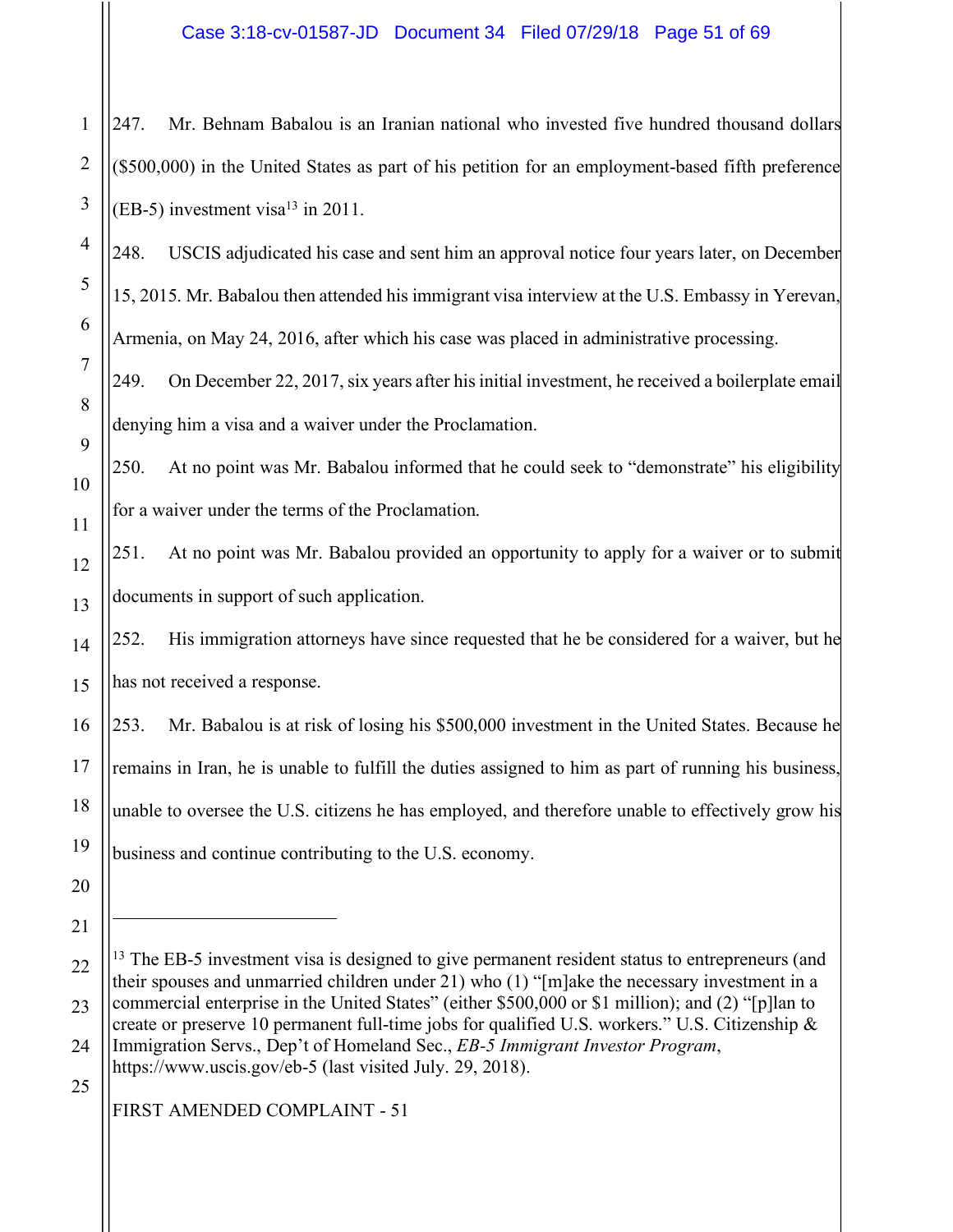254. In addition to the large investment he made into a U.S. business, Mr. Babalou has incurred substantial incidental costs over the last seven years, including \$50,000 paid to a regional center for assistance with overseeing his investment and thousands of dollars more in attorneys' fees, filing fees, travel costs, and medical fees. These are costs Mr. Babalou will be unable to recover.

1

#### *ii. Hoda Mehrabi Mohammad Abadi*

255. Ms. Hoda Mehrabi Mohammad Abadi is an Iranian national who invested five hundred thousand dollars (\$500,000.00) in the United States as part of her petition, filed on August 5, 2014, for an employment-based fifth preference (EB-5) investment visa.

256. USCIS adjudicated her case and sent her an approval notice nearly two years later, on June 9, 2016. Ms. Mehrabi Mohammad Abadi attended her immigrant visa interview at the U.S. Embassy in Yerevan, Armenia, on February 23, 2017, after which her case was placed in administrative processing.

257. On December 14, 2017, her attorney received the same boilerplate email denying her a visa and a waiver under the Proclamation.

258. At no point was Ms. Mehrabi Mohammad Abadi informed that she could seek to "demonstrate" her eligibility for a waiver under the terms of the Proclamation.

259. At no point was Ms. Mehrabi Mohammad Abadi provided an opportunity to apply for a waiver or to submit documents in support of such application.

260. Her attorney contacted the embassy requesting that Ms. Mehrabi Mohammad Abadi's case be considered for a waiver from the Proclamation. The Embassy responded again on December 17, 2017, with the following:

Dear inquirer,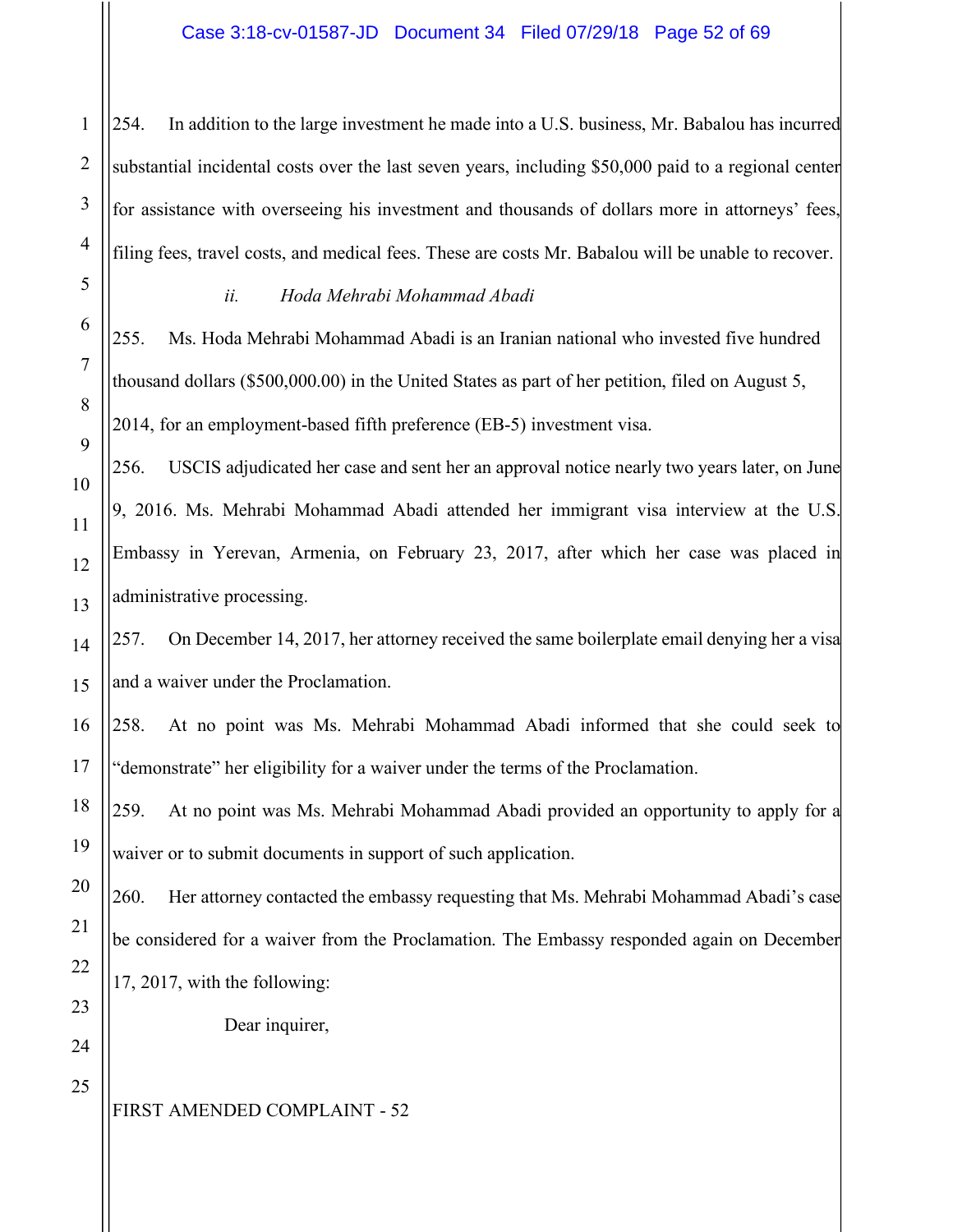Unfortunately, your case is not eligible for a waiver under Presidential Proclamation 9645. This refusal under Section 212(f) of the Immigration and Nationality Act applies only to the current visa application. Please be advised that Presidential Proclamation 9645 currently restricts issuance of most visas to nationals of Iran and seven other countries.

Ex. M, Email sent by U.S. Embassy in Yerevan, Armenia, to Hoda Mehrabi Mohammad Abadi (Dec. 17, 2017).

261. Accordingly, Ms. Mehrabi Mohammad Abadi was unable to submit documents in support of a waiver application and did not receive individualized consideration for a waiver.

262. Ms. Mehrabi Mohammad Abadi is also at risk of losing a \$500,000 investment in the United States. Because she remains in Iran, she is unable to fulfill the duties assigned to her as part of running a business, unable to oversee the U.S. citizens she has employed, and therefore unable to effectively grow her business and continue contributing to the U.S. economy.

263. In addition to her large investment, Ms. Mehrabi Mohammad Abadi incurred substantial incidental costs, including \$50,000 paid to a regional center for assistance with overseeing her investment and thousands of dollars more in attorneys' fees, filing fees, travel costs, and medical fees. These are costs Ms. Mehrabi Mohammad Abadi will never recover.

F. Individuals with extraordinary ability

i. *Dr. Mahdi Afshar Arjmand*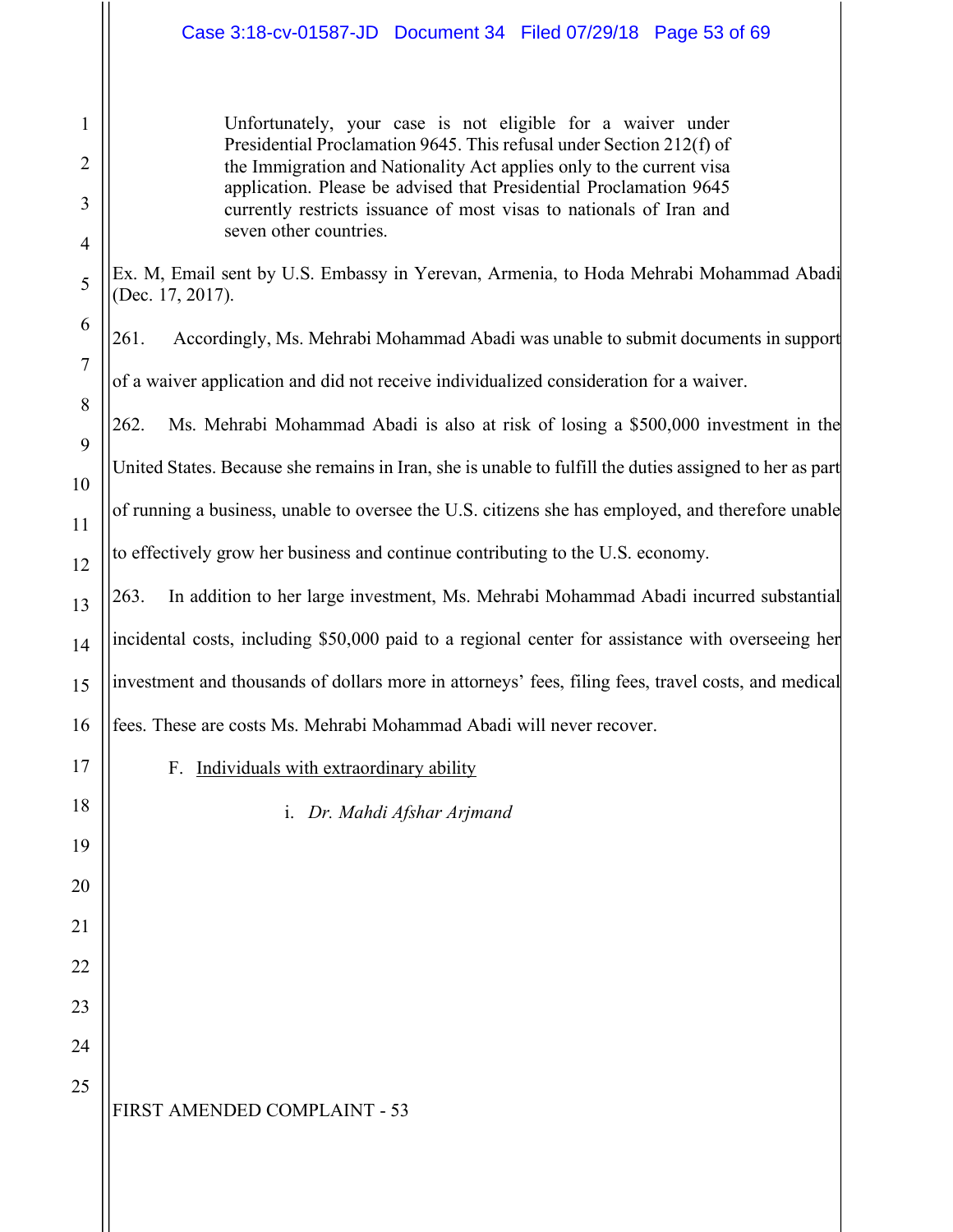1 264. Plaintiff Dr. Mahdi Afshar Arjmand is an Iranian national who filed for an EB-1A<sup>14</sup> (alien with extraordinary ability) immigrant visa on December 27, 2016, and received an approval notice on January 9, 2017.

265. He attended his immigrant visa interview with his family on July 25, 2017 at the U.S. Embassy in Yerevan, Armenia. The officer informed them that their case looked good, but just needed to go through administrative processing.

266. On January 12, 2018, the Embassy emailed Dr. Afshar Arjmand the same boilerplate denial letter that Mr. Babalou and Ms. Mehrabi Mohammad Abadi received.

267. At no point was Dr. Afshar Arjmand informed that he could seek to "demonstrate" his eligibility for a waiver under the terms of the Proclamation.

268. At no point was Dr. Afshar Arjmand provided an opportunity to apply for a waiver or to submit documents in support of such application.

269. In order to approve his visa, USCIS made a required finding that Dr. Afshar Arjmand has "extraordinary ability"—a fact that should render his entry in the national interest of the United States. Dr. Afshar Arjmand had a job offer from the University of California, San Diego, to work as a researcher and professor. The Embassy refused to consider Dr. Afshar Arjmand for a waiver even though the university sent multiple emails to the Embassy requesting that it issue Dr. Afshar Arjmand's visa because of his prodigious talent and expertise.

 $\overline{a}$ 

25 immigration-first-preference-eb-1.

 $14$  To qualify for an EB-1A visa an applicant "must be able to demonstrate extraordinary ability in the sciences, arts, education, business, or athletics through sustained national or international acclaim." U.S. Citizenship & Immigration Servs., U.S. Dep't of Homeland Sec., *Employment-*

*Based Immigration: First Preference EB-1* (last updated Oct. 29, 2015), https://www.uscis.gov/working-united-states/permanent-workers/employment-based-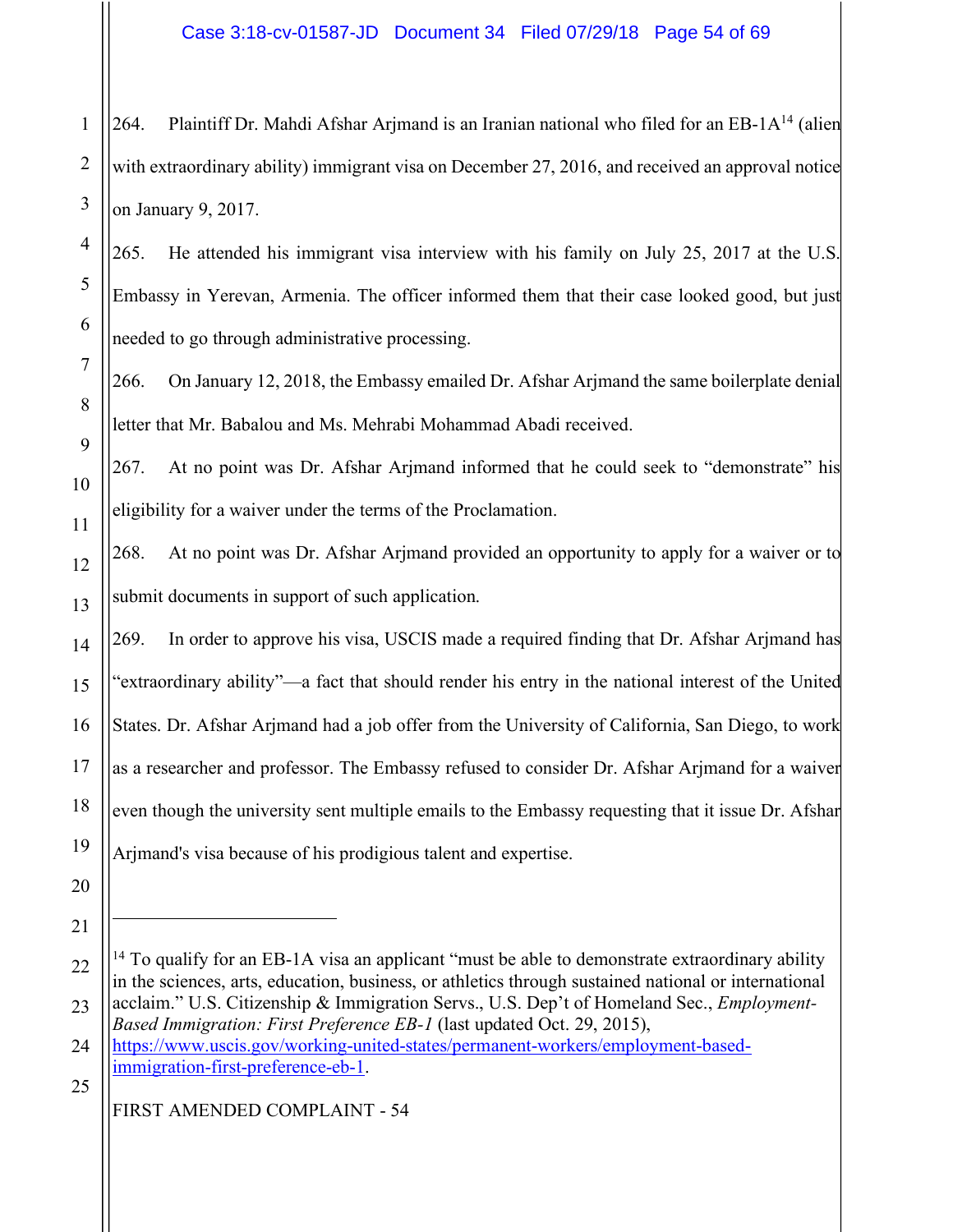270. Dr. Afshar Arjmand's case fits within one of the examples provided in the Proclamation as a situation in which a grant of a waiver would be appropriate.

271. Dr. Afshar Arjmand risks losing a once-in-a-lifetime research and teaching opportunity at the University of California, San Diego, one of the world's leading public research universities.

272. In addition to this significant lost work and financial opportunity, Dr. Afshar Arjmand has paid thousands of dollars in attorneys' fees, filing fees, travel costs, and medical fees, which he will be unable to recover.

# *ii. Dr. Ehsan Heidaryan*

273. Plaintiff Dr. Ehsan Heidaryan, a world-renowned professor of chemical engineering and an Iranian national, filed a petition for an employment-based first preference visa for aliens with extraordinary ability (EB-1A) on February 7, 2017.

274. Based on his impressive record of achievements in his field, USCIS approved Dr. Heidaryan's petition on March 3, 2017. He attended his immigrant visa interview at the U.S. Consulate General in Rio de Janeiro, Brazil, on December 23, 2017.

275. Thereafter, the Consulate emailed Dr. Heidaryan to inform him that since he is an Iranian national, his immigrant visa must be refused because of the Proclamation. Specifically, the consulate wrote:

Dear Sir,

#### Unfortunately your immigrant visa is refused under Presidential Proclamation 9645 and now considered closed. Do not need to fill out the questionnaire we sent by email.

Ex. N, Email sent by U.S. Consulate General in Rio de Janeiro, Brazil, to Dr. Ehsan Heidaryan (Dec. 27, 2017).

25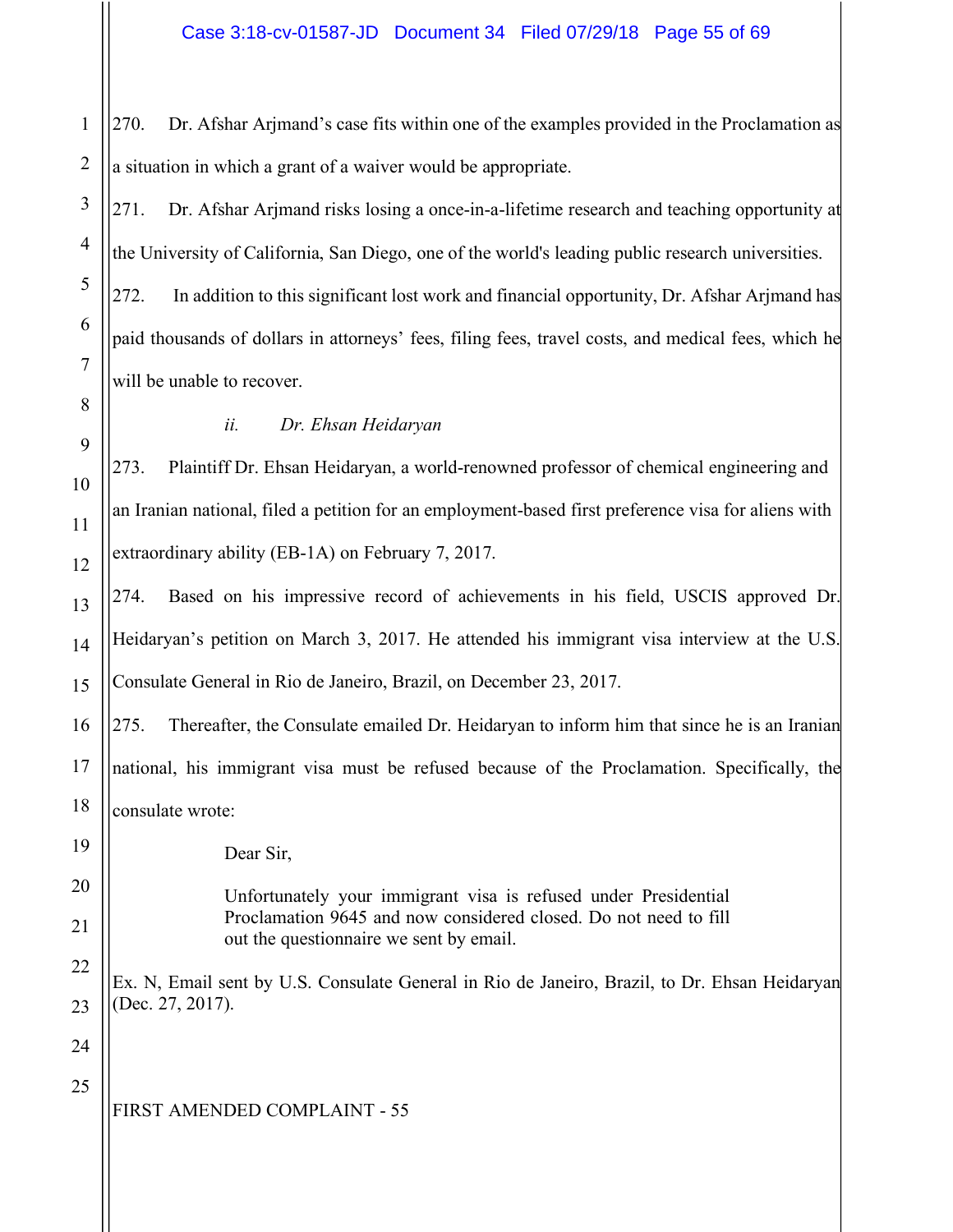1 276. At no point was Dr. Heidaryan informed that he could seek to "demonstrate" his eligibility for a waiver under the terms of the Proclamation.

277. At no point was Dr. Heidaryan provided an opportunity to apply for a waiver or to submit documents in support of such application.

278. In order to approve his visa, USCIS made a required finding that Dr. Heidaryan has "extraordinary ability"—a fact that should render his entry in the national interest of the United States.

279. Dr. Heidaryan's case fits within one of the examples provided in the Proclamation as a situation in which a grant of a waiver would be appropriate.

280. Dr. Heidaryan is losing the opportunity to conduct research and to teach in his area of expertise—chemical engineering—in the United States' top tier universities. Dr. Heidaryan also risks losing the opportunity to take advantage of the substantial resources U.S. universities have to more effectively further his research and, thus, the opportunity to contribute his expertise to the United States.

281. Dr. Heidaryan has also paid thousands of dollars in attorneys' fees, filing fees, travel costs, and medical fees, which he is unable to recover.

*iii. Najmeh Maharlouei*

282. Ms. Najmeh Maharlouei is an Iranian national currently residing in Shiraz, Iran, where she is employed as a health researcher and Associate Professor of Community Medicine at Shiraz University of Medical Sciences. She filed an application with USCIS for an immigrant

25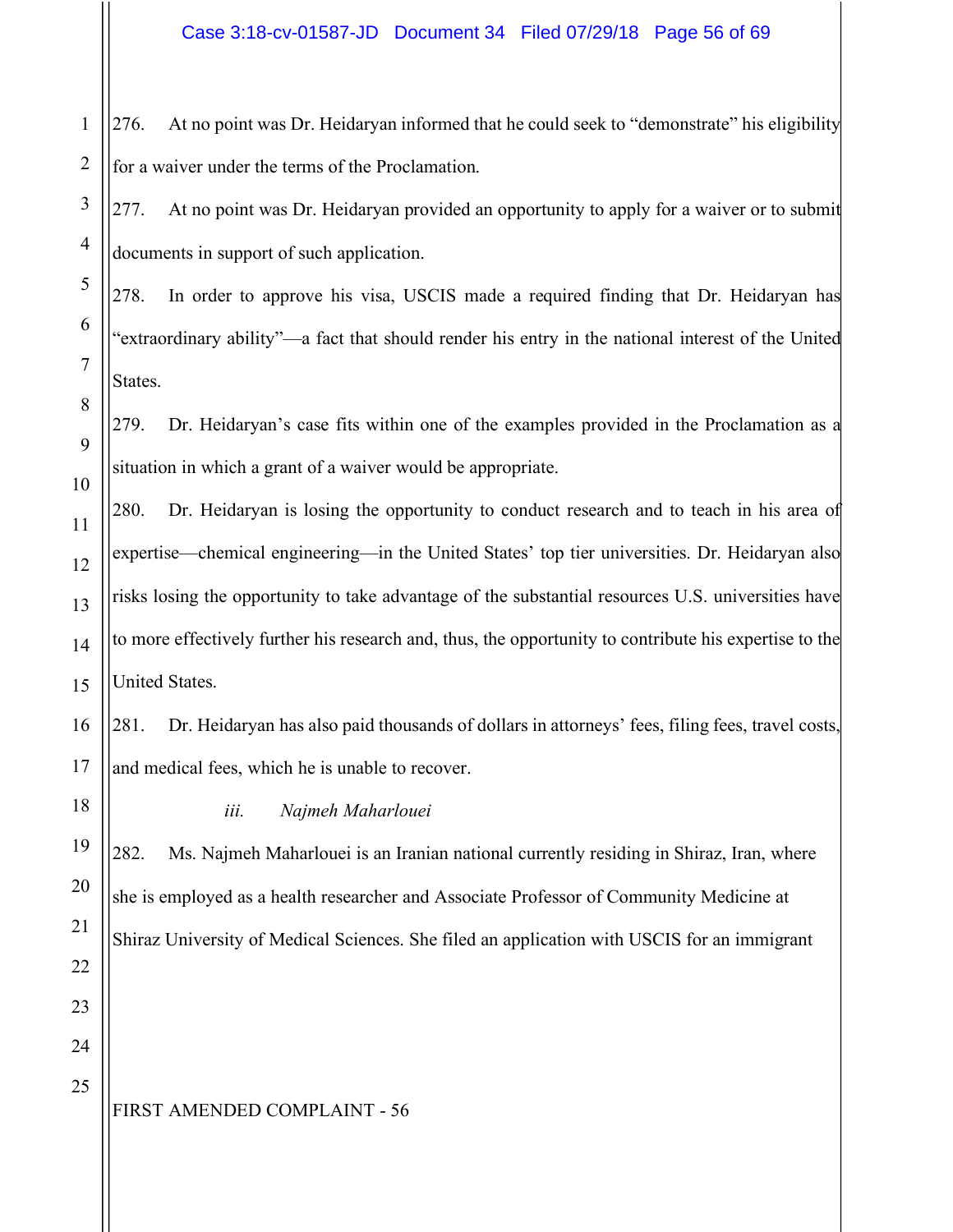1 visa under the category of employment-based second preference (EB-2) with a National Interest Waiver<sup>15</sup> on June 20, 2015.

283. Ms. Maharlouei's case was approved on March 4, 2016, and she attended her immigrant visa interview at the U.S. Embassy in Yerevan, Armenia, on October 6, 2016. She was told at that interview that there were no problems with her case, but that she would have to undergo routine administrative processing.

284. Ms. Maharlouei received a boilerplate notice denying her visa application pursuant to the Proclamation on December 22, 2017.

285. At no point was Ms. Maharlouei informed that she could seek to "demonstrate" her eligibility for a waiver under the terms of the Proclamation.

286. At no point was Ms. Maharlouei provided an opportunity to apply for a waiver or to submit documents in support of such application.

287. In order to approve her visa, USCIS made a required finding that Ms. Maharlouei has "extraordinary ability" and granted her a National Interest Waiver, which requires a determination that her entry would be in the national interest of the United States.

288. Ms. Maharlouei's case also fits within one of the examples provided in the Proclamation

as a situation in which a grant of a waiver would be appropriate.

<sup>&</sup>lt;sup>15</sup> An applicant can acquire permanent residency under the EB-2 category if she is a foreign national who has an advanced degree and exceptional ability in the sciences, art, or business.

U.S. Citizenship & Immigration Servs., Dep't of Homeland Sec., *Employment-Based Immigration: Second Preference EB-2* (last updated Oct. 29, 2015,

https://www.uscis.gov/working-united-states/permanent-workers/employment-basedimmigration-second-preference-eb-2. This category usually requires that the applicant's

<sup>24</sup> 25 employer get a labor certification from the U.S. Department of Labor, but an applicant can receive a National Interest Waiver of that requirement if she shows that her work is in the U.S. national interest.

FIRST AMENDED COMPLAINT - 57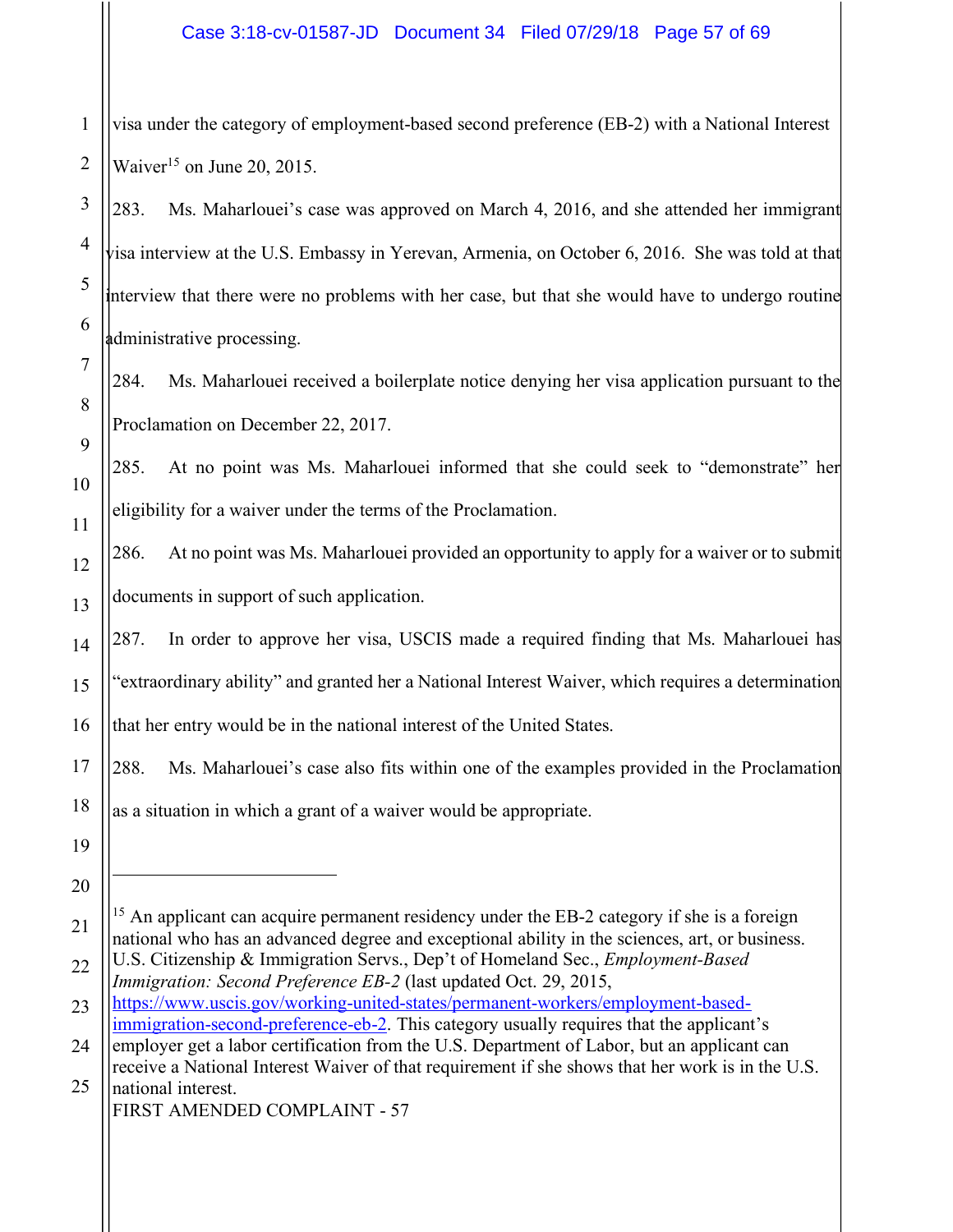289. Ms. Maharlouei is losing the opportunity to conduct research in the United States in her field of medical sciences, despite the fact that USCIS already deemed her research to be in the national interest of the United States. Ms. Maharlouei is also losing the opportunity to take advantage of American universities' substantial resources to more effectively further her research and to contribute her substantial expertise to the United States.

290. In addition, Ms. Maharlouei has also paid thousands of dollars in attorneys' fees, filing fees, travel costs, and medical fees, which she will be unable to recover.

#### *iv. Nastaran Hajiheydari*

291. Plaintiff Nastaran Hajiheydari is an Iranian national currently residing in Iran where she works in the field of Information Technology Business as an Associate Professor at the University of Tehran. She filed an application with USCIS for an immigrant visa under the category of employment-based second preference (EB-2) with a National Interest Waiver on October 14, 2016.

292. Her case was approved less than 40 days later in November 2016, and Ms. Hajiheydari and her family attended their immigrant visa interviews at the U.S. Embassy in Yerevan, Armenia, on October 26, 2017. Their cases were placed in routine administrative processing.

293. On January 16, 2018, Ms. Hajiheydari received a boilerplate email notice denying her family's visa applications pursuant to the Proclamation.

294. At no point was Ms. Hajiheydari informed that she could seek to "demonstrate" her eligibility for a waiver under the terms of the Proclamation.

295. At no point was Ms. Hajiheydari provided an opportunity to apply for such a waiver or to submit documents in support of such application.

1

2

3

4

5

6

7

8

9

10

11

12

13

# FIRST AMENDED COMPLAINT - 58

23 24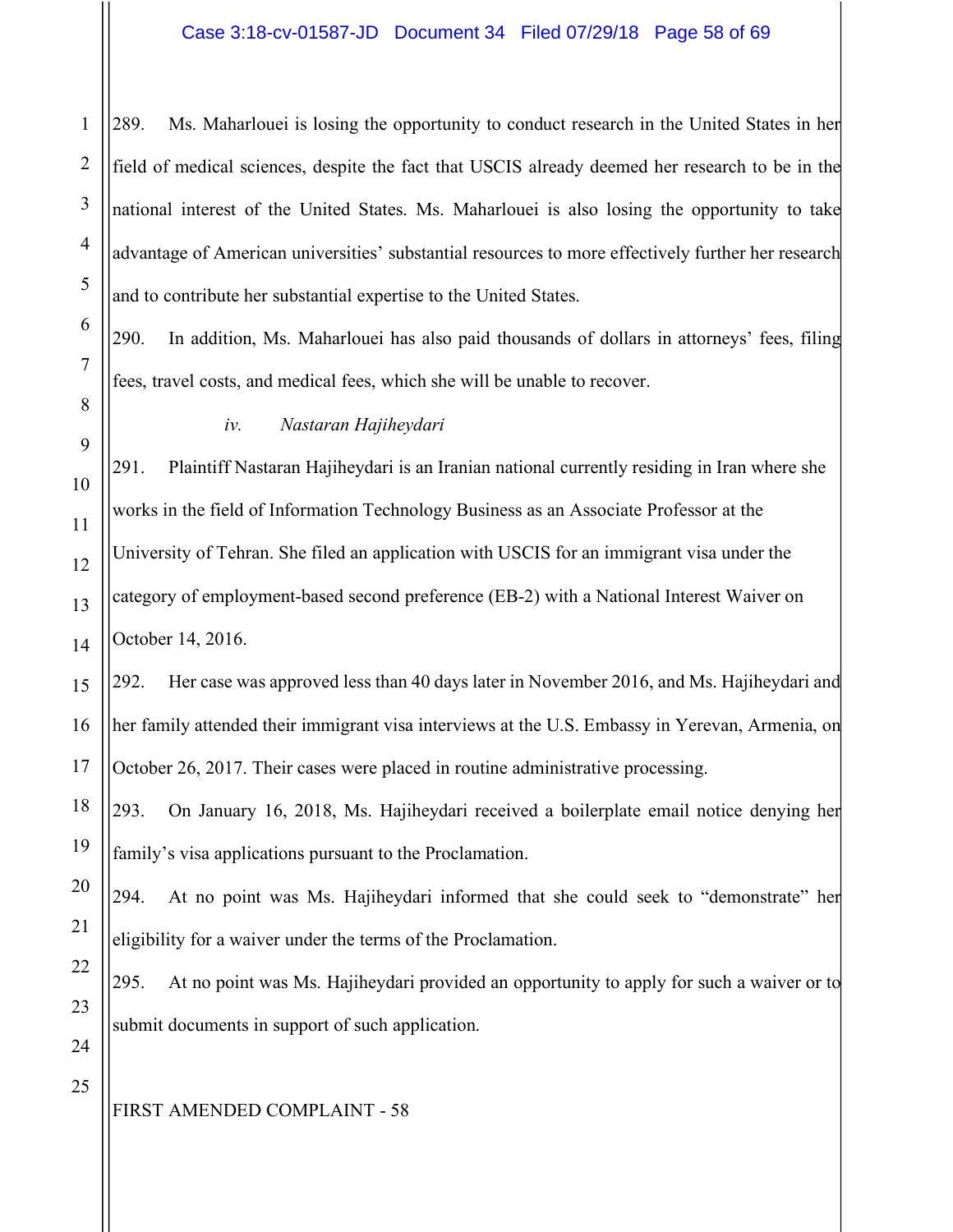296. In order to approve her visa, USCIS made a required finding that Ms. Hajiheydari has "extraordinary ability" and granted her a National Interest Waiver, which requires a determination that her entry would be in the national interest of the United States.

297. Ms. Hajiheydari's case fits within one of the examples provided in the Proclamation as a situation in which a grant of a waiver would be appropriate.

298. Ms. Hajiheydari is losing the opportunity to conduct research in the United States, despite the fact that USCIS already determined that her work is in the national interest of the United States. Ms. Hajiheydari is also losing the opportunity to take advantage of American universities' substantial resources to more effectively further her research and the opportunity to contribute her expertise to the United States.

299. In addition, Ms. Hajihevdari has also paid thousands of dollars in attorneys' fees, filing fees, travel costs, and medical fees, for herself and three family members, all of which she will be unable to recover.

#### *v. Mohamad Hamami*

300. Plaintiff Mohamad Hamami is a world-class Syrian violinist, composer, and conductor, and is an artist of extraordinary ability in the field of Arabic fusion music. Mr. Hamami is renowned internationally for his groundbreaking and unique cross-cultural fusions of Arabic music with musical genres from around the globe. Mr. Hamami is the conductor and soloist with the SharQ Orchestra – a one-of-a-kind Western-style ensemble of international symphony musicians playing traditional Arabic music. Due to his unparalleled talent and passion for Arabic fusion music, Mr. Hamami has collaborated with top producers, composers, and musicians from around the globe. He submitted an application for an EB-1 immigrant visa based on his extraordinary ability.

1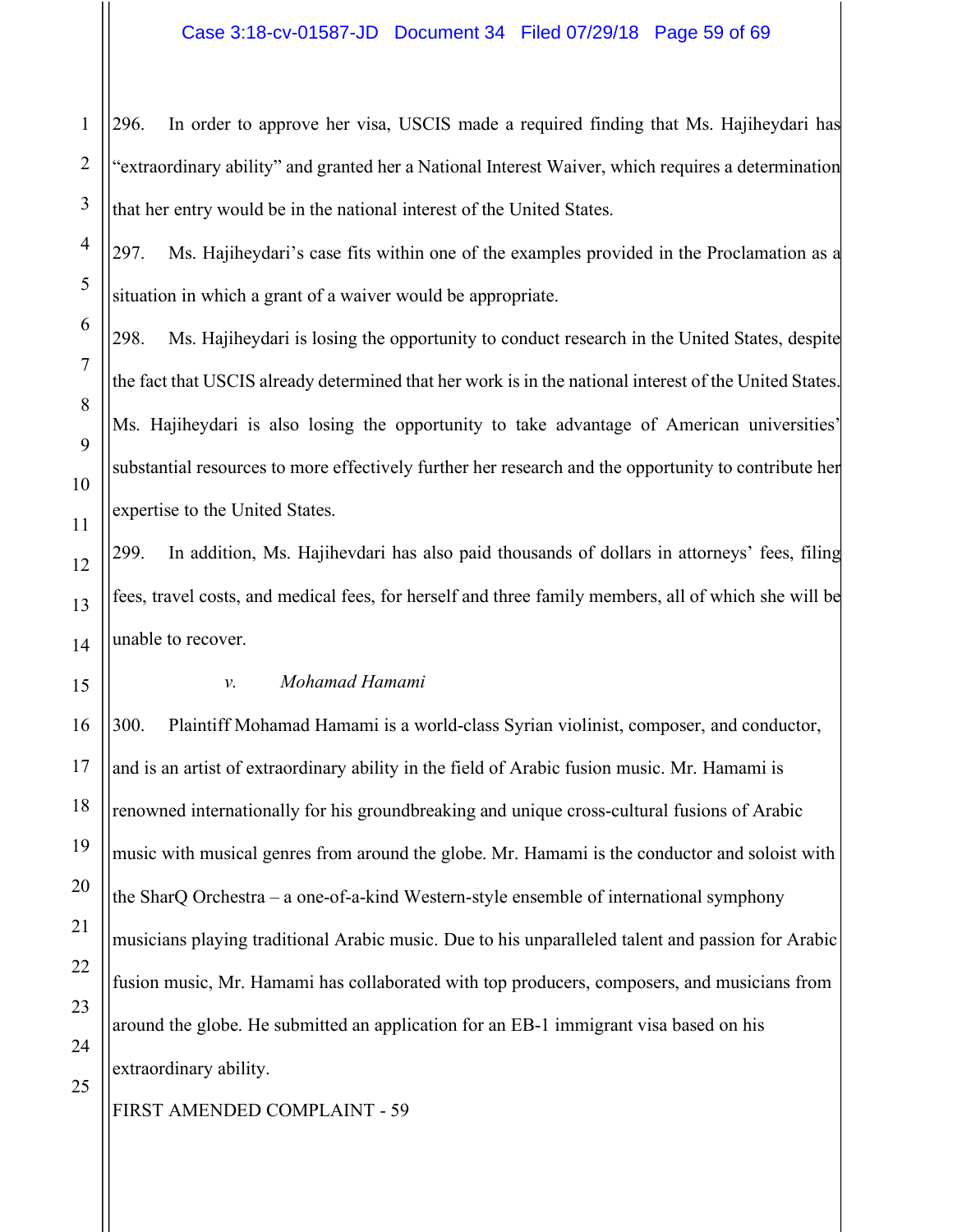1 301. His visa was approved in November 2016, and he had his interview at the U.S. Embassy in Dubai, UAE, where he has resided for more than a decade.

302. After the ban went into effect, his attorneys attempted to request a waiver for him, but were told that he is ineligible for a waiver because he has insufficient ties to the United States—a factor that is neither a requirement for an EB-1 visa nor a requirement under the waiver factors set forth in the Proclamation.

303. At no point was Mr. Hamami informed that he could seek to "demonstrate" his eligibility for a waiver under the terms of the Proclamation.

304. At no point was Mr. Hamami provided an opportunity to apply for a waiver or to submit documents in support of such application.

305. Mr. Hamami's case fits within one of the examples provided in the Proclamation as a situation in which a grant of a waiver may be appropriate.

306. Mr. Hamami is losing the opportunity to work with the world's best violinists and orchestras and to contribute his prodigious talent and unique musical abilities to the artistic scene in the United States.

307. In addition, Mr. Hamami has paid thousands of dollars in attorneys' fees, filing fees, travel costs, and other costs associated with the visa application process, which he will be unable to recover.

#### **CLASS ALLEGATIONS**

FIRST AMENDED COMPLAINT - 60 308. Plaintiffs bring this action as a class action pursuant to Federal Rules of Civil Procedure 23 on behalf of themselves and all other persons similarly situated. A class action is proper because the class is so numerous that joinder of all members is impractical, this action involves questions of law and fact common to the class, Plaintiffs' claims are typical of the claims of the Class,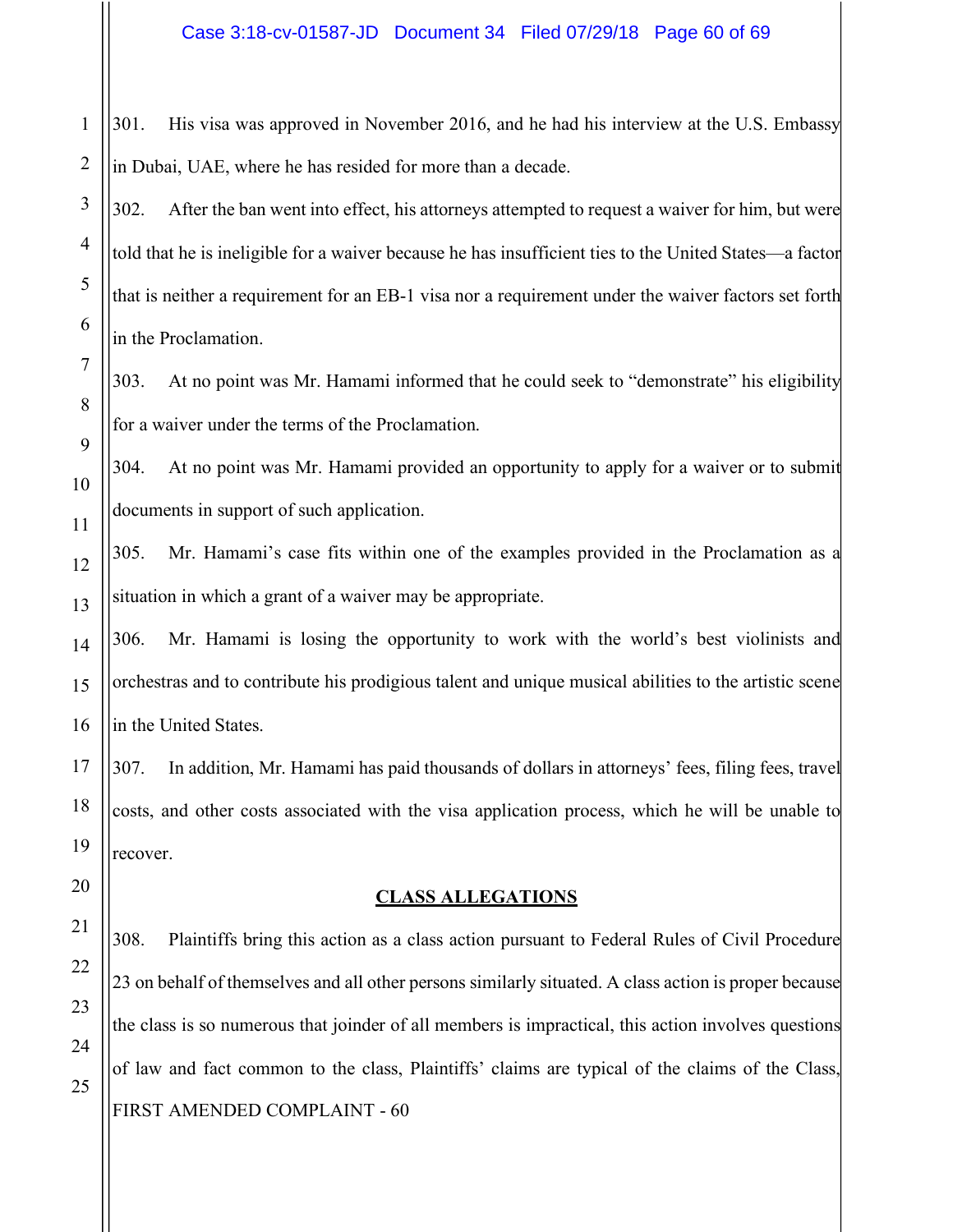Plaintiffs will fairly and adequately protect the interests of the Class, and Defendants have acted on grounds that apply generally to the Class, so that final injunctive relief or corresponding declaratory relief is appropriate with respect to the Class as a whole.

309. The Plaintiff Class includes two subclasses: (i) the "Family Member Class" and (ii) the "Visa Applicant Class." *See supra* at 5. The Plaintiffs representing the Family Members Class are Afrooz Kharazmi, Tanaz Toloubeydokhti, Dr. Najib Adi, Ismail Alghazali, Malik Almathil, Khalil Ali Nagi, Hezam Alarqaban, Abdurraouf Gseaa, Sudi Wardere, Khadija Aden, Ali Altuhaif, Soheil Vazehrad, Bamshad Azizi, Clyde Jean Tedrick II, Mitra Farnoodian-Tedrick, Maral Charkhtab Tabrizi, and Maryam Mozafari. The Plaintiffs representing the Visa Applicant Class are Afshan Alamshah Zadeh, Fathollah Tolou Beydokhti, Behnaz Malekghaeini, Aziz Altuhaif, Atefehossadat Motavaliabyazani, Roghayeh Azizikoutenaei, Hojjatollah Azizikoutenaei, Farajollah Farnoudian, Farangis Emami, Zahra Rouzbehani, Bahram Charkhtab Tabrizi, Mohammad Mehdi Mozaffary, Behnam Babalou, Hoda Mehrabi Abadi, Dr. Mahdi Afshar Arjmand, Dr. Ehsan Heidaryan, Najmeh Maharlouei, Nastaran Hajiheydari, and Mohamad Hamami.

310. The Class meets the requirements of Federal Rule of Civil Procedure  $23(a)(1)$  because it is so numerous that joinder of all members is impracticable. The number of individuals who have been wrongly denied waivers or whose waiver applications are being stalled is not known with precision by Plaintiffs but is easily ascertainable by Defendants. On any given day, thousands of visa applications are adjudicated at embassies and consulates abroad. As such, more individuals will become class members in the future, as Defendants continue to deny applicants the opportunity to demonstrate their eligibility for waivers under the Proclamation. The members of the Class are ascertainable and identifiable by Defendants.

1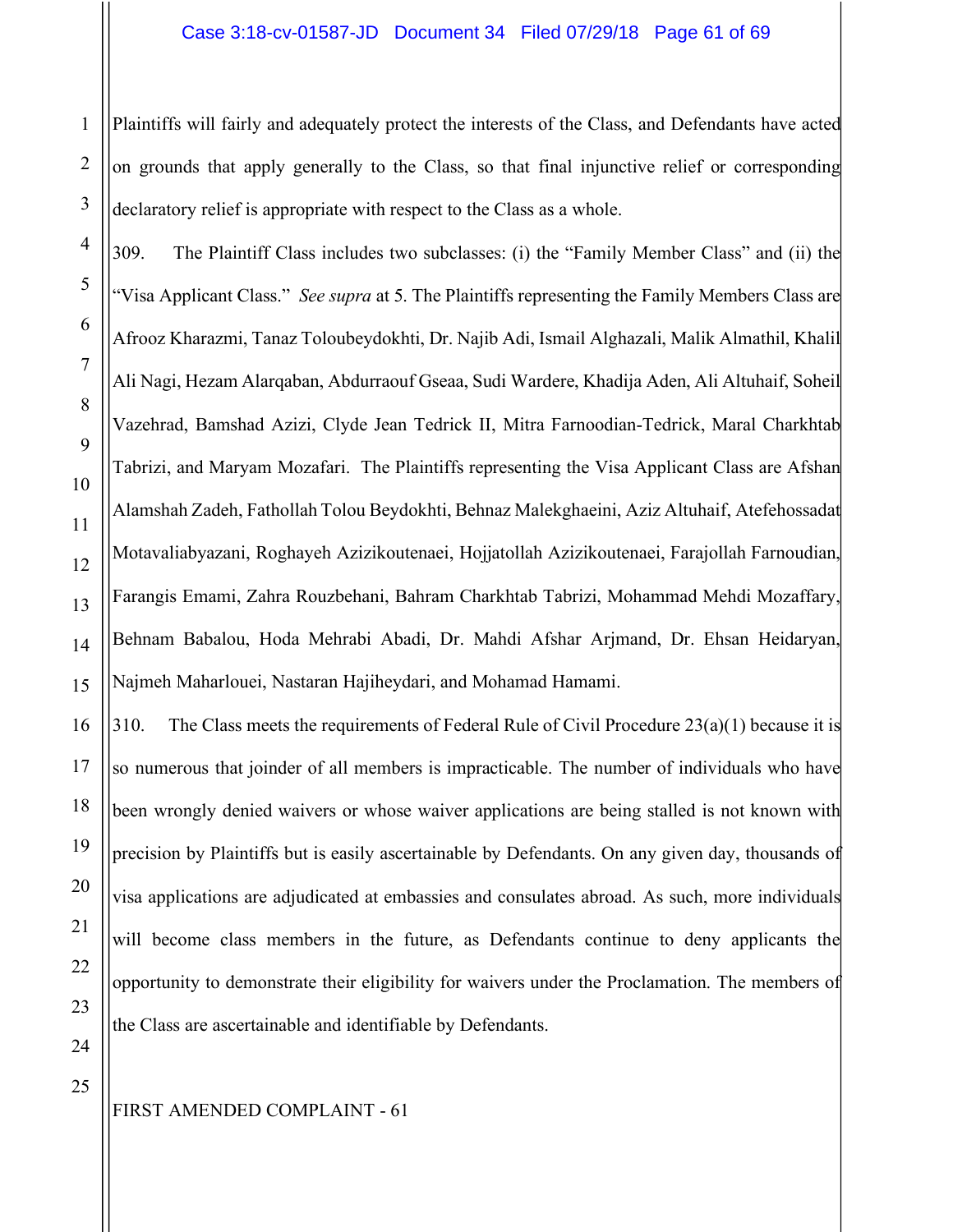311. The Class meets the commonality requirements of Federal Rule of Civil Procedure 23(a)(2) because all Class members have been or will be subject to Defendants' common policy, pattern, and practice of failing to institute clear guidance, failing to provide an accessible and meaningful process by which individuals may seek consideration of their request for a waiver, and failing to provide individualized, case-by-case consideration for waivers under the Proclamation to all visa applicants, as required by the terms of the Proclamation. Plaintiffs and the Class share the same legal claims, which include, but are not limited to: whether Defendants' failure to consider all visa applicants for waivers, their failure to issue clear guidance, and their failure to provide an accessible, meaningful process by which individuals can seek to demonstrate their eligibility for a waiver violate the APA, the INA, and the Due Process Clause of the Fifth Amendment.

312. Similarly, the Class meets the typicality requirements of Federal Rule of Civil Procedure  $23(a)(3)$  because the claims of the representative Plaintiffs are typical of the claims of the Class as a whole. Plaintiffs, as with the Class they seek to represent, are all individuals who have been or will be denied the chance to request a waiver under the Proclamation and who have been or will be hindered from demonstrating their eligibility for a waiver because of Defendants' failure to provide clear guidance and an accessible process for submitting applications.

FIRST AMENDED COMPLAINT - 62 313. The adequacy requirements of Federal Rule of Civil Procedure 23(a)(4) are also met. Plaintiffs know of no conflict between their interests and those of the Class. Plaintiffs seek the same relief as other members of the Class, namely that the Court: (a) order Defendants to immediately cease their unlawful policy and/or practice of refusing to receive or consider requests for waivers under the Proclamation for all visa applicants; (b) retract visa denials issued before an orderly and meaningful process is put in place; (c) provide clear guidance that defines key words and sets well-defined standards for consular officers and applicants to use; (d) provide an orderly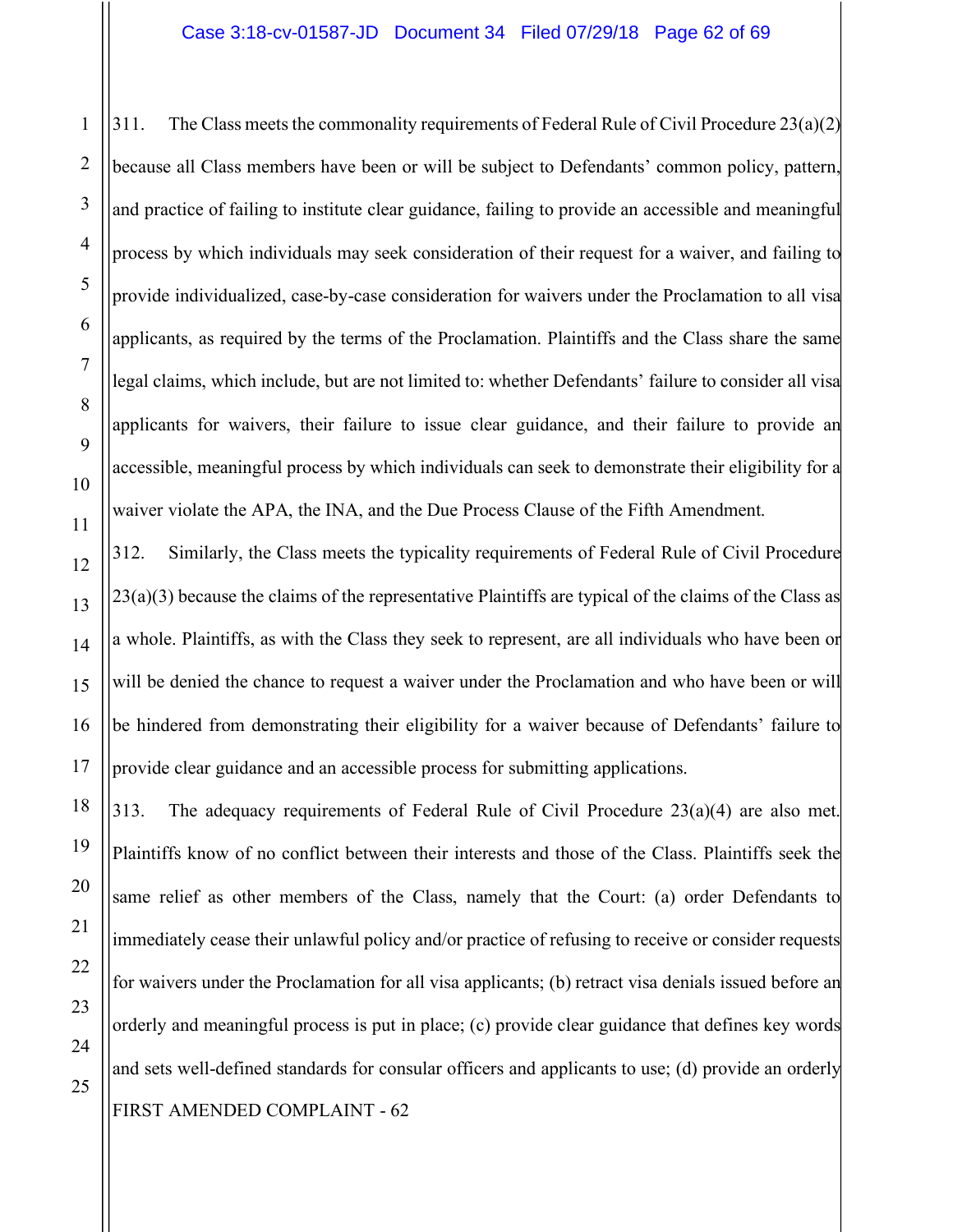process by which applicants may demonstrate their eligibility for a waiver; and (e) give full consideration for case-by-case waivers to all visa applicants as set forth in the Proclamation. In defending their own rights, the individual Plaintiffs will defend the rights of all Class members fairly and adequately. Plaintiffs are represented by counsel with deep knowledge of immigration law and civil rights law and with extensive experience litigating class actions and complex cases. Counsel have the requisite level of expertise to adequately prosecute this case on behalf of Plaintiffs and the Class.

314. The Class satisfies Federal Rule of Civil Procedure 23(b)(2) because Defendants have acted on grounds generally applicable to the Class in refusing to fairly adjudicate waiver requests. Thus, final injunctive and declaratory relief is appropriate with respect to the Class as a whole.

#### **CLAIMS FOR RELIEF**

## **FIRST CLAIM FOR RELIEF (Violation of Administrative Procedure Act)**

315. Plaintiffs repeat and incorporate by reference each and every allegation contained in the preceding paragraphs as if fully set forth herein.

316. The APA prohibits federal agency action that is "arbitrary, capricious, an abuse of discretion, or otherwise not in accordance with law," or is conducted "without observance of procedure required by law." 5 U.S.C.  $\S$  706(2)(A) and (D).

317. The APA further requires agencies to "proceed to conclude a matter presented" to the agency "within a reasonable time." 5 U.S.C. §§ 555(b) and 706(1).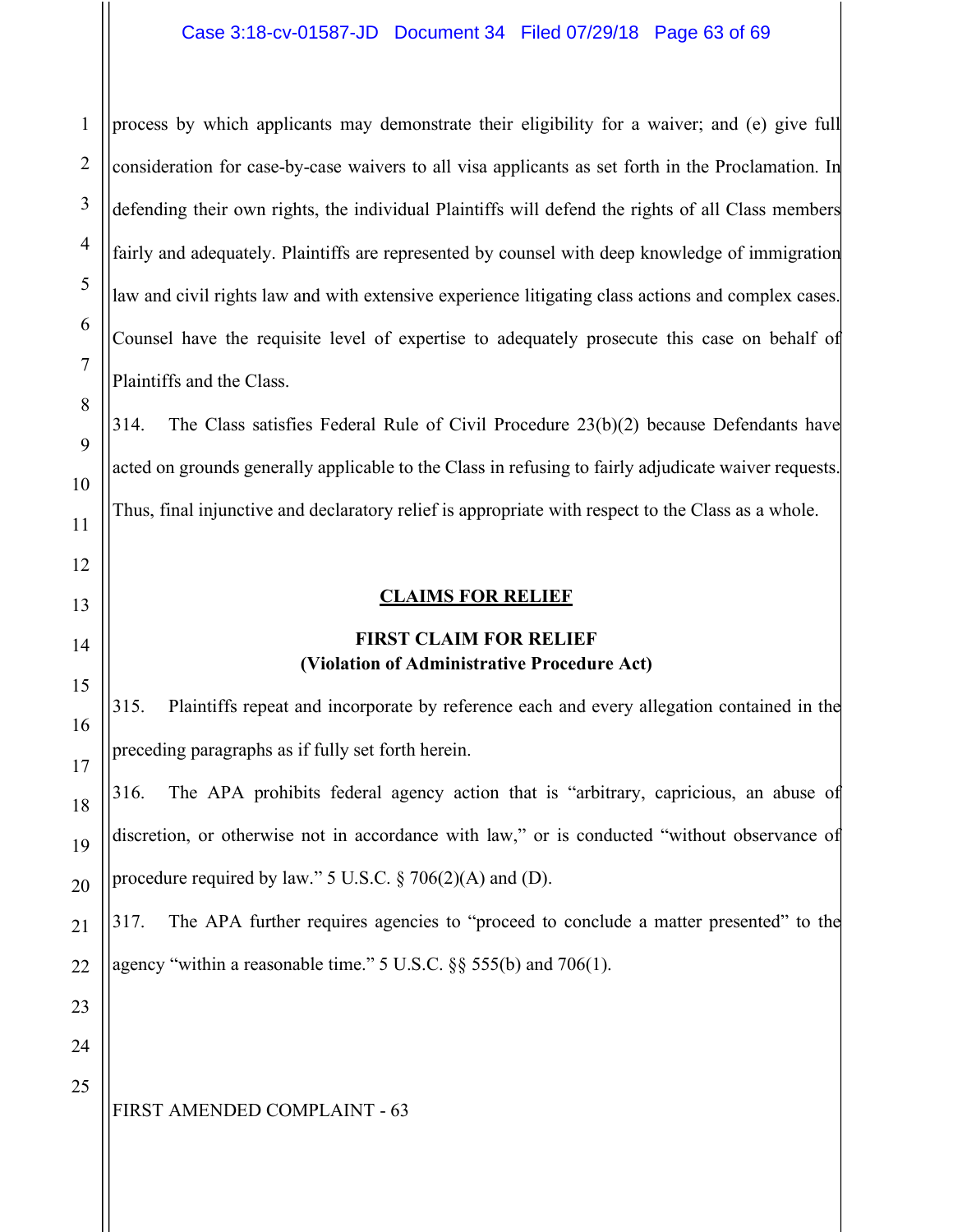318. Defendants have a non-discretionary duty under the Proclamation to develop standards to guide visa applicants in compiling their applications for waivers and for consular officers to reference in adjudicating waiver and visa applications. *See* Ex. A § 3(c).

319. Defendants have failed to promulgate such guidance and have nonetheless proceeded in denying or stalling waivers and visas. Defendants have also failed to follow existing procedures prescribed by the INA, implementing regulations, and the Foreign Affairs Manual in issuing these denials. In failing to develop or follow any procedures, Defendants have acted arbitrarily and capriciously and in contravention of the Proclamation, the INA, and the U.S. Constitution, and they have thus violated the APA.

320. Defendants have also failed to follow their own stated policy by failing to create an orderly process for waiver applications and by failing to consider all visa applicants for a waiver.

321. Defendants' violations of these laws have harmed and continue to harm Plaintiffs and proposed class members by indefinitely denying them access to their families and to economic and professional opportunities.

#### **SECOND CLAIM FOR RELIEF (Violation of Due Process Clause of the Fifth Amendment)**

322. Plaintiffs repeat and incorporate by reference each and every allegation contained in the preceding paragraphs as if fully set forth herein.

323. The Due Process Clause of the Fifth Amendment prohibits the federal government from depriving individuals of their fundamental rights without due process of law.

324. Plaintiffs' fundamental rights include their right to the "integrity of the family unit." *Stanley v. Illinois*, 405 U.S. 645, 651 (1972).

25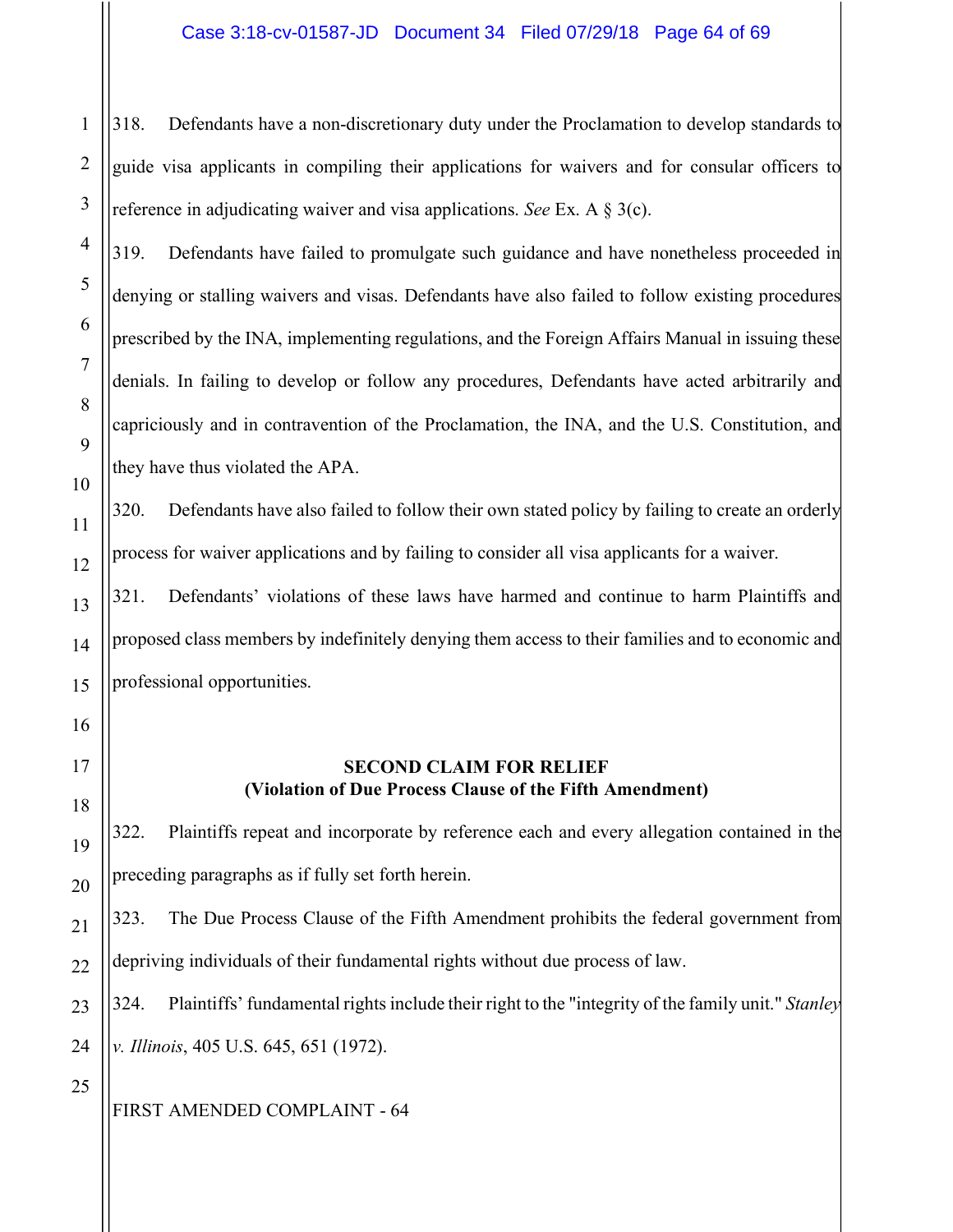325. The implementation of the waiver provision under the Proclamation directly and substantially infringes on Plaintiffs' fundamental rights.

326. The Due Process Clause forbids Defendants from infringing on Plaintiffs' fundamental rights unless the infringement is narrowly tailored to serve a compelling governmental interest.

327. As applied, the Proclamation's waivers provision fails this test. It is not narrowly tailored and it operates to block nearly all persons from banned countries from entry into the United States, regardless of whether they meet the criteria for a waiver grant.

328. The Due Process Clause of the Fifth Amendment also guarantees procedural due process rights, including the right to fair and impartial processes, and applies to foreign nationals. Those due process rights are implicated by the deprivation of a fundamental liberty interest, e.g., family integrity, and they may also arise from statute. *See Lanza v. Ashcroft*, 389 F.3d 917, 927 (9th Cir. 2004) ("The due process afforded aliens stems from those statutory rights granted by Congress and the principle that '[m]inimum due process rights attach to statutory rights.'") (alteration in original) (quoting *Dia v. Ashcroft*, 353 F.3d 228, 239 (3d Cir. 2003). The INA and its implementing regulations mandate various procedures for the processing of visas, procedures which Defendants have failed to follow.

329. The Due Process Clause of the Fifth Amendment of the U.S. Constitution further guarantees all individuals equal protection under the law.

330. The blanket denials of visas to applicants from banned countries without the opportunity to demonstrate their eligibility for a waiver from the Proclamation, together with statements made by Defendants concerning their intent and the application of the travel ban, makes clear that Defendants are targeting individuals for discriminatory treatment based on their country of origin or nationality, without any lawful justification.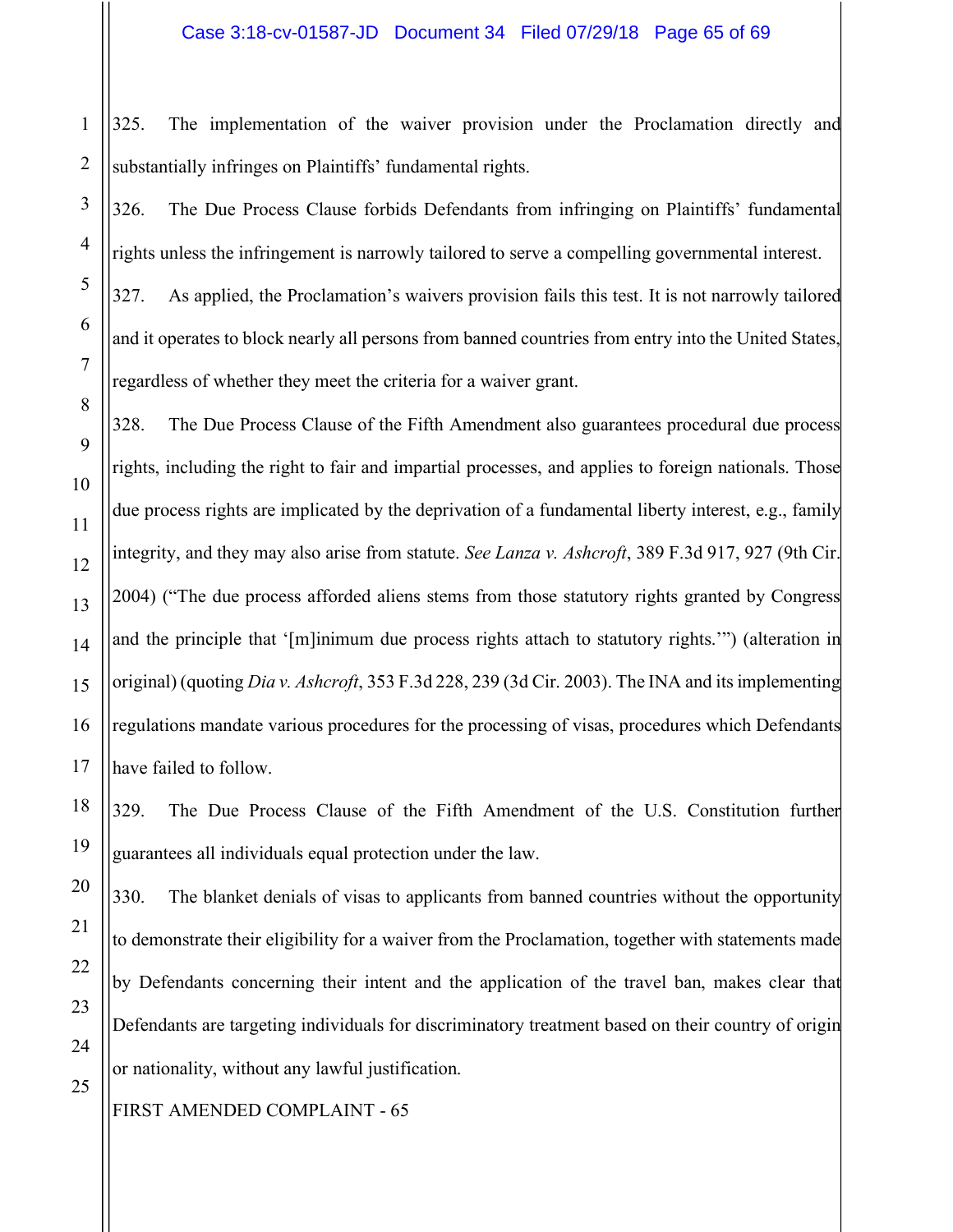1 2 3 4 5 6 7 8 9 10 11 12 13 14 15 16 17 18 19 20 21 22 23 24 25 331. Defendants' discriminatory implementation of the waivers provisions has no rational basis. 332. Defendants' conduct violates the Fifth Amendment's guarantee of equal protection. 333. In refusing to duly consider Plaintiffs' applications, Defendants have violated Plaintiffs' Fifth Amendment right to substantive and procedural due process and to equal protection under the law. 334. Defendants' violations of these laws have harmed and continue to harm Plaintiffs and proposed Class members by indefinitely denying them access to their families and to economic and research opportunities. **THIRD CLAIM FOR RELIEF (Writ of Mandamus)** 335. Plaintiffs repeat and incorporate by reference each and every allegation contained in the preceding paragraphs as if fully set forth herein. 336. Defendants have a non-discretionary duty to develop guidance on the waiver process and to receive and fully and fairly adjudicate applicants' requests for waivers under the Proclamation. These non-discretionary duties arise under section 3 of the Proclamation and under the INA and its implementing regulations. 337. The APA requires agencies to "proceed to conclude a matter presented" to the agency "within a reasonable time."  $5 \text{ U.S.C.}$   $\S$   $555(b)$ . 338. Defendants are unlawfully failing to accept waiver applications and to consider Plaintiffs' requests for waivers under the Proclamation and are thus failing to carry out the adjudicative and administrative functions delegated to them by law with regard to Plaintiffs' cases.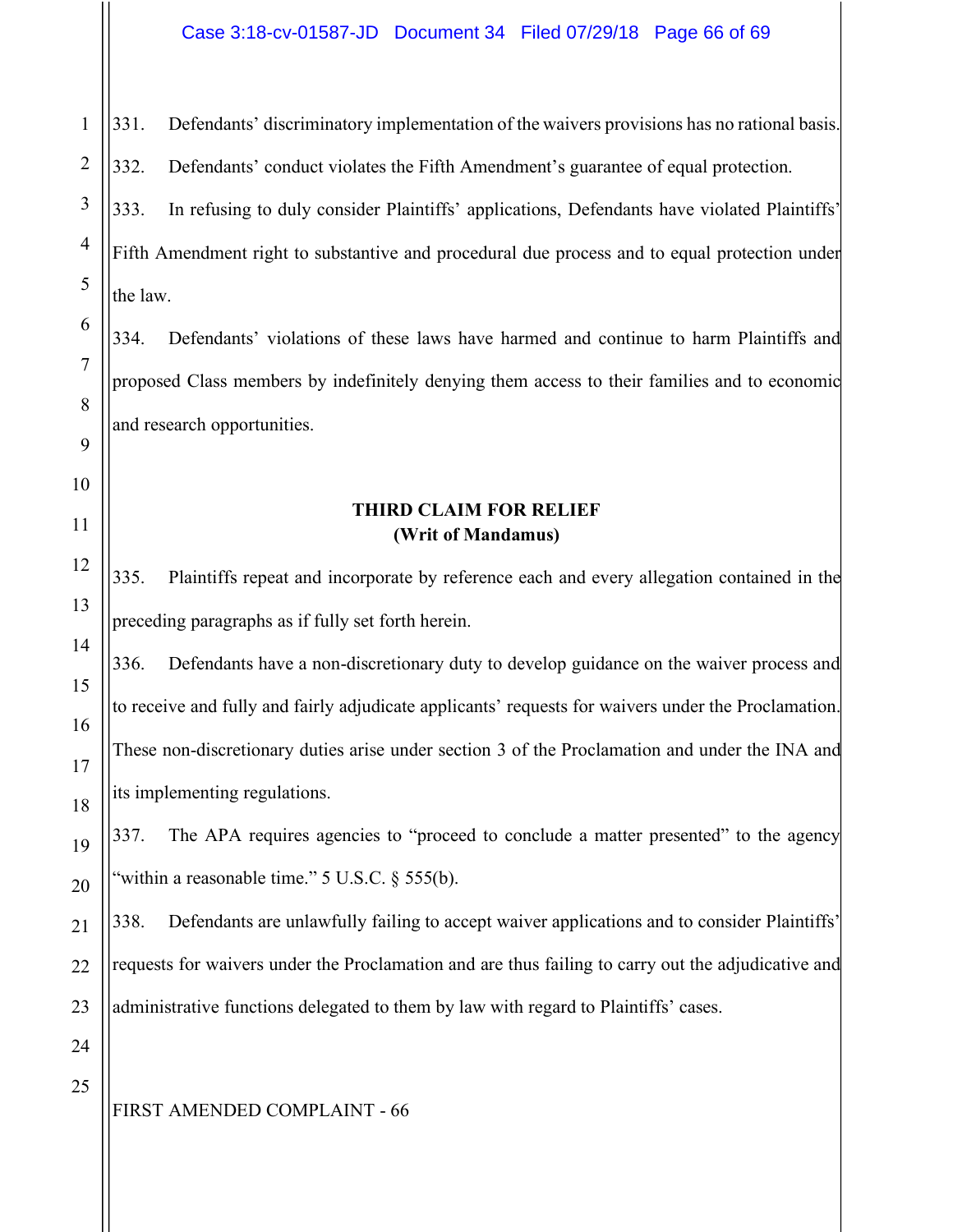1 339. Defendants' refusal to receive and fully consider applicants' eligibility for waivers on a case-by-case basis and to develop meaningful guidance is arbitrary, capricious, and not in accordance with the law.

340. Defendants' issuance of blanket denials to visa applicants from banned countries without consideration of their individual circumstances violates Plaintiffs' Fifth Amendment rights to substantive and procedural due process and to equal protection under the law.

341. Because there are no other adequate remedies available to Plaintiffs, mandamus is appropriate. *See* 5 U.S.C. § 704.

#### **PRAYER FOR RELIEF**

WHEREFORE, Plaintiffs pray that this Court:

- 1. Order Defendants to immediately retract all visa denials due to the Proclamation and notify applicants that they may apply for a waiver without submitting a new visa application, paying associated fees, and attending another interview;
- 2. Order Defendants to fulfill their duties under the Proclamation by providing clear and consistent guidelines for the waiver process, including definitions of key terms, standards for applicants to meet, examples of documents needed to meet those standards, and an orderly process through which applicants can apply for a waiver;

3. Order Defendants to abide by the terms of the Proclamation and consider all applicants' waiver applications on a case-by-case basis without discriminating based on applicants' country of origin or nationality;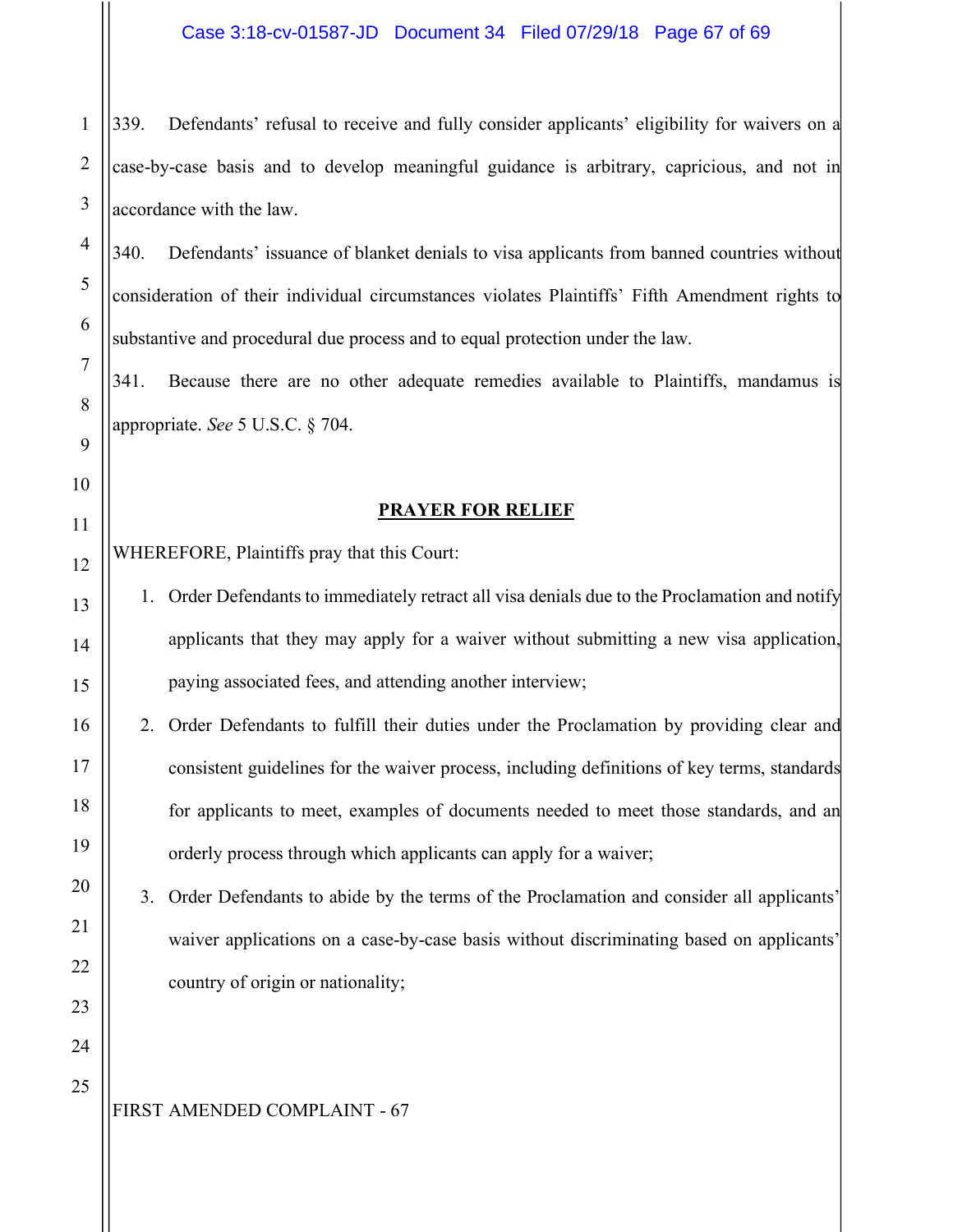| $\mathbf{1}$   | 4. Declare that Defendants' refusal to give full and fair consideration for waivers to all visa                                   |
|----------------|-----------------------------------------------------------------------------------------------------------------------------------|
| $\overline{2}$ | applicants from the banned countries violates the APA, the INA, and the Due Process                                               |
| 3              | Clause of the Fifth Amendment;                                                                                                    |
| 4              | 5. Award Plaintiffs costs of suit and reasonable attorney's fees under the Equal Access to                                        |
| 5              | Justice Act and any other applicable law; and                                                                                     |
| 6              | 6. Grant such other and further relief as this Court deems equitable, just, and proper.                                           |
| 7              |                                                                                                                                   |
| 8              | DATED: July 29, 2018<br>Washington, DC                                                                                            |
| 9              | Respectfully Submitted,                                                                                                           |
| 10             |                                                                                                                                   |
| 11             | /s/Sirine Shebaya<br>/s/Shabnam Lotfi<br><b>MUSLIM ADVOCATES</b><br>LOTFI LEGAL, LLC                                              |
| 12             | JOHNATHAN SMITH (pro hac vice)<br>SHABNAM LOTFI (pro hac vice)                                                                    |
| 13             | johnathan@muslimadvocates.org<br>shabnam@lotfilegal.com<br>SIRINE SHEBAYA (pro hac vice)<br><b>VERONICA SUSTIC</b> (pro hac vice) |
| 14             | sirine@muslimadvocates.org<br>veronica@lotfilegal.com<br>NIMRA AZMI (NY SBN 5466693)**                                            |
| 15             | nimra@muslimadvocates.org<br>JOSEPH SAEI (CA SBN 321341)†‡                                                                        |
| 16             | yusuf@muslimadvocates.org                                                                                                         |
| 17             | /s/Luis Cortes Romero<br>/s/Mark D. Rosenbaum<br><b>IMMIGRANT ADVOCACY &amp;</b><br>PUBLIC COUNSEL                                |
| 18             | LITIGATION CENTER, PLLC<br>MARK D. ROSENBAUM (CA SBN 59940)<br>LUIS CORTES ROMERO (CA SBN<br>mrosenbaum@public countsel.org       |
| 19             | JUDY LONDON (CA SBN 149431)<br>310852)<br>ilondon@publiccoursel.org<br>lcortes@ia-lc.com                                          |
| 20             | ALMA DAVID (CA SBN 257676)<br>adavid@ia-lc.com                                                                                    |
| 21             | <b>Attorneys for Plaintiffs</b>                                                                                                   |
| 22             |                                                                                                                                   |
| 23             | <i>*Pro hac vice admission application forthcoming</i><br>†Admission application forthcoming                                      |
| 24             | $\ddagger$ Not admitted to practice in DC; supervised by members of the DC bar                                                    |
| 25             | FIRST AMENDED COMPLAINT - 68                                                                                                      |